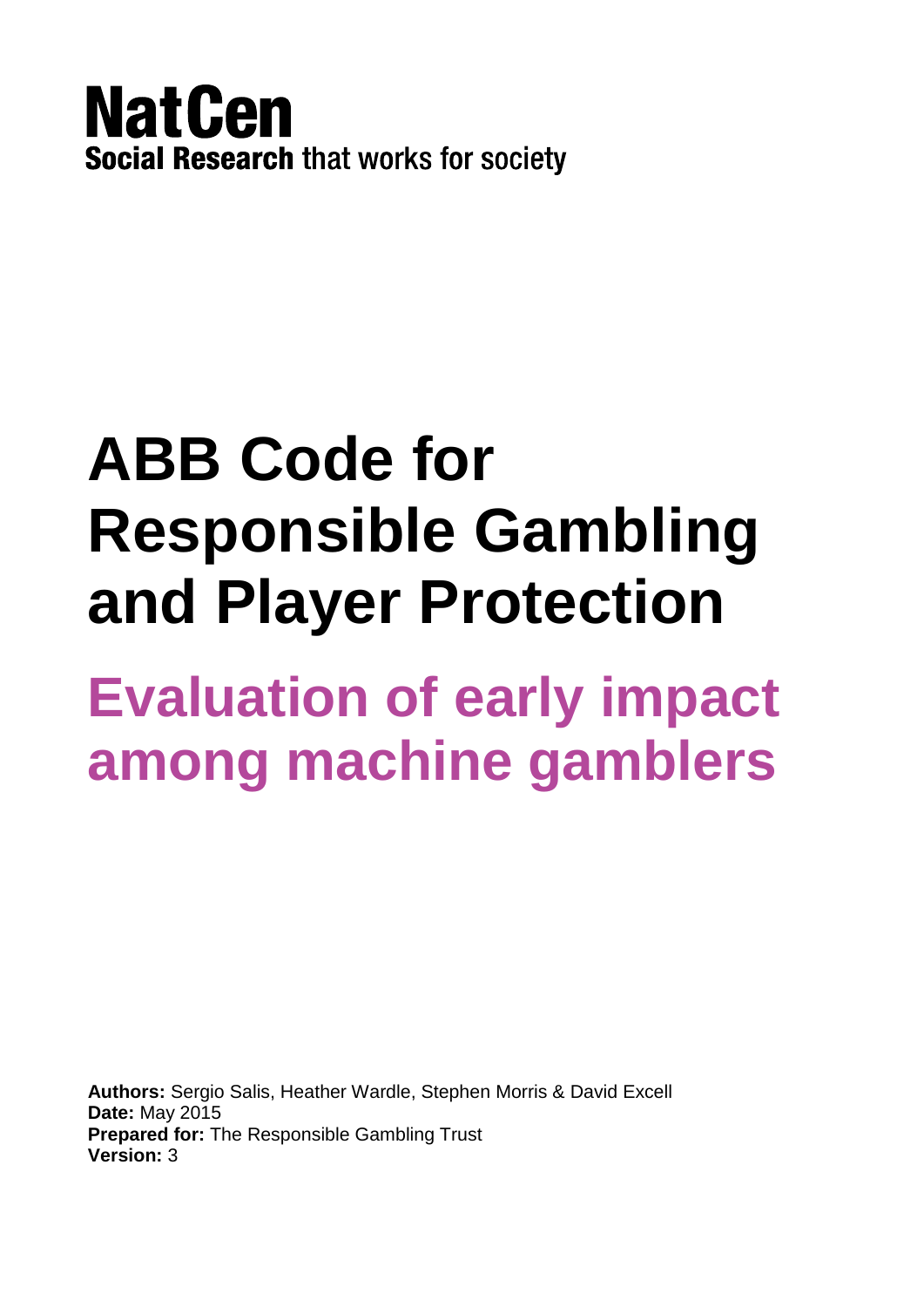At **NatCen Social Research** we believe that social research has the power to make life better. By really understanding the complexity of people's lives and what they think about the issues that affect them, we give the public a powerful and influential role in shaping decisions and services that can make a difference to everyone. And as an independent, not for profit organisation, we're able to put all our time and energy into delivering social research that works for society.

NatCen Social Research 35 Northampton Square London EC1V 0AX T 020 7250 1866 [www.natcen.ac.uk](http://www.natcen.ac.uk/)

A Company Limited by Guarantee Registered in England No.4392418 A Charity registered in England and Wales (1091768) and Scotland (SC038454)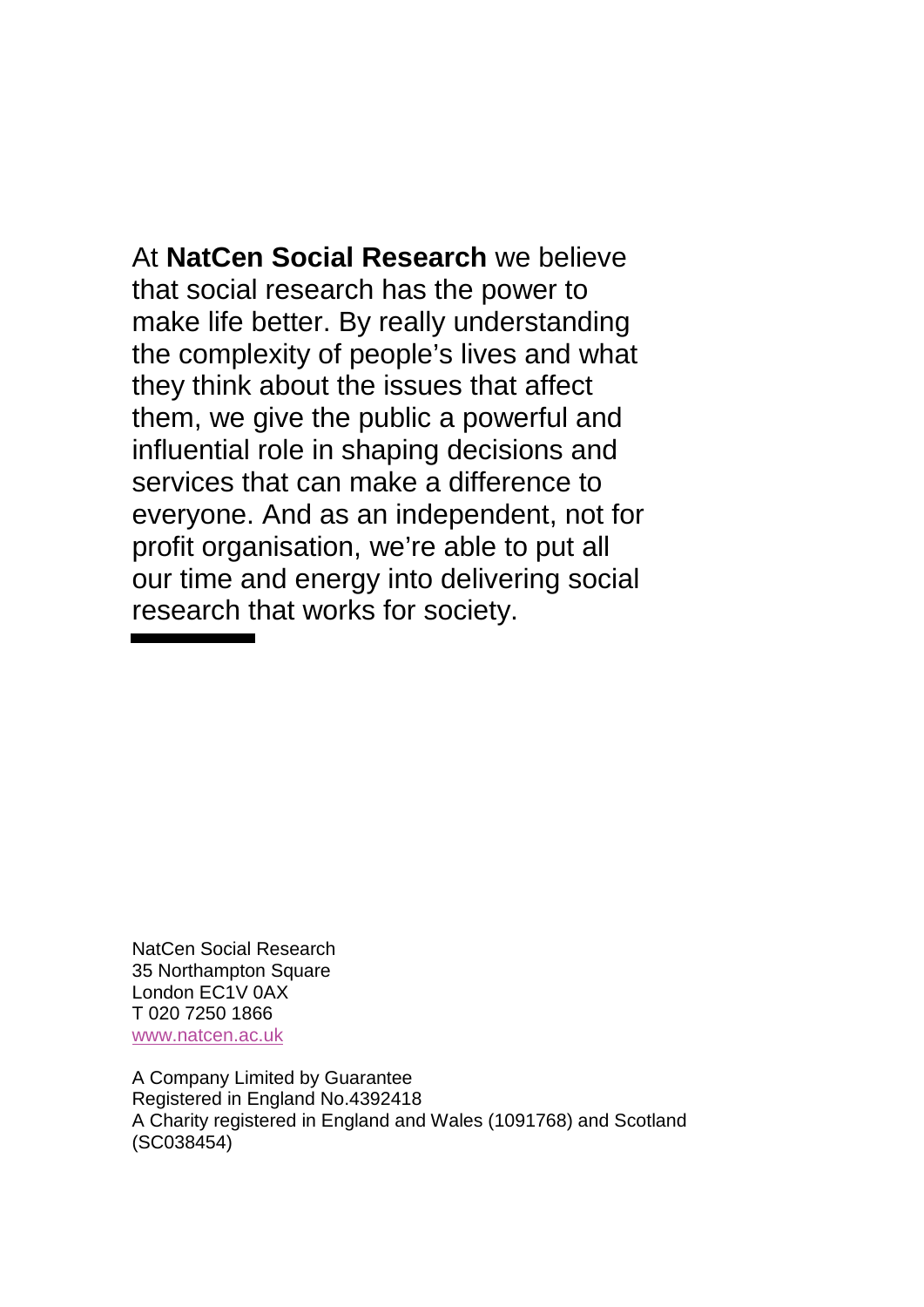# **Contents**

| 1              |                                                                       |  |
|----------------|-----------------------------------------------------------------------|--|
| 1.1<br>1.2     | The Association of British Bookmakers Code for Responsible Gambling5  |  |
| 1.3            |                                                                       |  |
| $\mathbf{2}$   |                                                                       |  |
| 2.1            |                                                                       |  |
| 2.2            | Key machine metrics in treated and untreated areas 10                 |  |
| 3              |                                                                       |  |
| 3.1            |                                                                       |  |
| 3.2            |                                                                       |  |
| 3.3            |                                                                       |  |
| 3.4            | The difference-in-differences (DID) approach to impact estimation  16 |  |
| 4              |                                                                       |  |
| 4.1            |                                                                       |  |
|                |                                                                       |  |
|                |                                                                       |  |
| 4.2            |                                                                       |  |
| 5              |                                                                       |  |
| 5.1            |                                                                       |  |
| 5.2            |                                                                       |  |
| 5.3            |                                                                       |  |
|                | Appendix A: Further information on impact analysis 31                 |  |
|                | Appendix B: Overview of data on the Code: machine                     |  |
|                | measures                                                              |  |
| <b>B1</b>      |                                                                       |  |
| B <sub>2</sub> | The alert system in context of all machine activity  44               |  |
| B <sub>3</sub> | Sessions with any interaction with the alert system  45               |  |
| <b>B4</b>      |                                                                       |  |
| B <sub>5</sub> |                                                                       |  |
| B <sub>6</sub> |                                                                       |  |
|                |                                                                       |  |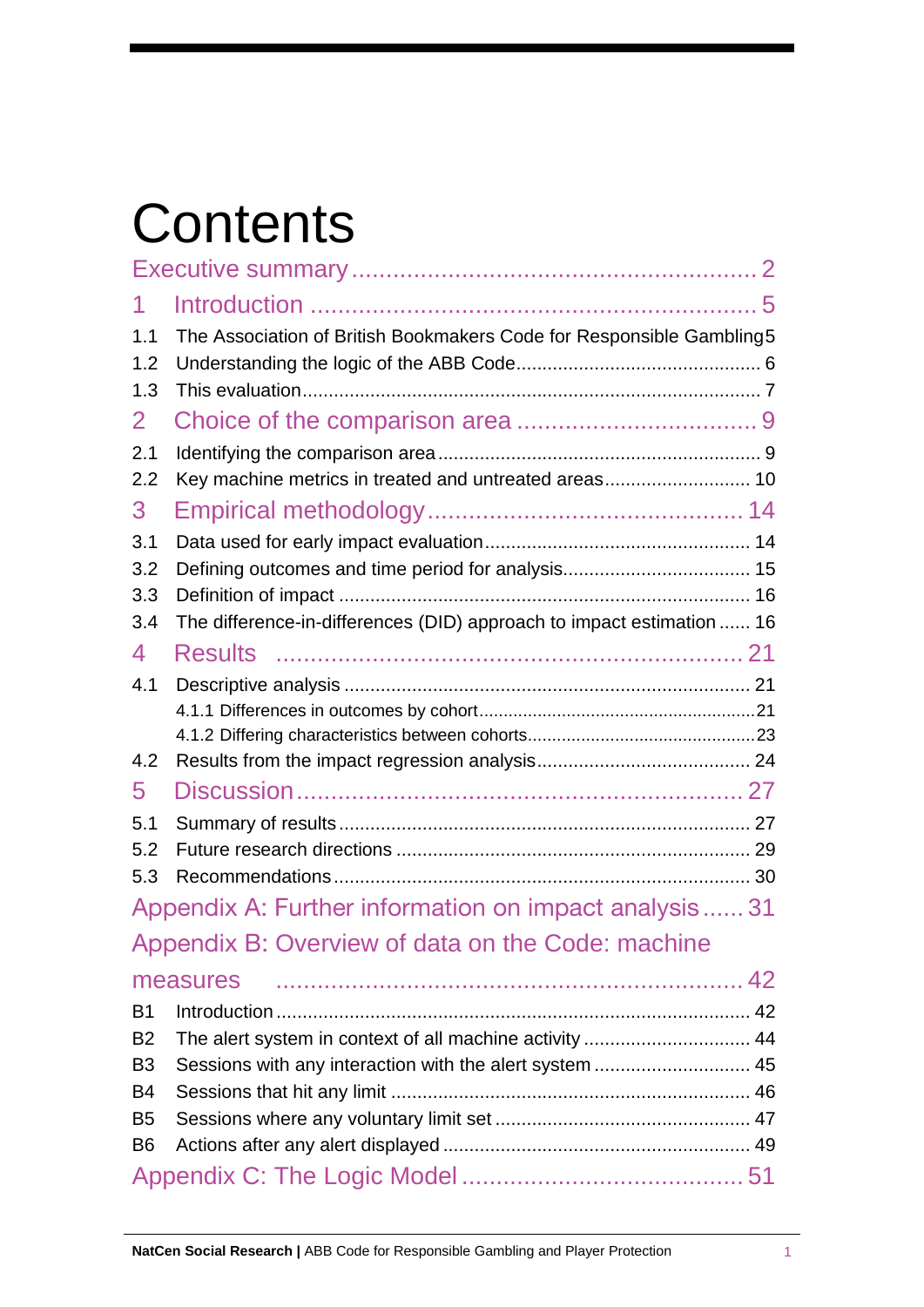## <span id="page-3-0"></span>**Executive summary**

#### **Introduction**

- In September 2013, the Association of British Bookmakers (ABB) launched its new Code for Responsible Gambling and Practice ('the Code').
- The Code included a range of measures aimed at reducing gambling-related harm and increasing business responsibility and sustainability.
- New measures introduced by the Code included enhanced staff training on responsible gambling with emphasis on staff interaction with customers; technological changes to machines whereby players could set limits on how long they wanted to gamble for or how much money they wanted to spend; mandatory messages on machines alerting players if they had gambled for 30 minutes or more or inserted £250 or more into the machine; greater advertising of responsible gambling messages; and enhancements of existing practice around age-verification and self-exclusion.
- All aspects of the Code were implemented on 1st March 2014 in bookmakers which signed up to it (termed bookmakers in 'treated' areas). Bookmakers in the West Midlands (termed bookmakers in *'*untreated' areas) implemented the Code one month later, on 1st April 2014. This early impact evaluation compared machine gambling sessions in treated bookmakers in March 2014 (that is, after the Code was introduced) with sessions played in untreated bookmakers over the same period. This was to explore whether the introduction of the Code had any impact on machine gamblers' behaviour during the first month of implementation (hence *early impact*).
- This evaluation was limited to analysis of data captured by bookmakers' machines. Therefore, this report assesses the early impact of the Code on machine gamblers, rather than all gamblers within bookmakers. Accordingly, more attention is given to the new machine tools (voluntary limits and mandatory alerts).

#### **Use of voluntary limits and mandatory messages**

- Since the implementation of the Code, the ABB has monitored the number of machine gambling sessions where gamblers set voluntary limits or gambled to the extent that one of the mandatory messages was triggered. Analysis of these data showed the following:
	- o The use of new voluntary time and money limits on machines was low. Since March 2014, less than 0.5% of machine gambling sessions included a voluntary time or money limit;
	- o The proportion of machine gambling sessions that included voluntary limit-setting declined from March 2014. In the first week of December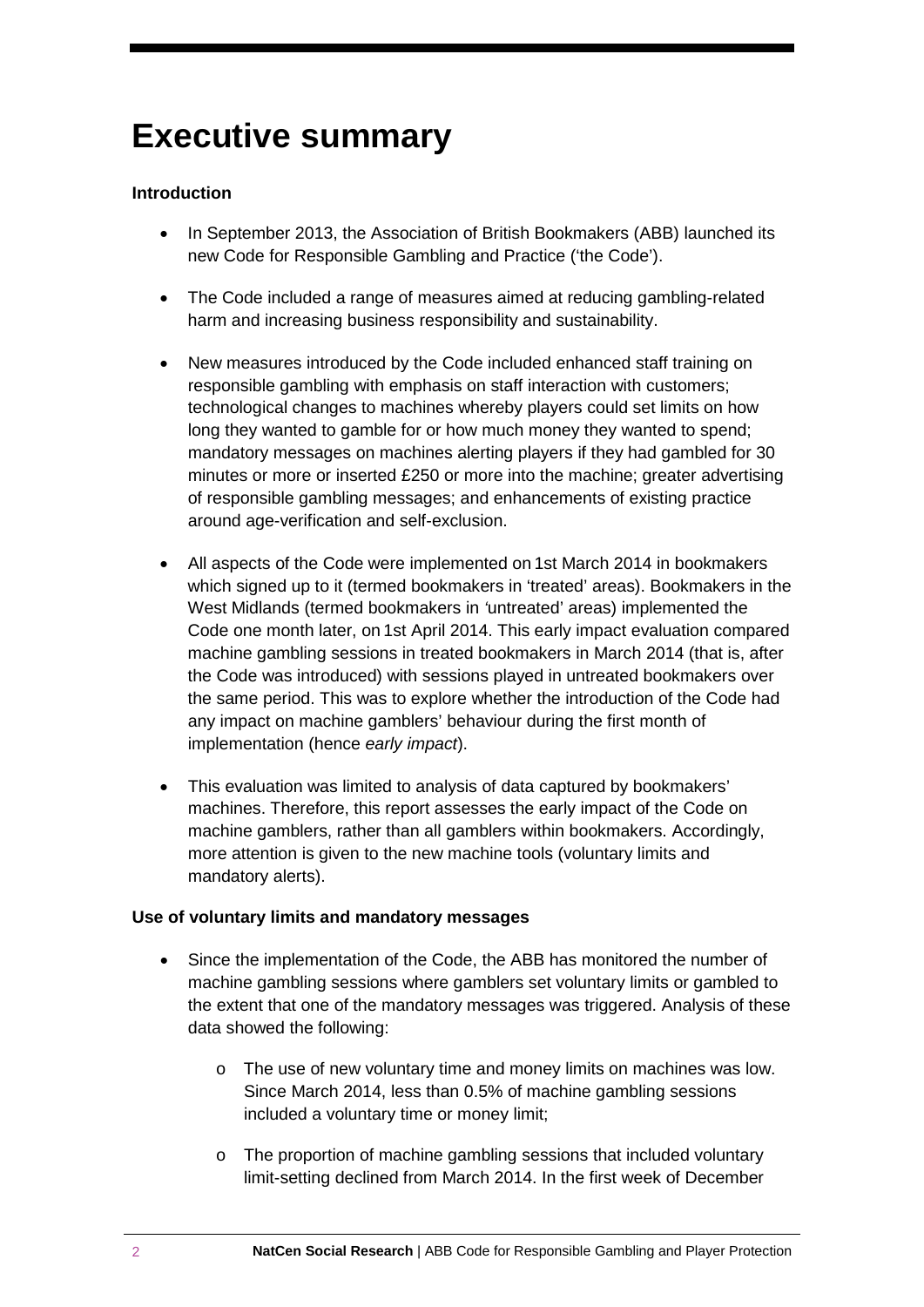2014, fewer than 1400 machine gambling sessions out of 3.9 million included players setting a voluntary limit on the amount of money they wished to spend;

o Mandatory messages alerting machine gamblers that they had played for 30 minutes or had inserted £250 or more into the machine were activated in less than 10% of all machine gambling sessions.

#### **Methods and findings**

- The West Midlands was used as a comparison area because this area did not introduce the changes immediately, thus allowing impact estimates to be calculated for March 2014 (when the West Midlands could serve as a comparison area).
- The early impact of the Code was assessed using transactional data recorded by machines for registered loyalty card users so that (potential) differences in previous gambling history could be taken into account. The analysis explored the impact of the Code on four outcomes:
	- o The length of time spent gambling on machines during a session of play;
	- o The amount of money gambled on machines during the session;
	- o The proportion of machine gambling sessions which lasted 30 minutes or more; and
	- o The proportion of machine gambling sessions in which individuals inserted £250 or more into the machine.
- These outcomes were chosen as the ABB and other industry operators anticipated that the Code would result in players gambling in a more controlled way. Spending more time and/or money gambling than intended is generally accepted as a consequence of uncontrolled gambling. Therefore, it was hypothesised that if the Code was to demonstrate any early impact with regard to machines it would be a reduction in the amount of time and/or money spent gambling.
- The analysis first assessed the impact of the Code on sessions played during the first day of its introduction (1st March 2014) to look at the immediate impact on outcomes. Then, the impact throughout March for the same groups of gamblers was explored to look at potential adaptation in behaviours over this month.
- Analysis showed no statistical evidence of any impact of the machine changes (voluntary limits and mandatory alerts), or indeed the broader Code, on session length, money gambled and the proportions of gamblers playing for 30 minutes or more and inserting £250 or more into machines during their session.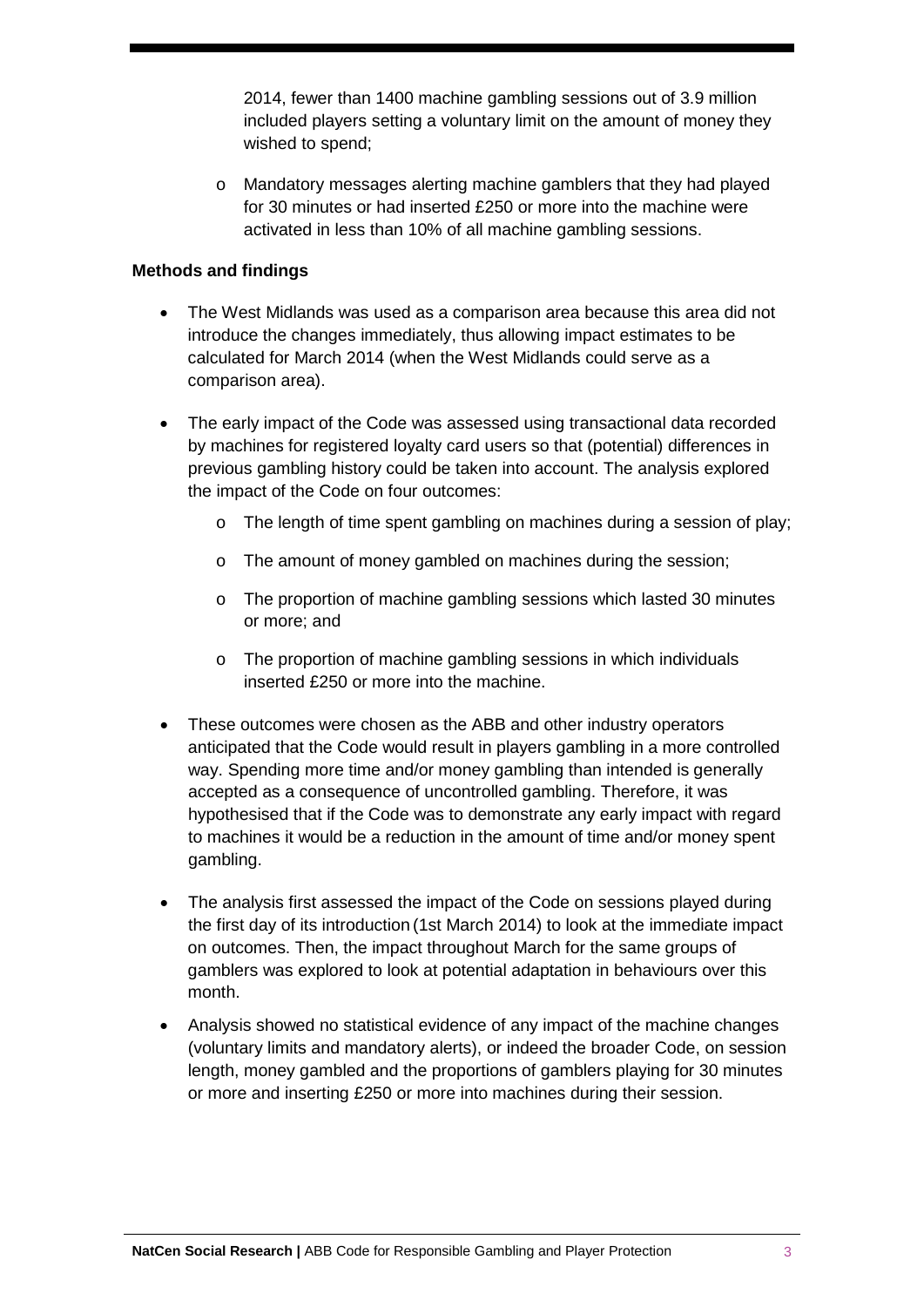#### **Conclusions**

- We did not find any statistical evidence that the Code had an impact on the four outcomes considered. Failure to find this statistical evidence is not particularly surprising: less than 10% of sessions included some kind of interaction with the machine-based messages and very few sessions included any kind of voluntary limit-setting. When thinking about the machine-based measures, this means very few people had any exposure to this aspect of the Code.
- However, it is premature to conclude that the findings of this evaluation provide final evidence that the Code is ineffective or effective. Because of funding constraints, this study only looked at a very narrow range of outcomes and was limited to analysing data from machines. We did not consider the broader impact of staff interventions specifically or of responsible gambling messaging, nor the impact of these elements of the Code on non-machine gamblers.
- There are a number of recommendations for further evaluation. This includes research to understand why people do not set voluntary limits on machines, what the right level is at which mandatory messages on machines are triggered, as well as further evaluation of the impact of changes in staff training, and responsible gambling advertising across all gamblers in bookmakers.

#### **Limitations**

- This study has a number of limitations. First, analysis only looked at impact upon loyalty card holders who gambled on machines. This was because we needed to be able to take previous gambling history into account in the analysis. However, only around 10% of machine play in bookmakers is attributable to a player with a loyalty card, though loyalty card holders display relatively high levels of problem and at-risk gambling. Therefore looking at impact on those most likely to (potentially) benefit from the Code was useful.
- Second, we only assessed the impact of the Code during March 2014, when the comparison area of the West Midlands was available. There may be longerterm impacts, though assessing them is problematic because analysis cannot rely on the availability of a comparison area (from 1st April 2014 the Code reached national coverage).
- Third, lack of detailed data on gambling at the local level also meant that assessing whether the West Midlands provided an appropriate comparison group for the purpose of estimating impacts was not entirely possible, though some attempt was made to do this.
- Finally, we only analysed a narrow range of outcomes that could be measured through the machine data. Other evaluation methods and techniques could and should be used to explore changes further.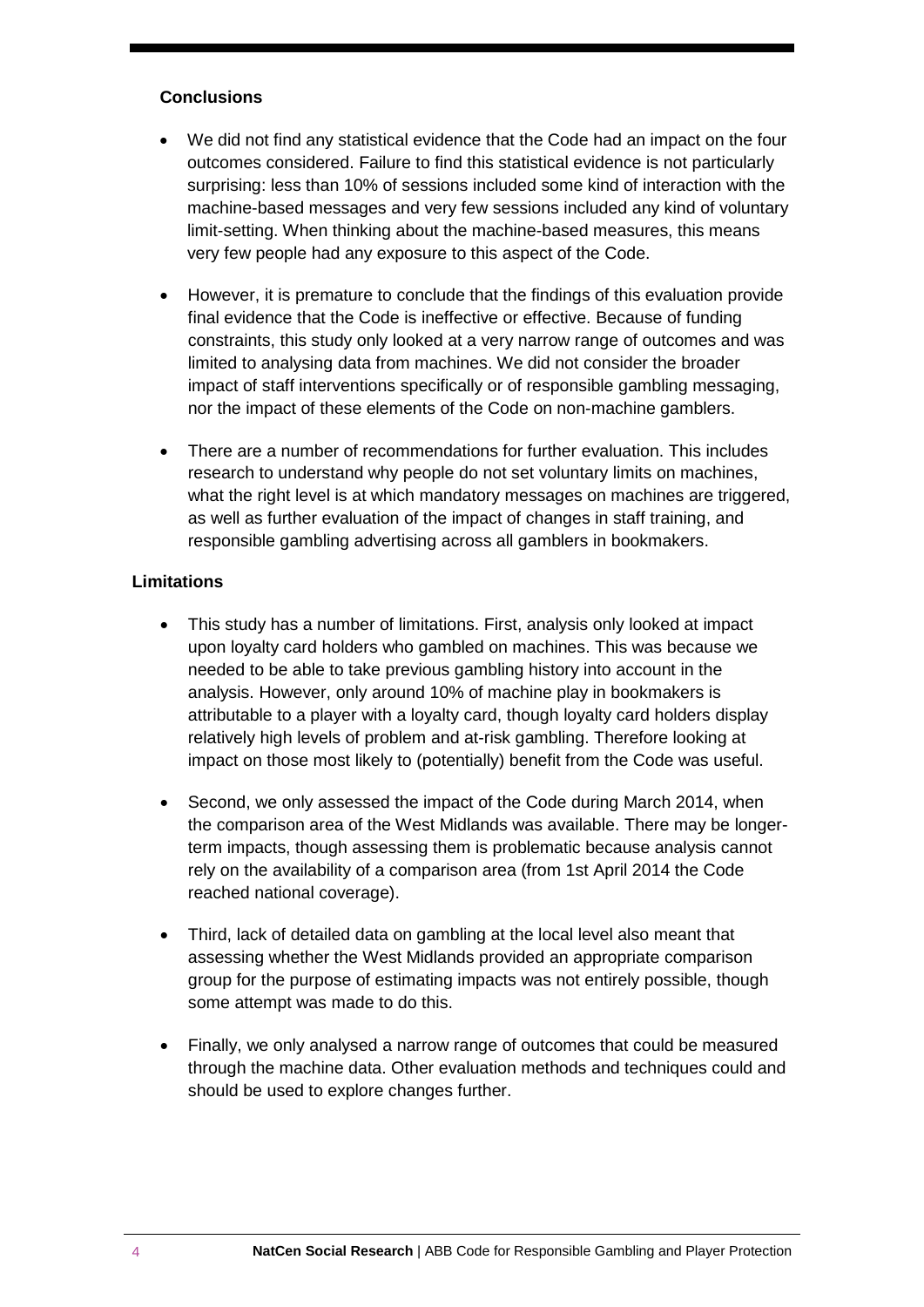# <span id="page-6-0"></span>**1 Introduction**

### <span id="page-6-1"></span>1.1 The Association of British Bookmakers Code for Responsible Gambling

In September 2013, the Association of British Bookmakers (ABB) published a new voluntary code to promote responsible gambling. The stated aims of this code were to:

*"create a step change in responsible gambling thinking based around informed choice by adult customers, implementing new consumer protection measures that will make a difference"[1](#page-6-2) .*

The Code for Responsible Gambling and Player Protection (hereafter referred to as 'the Code') was part of the ABB Harm Minimisation Strategy which focused on improving performance at four levels of harm minimisation. These were:

- Issuing clearer and more accessible information on how to gamble responsibly and highlighting the sources of help available;
- Providing customers with new tools such as mandatory time- and moneybased reminders and the ability to set spend and time limits on gaming machines (sometimes known as FOBTs);
- Training staff to detect the signs of potential problem gambling more quickly and to interact more effectively with those customers identified;
- Undertaking more consistent central analysis of data to identify abnormal activity in specific bookmakers and, where possible, relating to individual customers.

To achieve this, a range of new measures were planned and implemented in bookmakers that had signed up to the Code in Spring 2014. These measures included:

- Window displays of responsible gambling messages, with 20% of window displays dedicated to these messages;
- Responsible gambling advertisements displayed within bookmakers' premises;
- Introduction of voluntary limits on machines in bookmakers allowing customers to set limits on how much money and/or time they want to spend on machines;
- Introduction of mandatory messages on machines, whereby a message is displayed to customers telling them when they have gambled for 30 minutes and/or have inserted £250 or more into the machine and asking them if they want to continue;
- Enhanced staff training around responsible gambling and the promotion of more direct intervention with customers;
- Enhancement of existing practice around self-exclusion and age verification through improved staff procedures and practices.

<span id="page-6-2"></span><sup>1</sup> See Association of British Bookmakers (2013) *The ABB Code for Responsible and Player Protection in Licensed Betting Offices in Great Britain.* London: ABB.  $\overline{a}$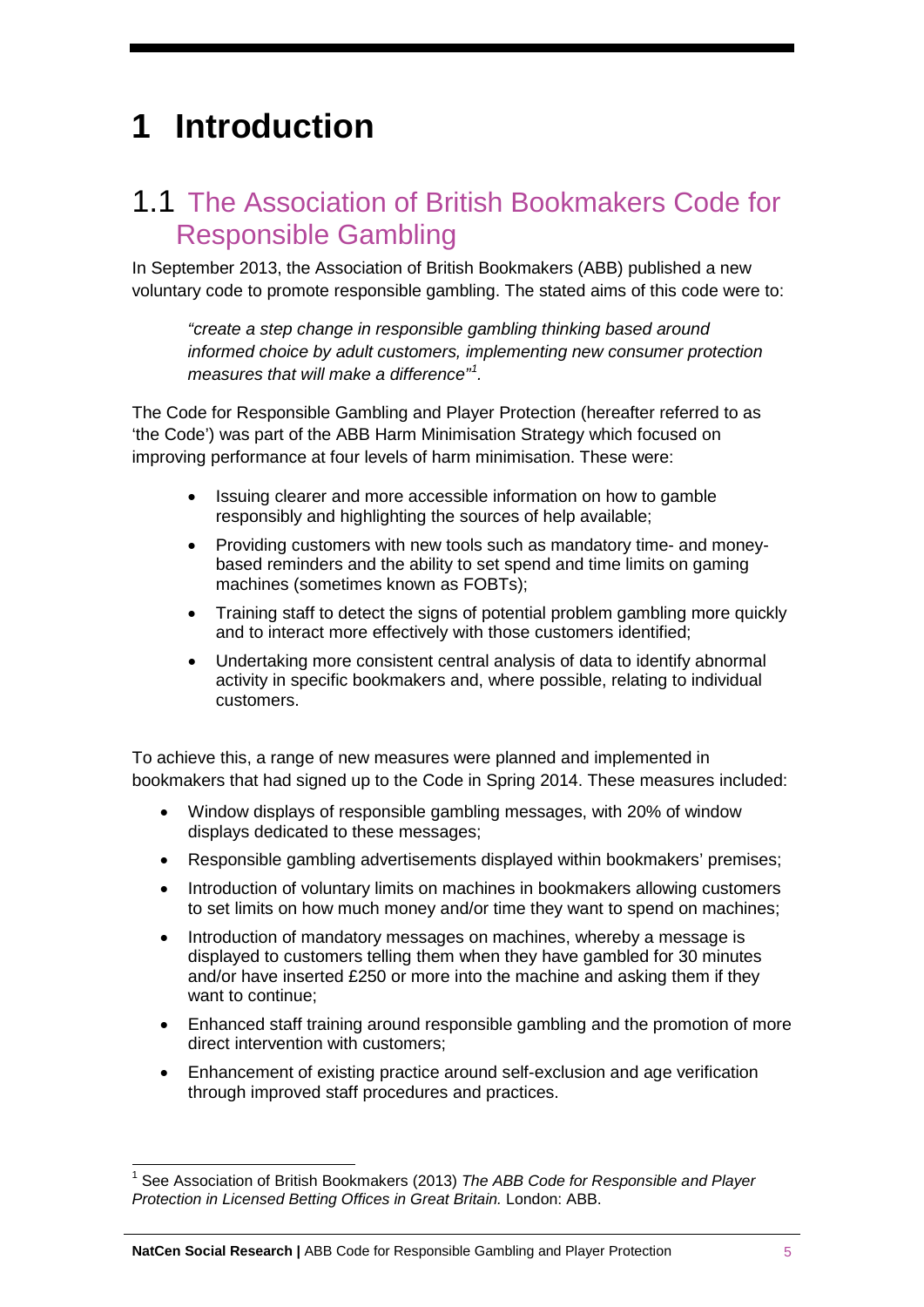The date of implementation for these new measures, for the majority of bookmakers adhering to the Code, was 1st March 2014. On this date, all staff were trained in the new measures, responsible gambling advertisements were displayed, the ability to set voluntary limits and the mandatory limits and pop-up messages on machines were enabled. The date of implementation for around 95% of bookmakers who signed up to the Code was 1st March 2014. However, in the West Midlands, the implementation date was 1st April 2014. This delay was specifically implemented so that the early impact of the Code could be assessed, using the West Midlands as a comparison group for the purpose of impact evaluation (see Section 2.1).

It is estimated that around 80% of bookmakers are members of the ABB, including the four biggest operators (William Hill, Ladbrokes, Coral and Paddy Power). All members signed up to the voluntary code and supported its implementation in March 2014. In addition, Betfred, which is not a member of the ABB, signed up to the Code. This means that over 80% of bookmakers in Great Britain instituted these changes, making this the largest single change in responsible gambling practice among bookmakers in recent years.

### <span id="page-7-0"></span>1.2 Understanding the logic of the ABB Code

As outlined above, the Code included changes to staff training, greater publicity of responsible gambling messages, new responsible gambling tools on machines and enhancement to existing practice around age-verification and self-exclusion. To understand the theory underpinning these changes and the anticipated outcomes from the implementation of the Code, a logic model was developed outlining exactly what the Code was intended to achieve and how stakeholders felt these outcomes would be realised. This process was facilitated by researchers at NatCen Social Research and the logic model process is documented in a separate report.<sup>[2](#page-7-1)</sup>

A logic model approach holds that interventions, like those implemented as part of the Code, in almost all cases are based on an underlying logic or theory and are underpinned by a set of assumptions about how an intervention works. The logic model process seeks to understand and map how those responsible for designing and implementing the intervention think it will work. This then provides a framework for understanding the theory of the intervention and allows researchers to plan evaluation around different component parts, using this framework.

Appendix C shows the final logic model developed by those responsible for designing and implementing the Code. In the logic model, the ultimate objectives of the Code were to reduce gambling-related harm and to increase business responsibility and sustainability. This was to be achieved through three parallel streams of work: staffbased measures; machine-based measures; and enhancement to existing practice. For each stream, stakeholders stated how they thought change in behaviour would be achieved, what processes would need to happen to ensure this change occurred, and what risks were likely. With reference to machine-based measures, it was argued that

<span id="page-7-1"></span><sup>2</sup> See Bridges, S., Hussain, F., Wardle, H. (2015) *Developing a logic model for the Association of British Bookmakers Code for Responsible Gambling and Player Protection.* London: Responsible Gambling Trust.  $\overline{a}$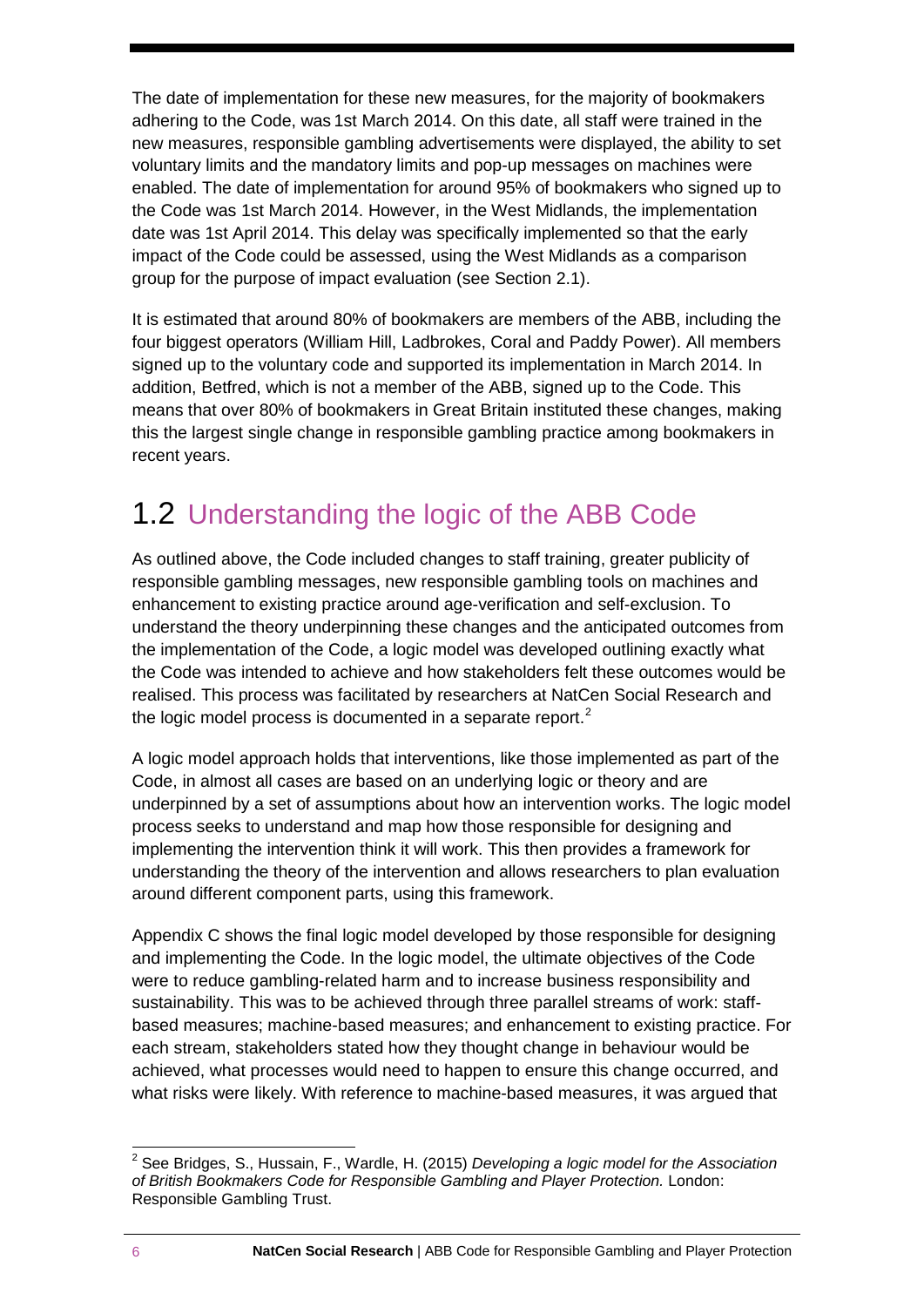these ultimate objectives would be achieved through a range of short-term and medium-term outcomes. These included:

#### **Short-term outcomes:**

- Increased knowledge of tools available to control gaming behaviour;
- Increased player awareness of responsible gambling and what problem gambling is;
- Increased player awareness of time and money spent on machines;
- Increased player knowledge of how to set voluntary limits on the machine.

#### **Medium-term outcomes:**

- Increased player ability to stay in control of their gambling;
- Players increasingly sticking to the limits set;
- Players at risk of gambling-related harm increasingly in control of their machine play;
- Increased numbers of problem gamblers seeking help.

Achieving these outcomes was based on the assumption that players would first notice and second read both the broader responsible gambling messages and the mandatory messages on machines, if triggered. The assumption was also that players would choose to set limits on the amount of time and/or money they spent gambling and that mandatory messages would make them more aware of the amount of money/time they were spending gambling on machines. The fundamental logic underpinning this part of the intervention was that of rational consumers making an informed choice about what to do next when presented with information about their behaviour so far.

Once a logic model is developed, it becomes a framework for researchers seeking to evaluate the impact of an intervention. In this case, it helped us to understand which aspects of the Code could be evaluated using particular measures and helped us to assess how well the underlying 'theory of change' worked.

### <span id="page-8-0"></span>1.3 This evaluation

This evaluation focuses on the impact of the Code upon machine gamblers, using data collected by machines to explore what this tells us about changes in machine gambling behaviour. This means more attention is given to machine-based measures, which are:

- Use of voluntary time/money limits;
- Mandatory messages telling gamblers they have played for 30 minutes and/or inserted £250 (or more) into the machine, asking them if they want to continue.

However, it is also possible that broader changes within bookmakers as a result of the Code might also have affected machine players' behaviour. Recognising this, an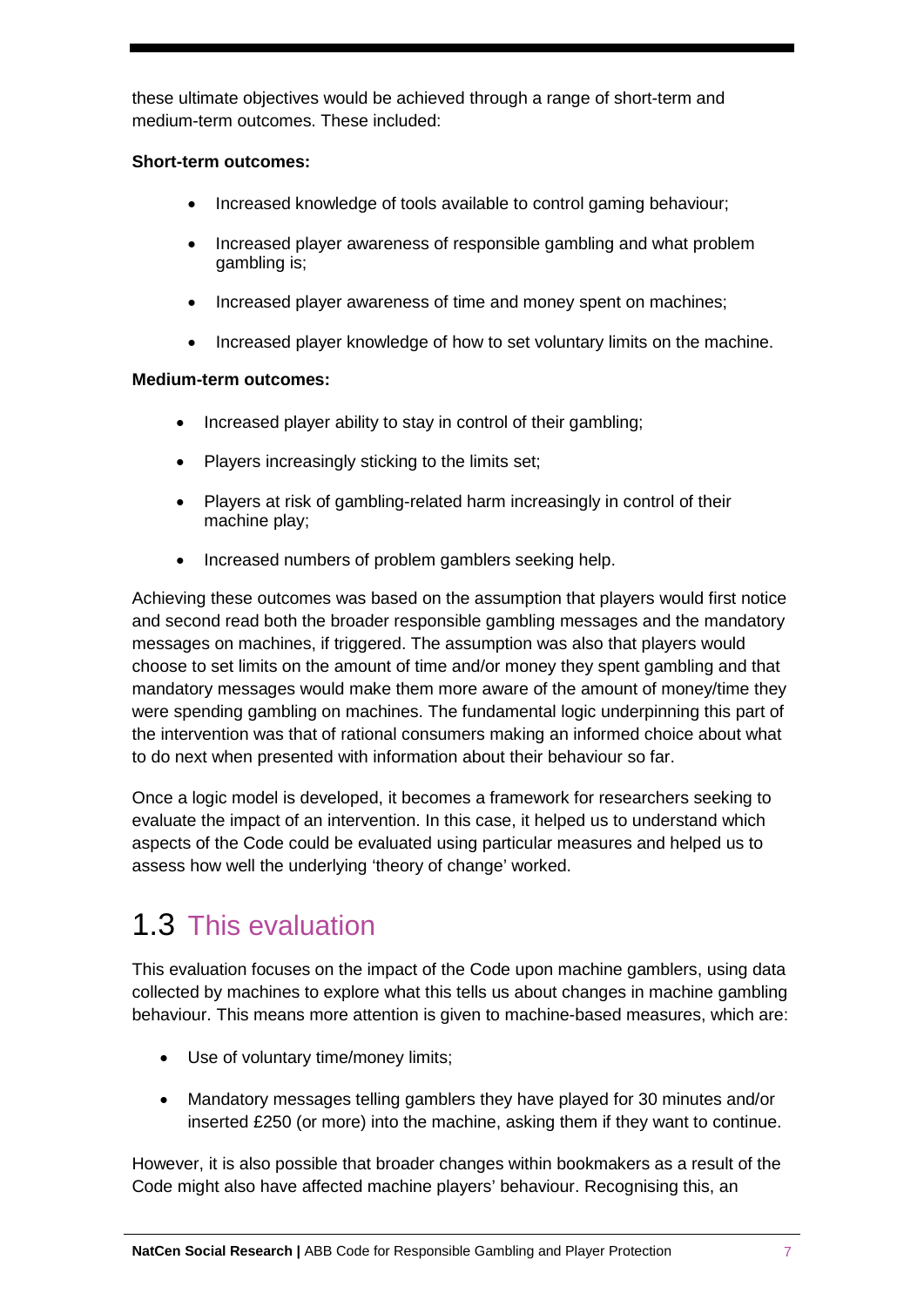original and more expansive evaluation design, including focus on staff-based measures, impact of responsible gambling advertising, as well as machine tools, was submitted for consideration. However, funding was only made available to evaluate the early impact of the Code using data collected by machines and not using other methods of investigation. This means that this evaluation is limited to looking at the early impact of the Code on machine gamblers. 'Early impact' means the impact observed in March 2014, when the Code was first implemented in most areas. By 1st April 2014, the Code was implemented nationwide, so it is only March 2014 when data are also available from a comparison area (the West Midlands) to use in impact estimation. This means this evaluation is restricted in the following ways:

- 1) It only uses machine-based gambling data. Because of this, we can only consider a narrow range of outcome measures, mainly relating to changes in the length of time and money spent gambling, using these as proxies for 'controlled' gambling.
- 2) It is an evaluation of early impact, as the impact could only be estimated in the month of March 2014, where a comparison area was available. It does not provide evidence of sustained change over time.

The chapters that follow outline the methodology employed to estimate the early impact of the Code on selected gambling-related outcomes. Chapter 2 outlines the choice of the comparison area and presents some key trend data showing interaction with the machine-based measures. Chapter 3 provides an overview of the evaluation methodology. Chapter 4 presents the results of the early impact evaluation, and Chapter 5 discusses the results and makes recommendations for future work.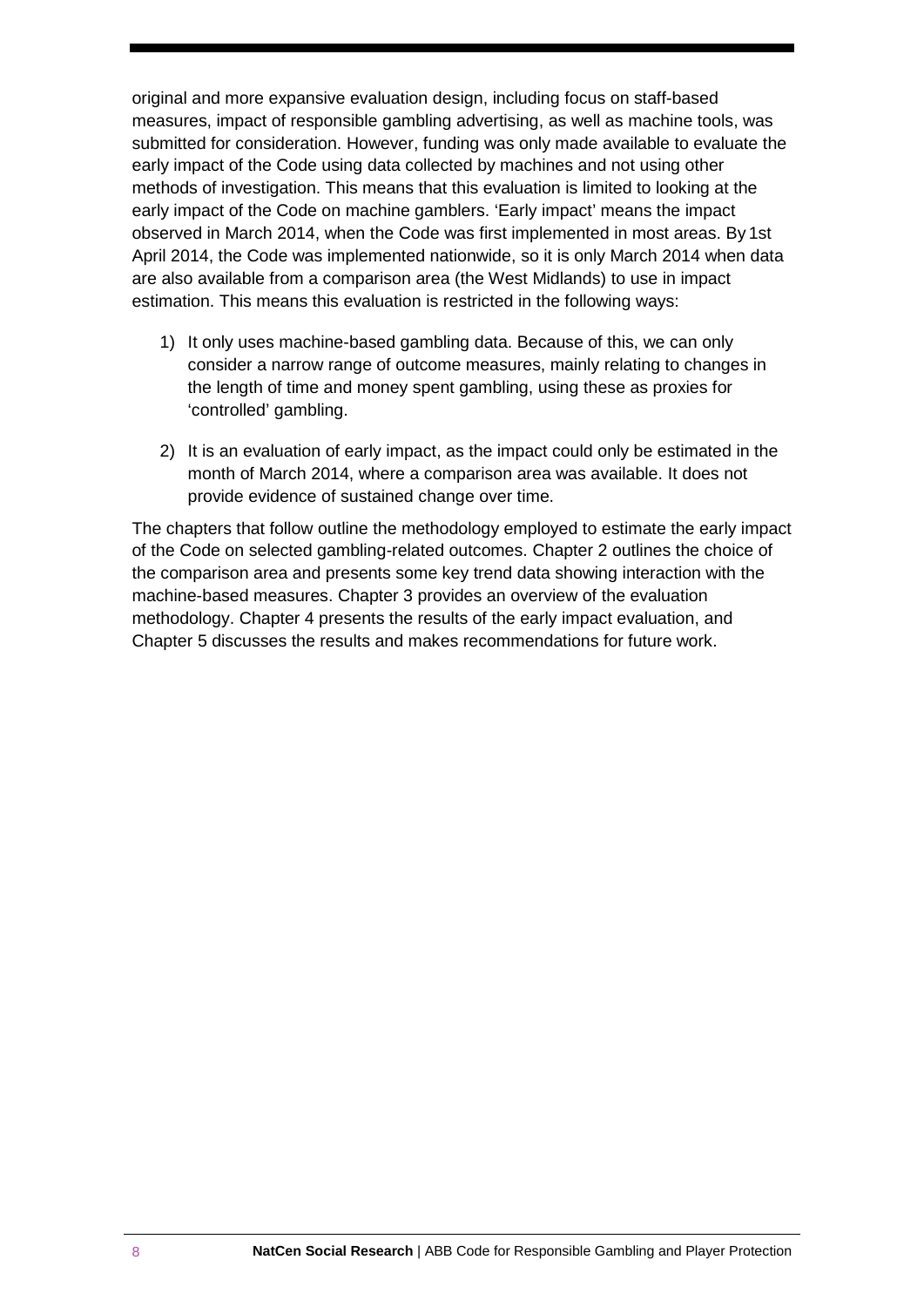# <span id="page-10-0"></span>**2 Choice of the comparison area**

### <span id="page-10-1"></span>2.1 Identifying the comparison area

This early impact evaluation was possible because bookmakers in the West Midlands (5% of all bookmakers signing up to the Code) implemented the Code from the 1st April 2014, that is, one month later than the rest of the country. This was a voluntary delay implemented by the ABB to allow data to be collected for the early impact evaluation. Due to this time lag, it was possible to use the West Midlands as a comparison area (or 'untreated' area as it called in this report), and explore the differences between its outcomes and outcomes for the rest of the country (called the 'treated' area), where the Code was implemented from 1st March 2014.

The decision to use the West Midlands as the untreated area was made at a number of levels. First, in evaluation research it is generally ideal to implement the interventions at random to ensure that there are no differences (other than the intervention itself) between areas (or people) receiving the intervention and those that are not. However, for this research, there were significant concerns about possible contamination effects if the intervention was allocated at random at the shop-level. A random roll-out could have resulted in some bookmakers on the same high street implementing the Code and others not. Because regular players may visit a range of different bookmakers, this means we would not have been certain who was subject to the intervention and who was not (risking potential contamination between treated and untreated subjects). We could not be sure that, just because a person was gambling in an untreated shop, they had not previously been subject to the treatment in another shop. Therefore, it was agreed that the comparison area had to be a geographically defined region to help minimise the possibility of contamination effects.<sup>[3](#page-10-2)</sup>

Second, having agreed that the untreated area had to be a geographically defined region, the next consideration was practical. The choice of comparison area was largely predicated based on the extent to which the industry could delay the implementation of the Code at short notice. There were very tight timescales between this project being commissioned (and designed) and the Code being implemented – less than two weeks. At the point at which this study was commissioned (mid-February 2014), all staff had already been trained about the Code and advised that it would start in March, new window displays had been ordered, and a schedule of changes to the machine technology planned. To delay the launch of the Code meant this work plan had to be changed, especially the machine technology, representing a logistical challenge. The industry advised this could be most easily achieved in the West Midlands. Furthermore, because of public commitments to implement the Code in March 2014, permission was only granted to delay the implementation in 5% of bookmakers for a one-month period (i.e., so that by the 1st April 2014 the Code would be fully implemented among all ABB members). This meant the comparison area of the West Midlands was only 'untreated' for one month and that this impact evaluation is in

 $\overline{a}$ 

<span id="page-10-2"></span> $3$  We accept that these contamination effects may still have occurred in those shops on the boundary of the West Midlands and other areas.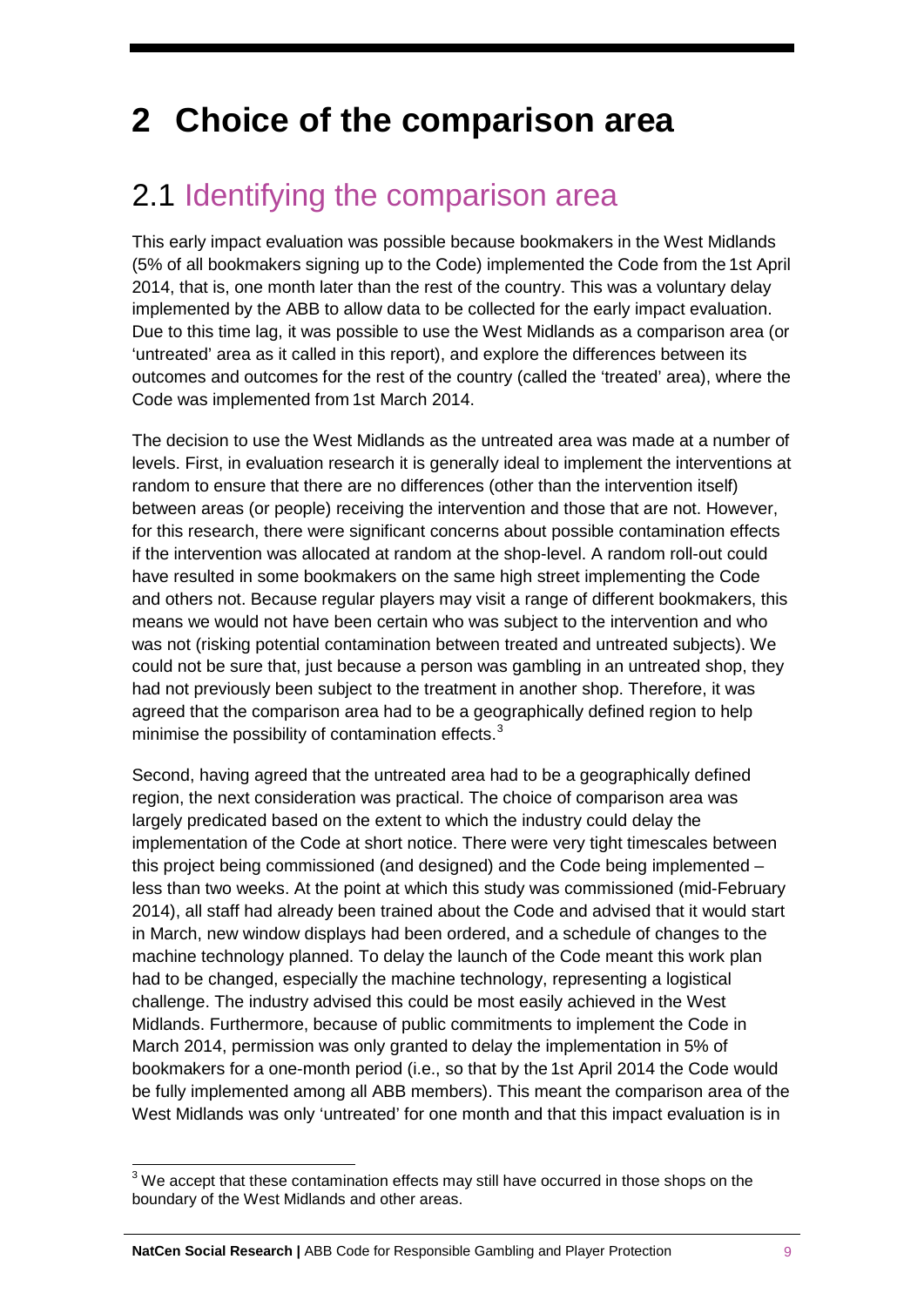the unusual position of having an untreated area which is significantly smaller than the 'treated' area.

Whilst there were solid reasons for using the West Midlands as the comparison area, we acknowledge that there may also be limitations and problems. For example, this specific region might in fact exhibit very different gambling habits and patterns from the rest of the country, which would make it an unsuitable comparison to treated areas. To assess this, we analysed the similarity between treated and untreated areas with regard to some observable characteristics of the gamblers (data on individuals' historical gambling patterns) and the average income of areas where the bookmakers are located. This is discussed further in Section 3.4.

We then accounted for existing differences between the West Midlands and the rest of the country, by explicitly controlling for these differences in the impact regression analysis (see Chapter 4). However, we are limited by the data available to us. The extent to which we have successfully controlled for all differences will never be fully transparent as there may be some unobserved area-level characteristics which, due to data limitations, could not be included in this analysis.

### <span id="page-11-0"></span>2.2 Key machine metrics in treated and untreated areas

To help place the evaluation data in context, this section provides a brief overview of the number of instances when voluntary time limits and voluntary monetary limits on machines were set by gamblers. It also includes information about the number of times mandatory messages about the amount of time and/or the amount of money spent gambling on machines were displayed to players. These are presented for both treated and untreated areas. Trends start from the 1st March 2014 for the former and from the 1st April 2014 for the latter.

The information presented is taken from key performance metrics collected by the ABB which was provided to the research team for the period 1st March 2014 to December 2014. Figures were recorded on a weekly basis so trends week on week could be assessed. To smooth out random fluctuations in the data, the trends are presented as a three-week rolling average. They are also presented as a percentage of all machine gambling sessions<sup>[4](#page-11-1)</sup> undertaken in the three-week rolling period. Further descriptive information about the use of voluntary limits and the display of mandatory messages is provided in Appendix B.

<span id="page-11-1"></span> $4\,$  A session of machine gambling is typically defined as someone inserting cash into the machine, gambling for a period of time and then leaving the machine. This is identified in industry data through an algorithm which looks at characteristics such as the length of time the machine was dormant, gambling to extinction of funds and/or cashing out, to define the start and end of each unique session of play. This information is then used to identify how many discrete sessions of machine gambling have been conducted. People can have more than one session per day, therefore the number of sessions does not equate to the number of people – this is unknown.  $\overline{\phantom{a}}$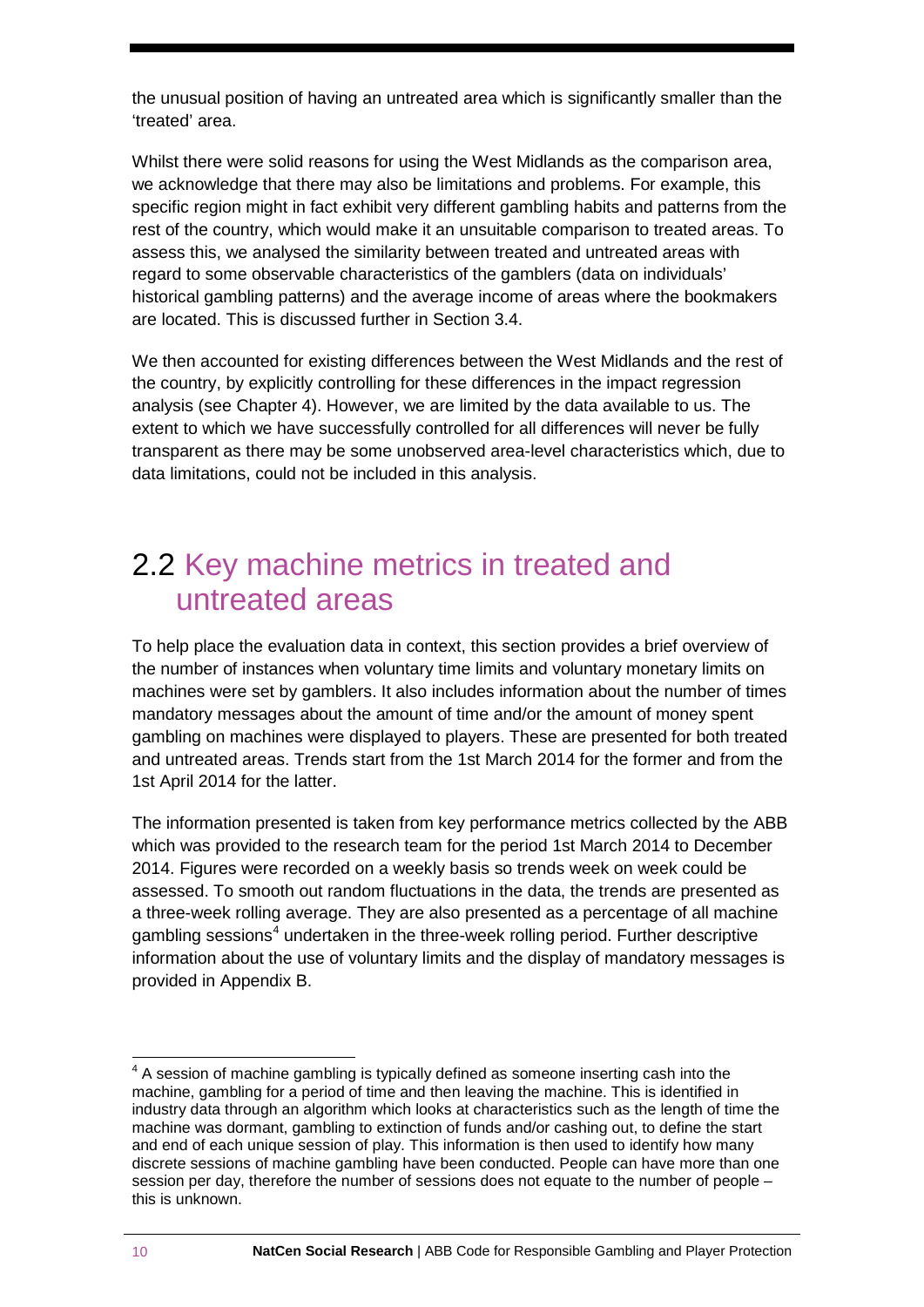Figure 2.1 shows the percentage of all machine gambling sessions where a player chose to set a voluntary limit on the amount of money they wished to gamble with. The percentage of sessions where a voluntary money limit was set was low; less than 0.5% of all machine gambling sessions included a voluntary limit on money (there are typically around four million machine gambling sessions per week). Figure 2.1 also shows that, in both treated and untreated areas, there is a clear declining trend over time. When the measure was first introduced (March for treated and April for untreated areas) a greater proportion of sessions included a voluntary limit on money than in subsequent months. This may be due to staff demonstrating to users how to set limits. By mid-June 2014, this had declined rapidly, and thereafter stabilised at under 0.1% of all sessions in treated areas and below 0.05% of all sessions in untreated areas. Whilst the trend of gradual decline is evident in both areas, the proportion of sessions which included a limit on the amount of money spent was consistently lower in untreated areas than treated areas.

#### **Figure 2.1 Proportion of machine sessions where voluntary money limits set (three-week moving averages), by treated and untreated location**



Figure 2.2 shows the proportion of sessions which included voluntary limits on the amount of time spent gambling. The patterns are very similar to voluntarily setting monetary limits in that the percentage of sessions which included this is very low and decreased rapidly from when the Code was implemented. The proportion of sessions which included a time limit was also somewhat lower in untreated areas than treated areas.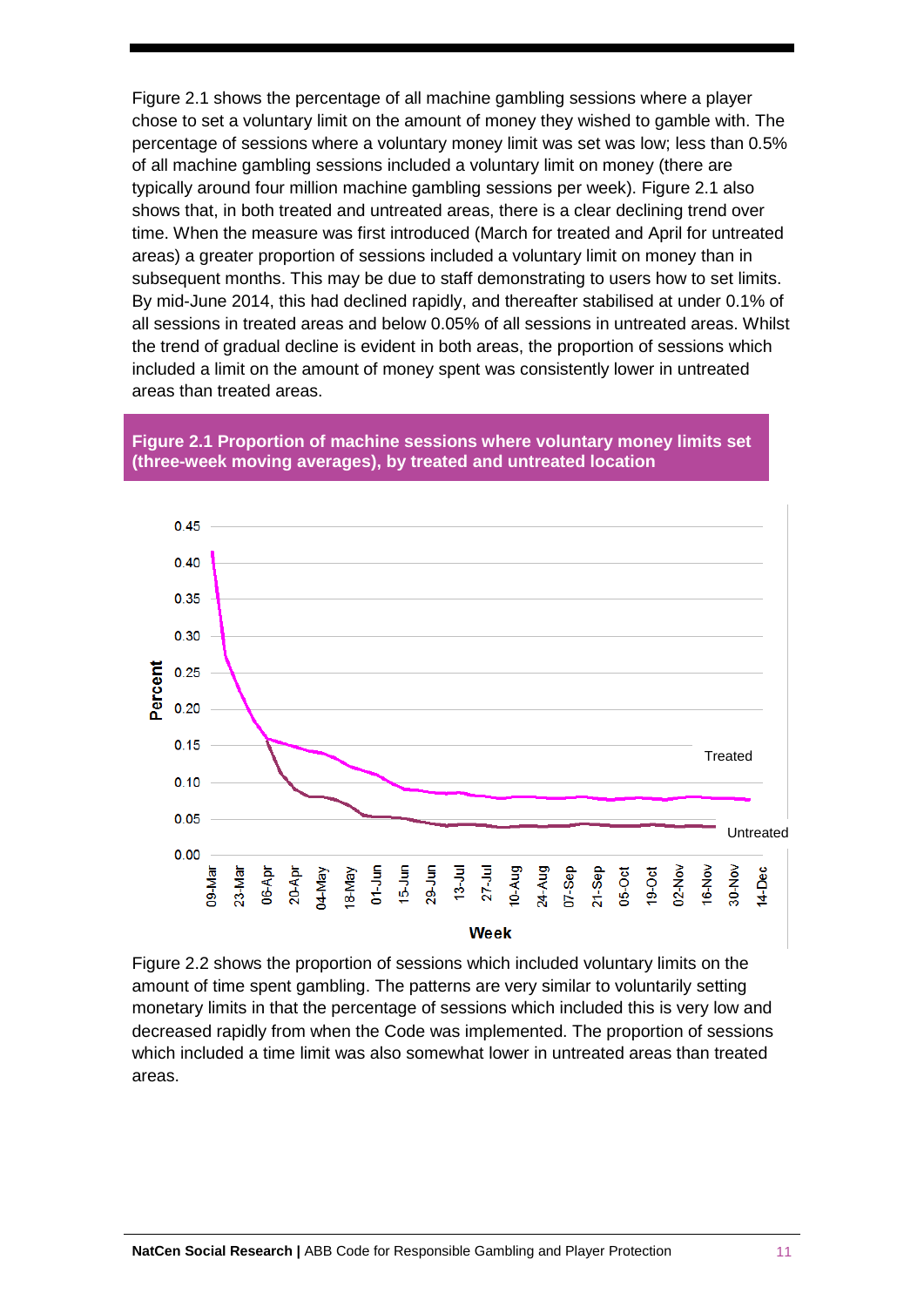#### **Figure 2.2 Proportion of machine sessions where voluntary time limits set (three-week moving averages), by treated and untreated location**



Figures 2.3 and 2.4 show the percentage of sessions where a mandatory message was displayed because the player had gambled for 30 minutes, and the percentage of sessions where a mandatory message was displayed because the player had inserted £250 or more into the machine, respectively.

Comparing Figures 2.1 and 2.2 with 2.3 and 2.4, we can see that mandatory messages affect a greater proportion of sessions than voluntary limits. Between 2.5% and 3.5% of sessions included a mandatory message about the amount of money loaded into the machine in a single session. Rates were slightly higher in treated areas than untreated areas. In the former areas, the proportion of sessions displaying a mandatory money message appeared to increase by 0.5 percentage points (ppts) between April and December 2014, whereas the increase was stronger in untreated areas over the same period – around a 0.7ppt increase. With regards to mandatory time limits, around 6-7% of sessions displayed this message, with figures being similar between treated and untreated areas.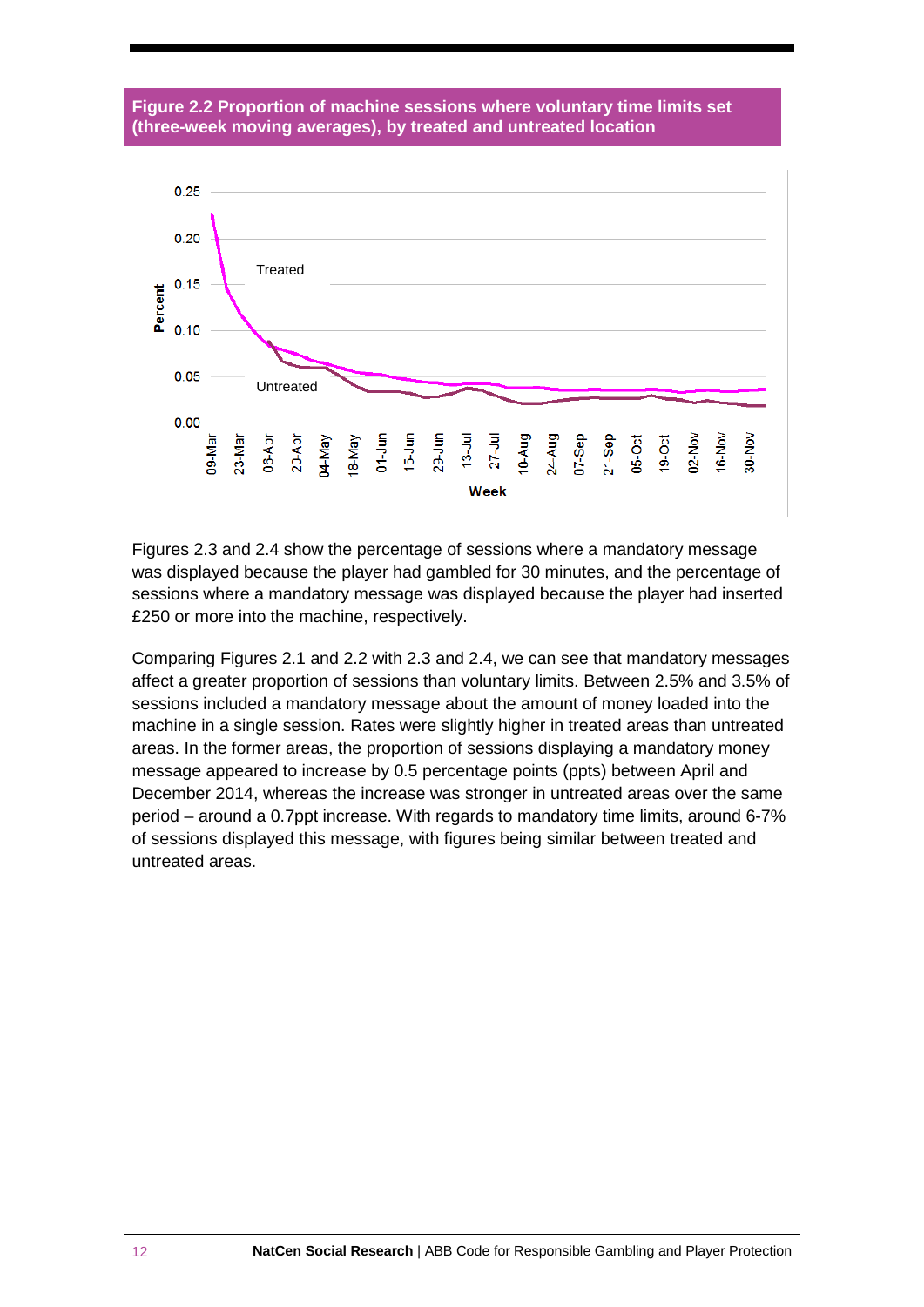#### **Figure 2.3 Proportion of machine sessions where mandatory money alert activated (three-week moving averages), by treated and untreated location**



**Figure 2.4 Proportion of machine sessions where mandatory time alert activated (three-week moving averages), by treated and untreated location**



Overall, Figures 2.1 to 2.4 suggest that the voluntary limits and mandatory messages only affected a minority of machine gambling sessions, and are therefore likely to only have affected a minority of machine gamblers. This has implications for assessing the impact of machine-based measures. For example, by December 2014, voluntary limits on money were being set in less than 1400 gambling sessions per week, out of around 3.9 million machine gambling sessions overall, showing very low uptake of this function.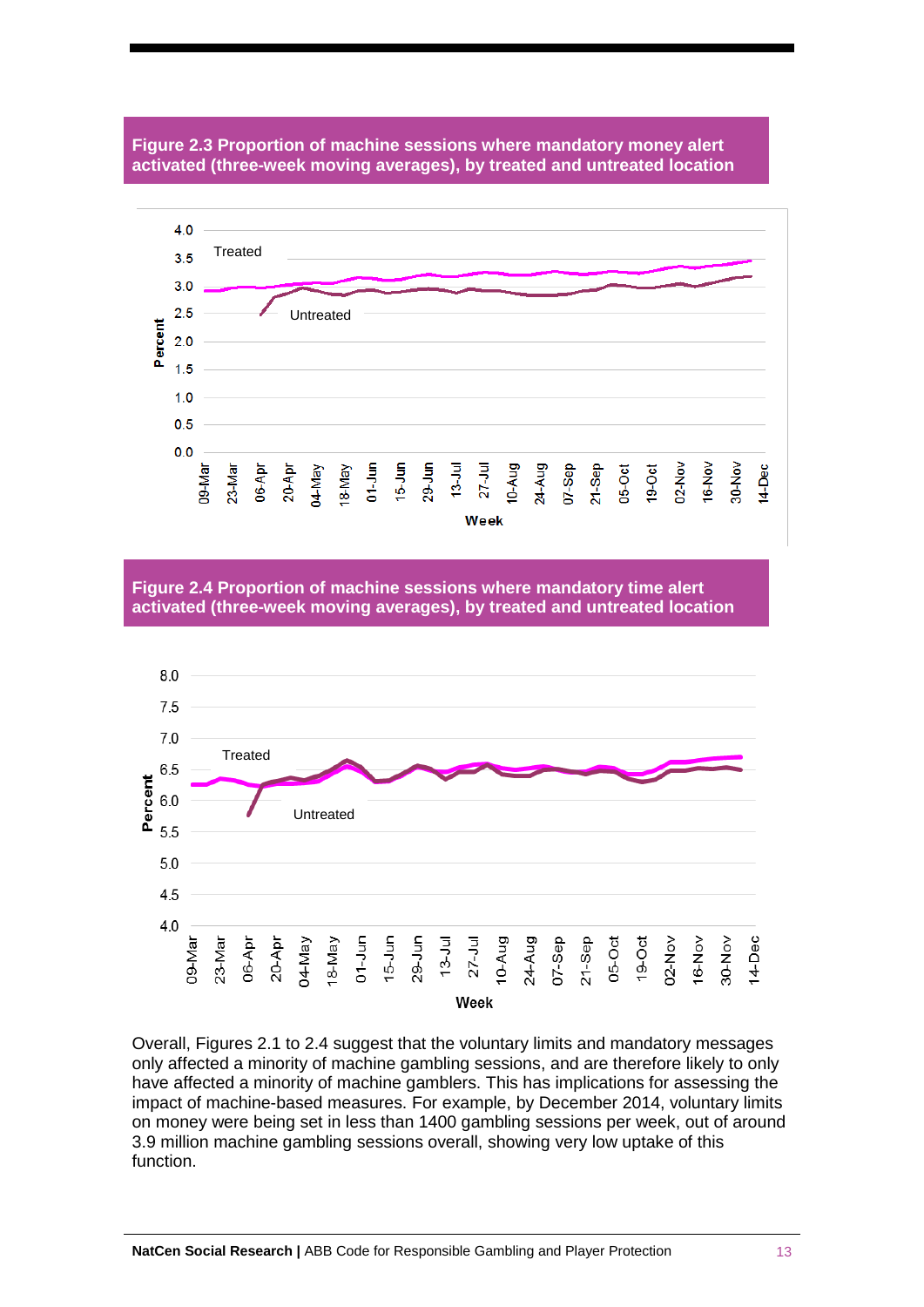# <span id="page-15-0"></span>**3 Empirical methodology**

In the sections that follow we describe the data used to assess the early impact of the Code, outline how we define impact, and provide an overview of our methods.

### <span id="page-15-1"></span>3.1 Data used for early impact evaluation

The scope of the early impact evaluation was limited to analysing data collected directly from gambling machines in both treated and untreated areas. These data are essentially transactional information which tracks the money put into and paid out of machines in bookmakers. Algorithms are applied to this data to identify continuous periods of gambling that are likely to belong to a single session of play for one person. When a loyalty card is used, information about these gambling sessions can then be attributed to the same individual over time and their machine gambling history can be traced. However, only around 10% of sessions can be linked to a loyalty card – the majority of transactional data is anonymous, in that we do not know who was gambling at that time or how often they had gambled previously.<sup>[5](#page-15-2)</sup>

For the early impact evaluation, the decision was made to analyse transactional data for registered loyalty card users only. This choice was mainly driven by the fact that it is only possible to produce individual-level analysis for this group as broader transactional data are not identifiable to a specific person. Using loyalty card data allowed us to control for individuals' past gambling behaviour in the estimation of impacts. Another reason for the focus on registered loyalty card users is that this group is thought to include a very high number of 'at-risk' players. $6$  Therefore, from the perspective of evaluating the effectiveness of the Code on the ultimate objective of reducing gambling-related harm, exploring the impact of the changes on outcomes for this group is potentially more informative than focusing on all machine gamblers indiscriminately.

Data on sessions played by registered loyalty card users were provided by Inspired Gaming (Inspired) and Scientific Games (SG), who between them supply all bookmakers in Great Britain with machines. These data were collected, combined and processed by Featurespace, a company specialising in behavioural analytics. Data from 1st September 2013 to 30th June 2014 were available from Inspired, while data from 1st March 2013 to 30th June 2014 were available from SG.

<span id="page-15-2"></span> $<sup>5</sup>$  For more information about the use of loyalty cards in bookmakers, see Wardle et al, (2014)</sup> *Report 2: Identifying problem gambling: findings from a survey of loyalty card customers.*<br>London: Responsible Gambling Trust.  $\overline{a}$ 

<span id="page-15-3"></span> $6$  A survey of loyalty card holders who played machines in a bookmaker's showed that 23% were problem gamblers and a further 24% were at moderate risk from their gambling behaviour. See Wardle et al, (2014) *Report 2: Identifying problem gambling: findings from a survey of loyalty card customers.* London: Responsible Gambling Trust.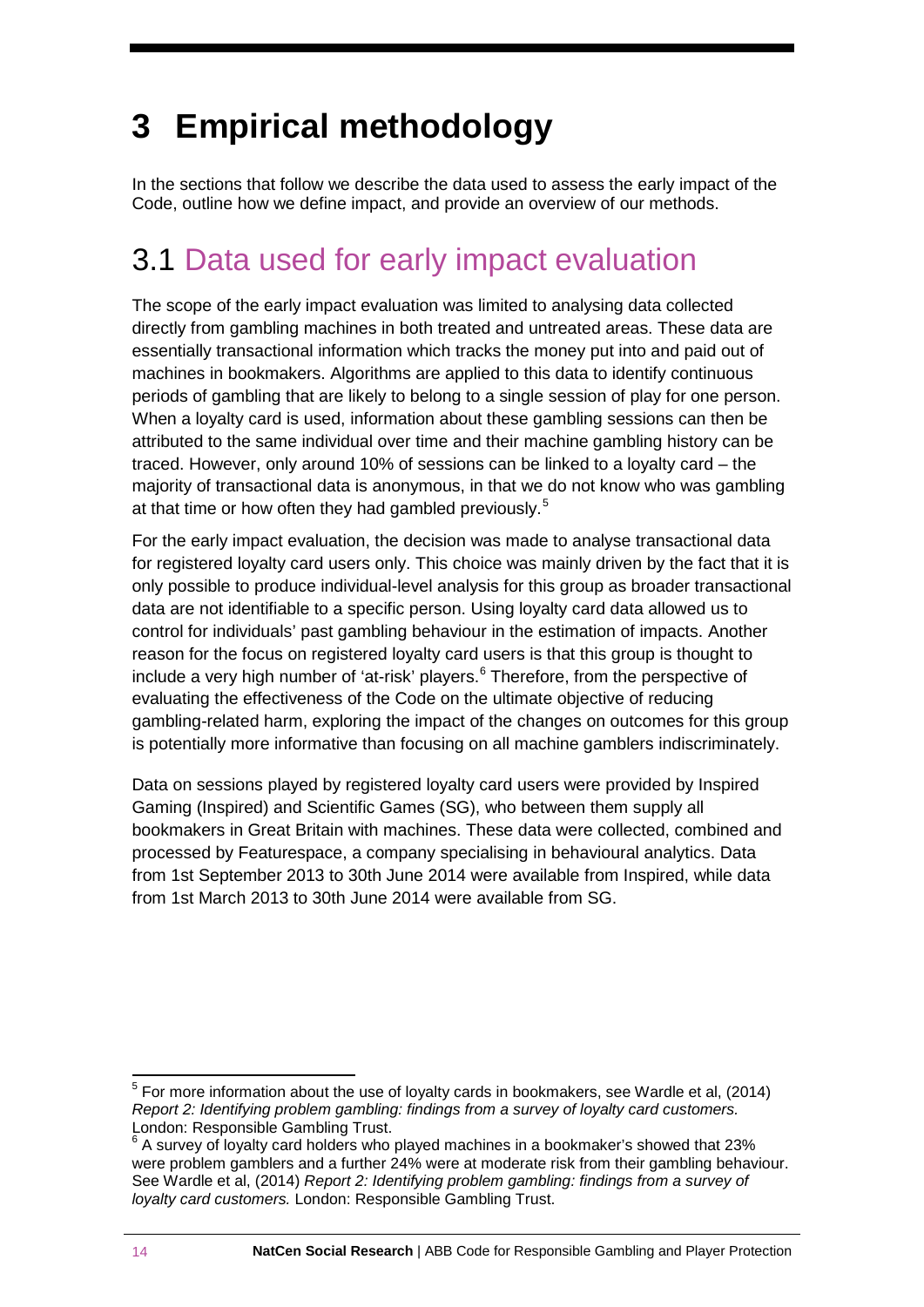### <span id="page-16-0"></span>3.2 Defining outcomes and time period for analysis

We explored the impact of the Code on four outcomes observed following the implementation of the Code in March 2014. These were:

- The length of the sessions;
- The amount of money played during the session;
- The proportion of sessions which lasted 30 minutes or longer;
- The proportion of sessions in which individuals inserted £250 or more into the machine.

These outcomes were chosen as stakeholders developing the logic model stated that the Code's objectives included increasing customer ability to stay in control of their gambling, players sticking to the limits set, and at-risk gamblers increasingly staying in control of their machine play. The gambling studies literature recognises that loss of control often relates to spending more time and/or money than originally intended. Therefore, if players are gambling in a more controlled way, one would expect to see some small reductions in the amount of money and/or time spent gambling on machines.

The impact of the Code on the aforementioned four outcomes was assessed for the same cohort of gamblers (those who played their first machine gambling session on 1st March 2014) across different points in time within March 2014:

- 1) the first day of the month (to explore gamblers' immediate reaction to the Code); and
- 2) the middle and last day of the month (to explore gamblers' adaptation and further reaction to the Code).

Using the same cohort of gamblers allowed us to contrast the impact on gamblers' first, middle and last session of machine play for the same individuals, and assess changes within the first month of the implementation of the Code.<sup>[7](#page-16-1)</sup> As not all those who played their first session on 1st March 2014 also had a session on 15th and 31st March, the middle session was calculated as the closest session to 15th March and the last session was the one closest to 31st March (See Appendix A for more detail on the distribution of these sessions).

This analytic strategy was developed as we recognised that analysis of the first session played on 1st March 2014 was not free of problems. Staff members were instructed to demonstrate to players how the new machine tools worked, which could have affected results; for example, individuals may have set a limit in this first session as they were encouraged to do so by staff, but may not have done this in later sessions.

<span id="page-16-1"></span> $^7$  If a gambler played only one other session after the first session on the 1st of the month (i.e., they played only two sessions within the month considered), this session was used as both the middle and last session. The distribution of dates for the middle and last sessions is provided in Appendix A.  $\overline{a}$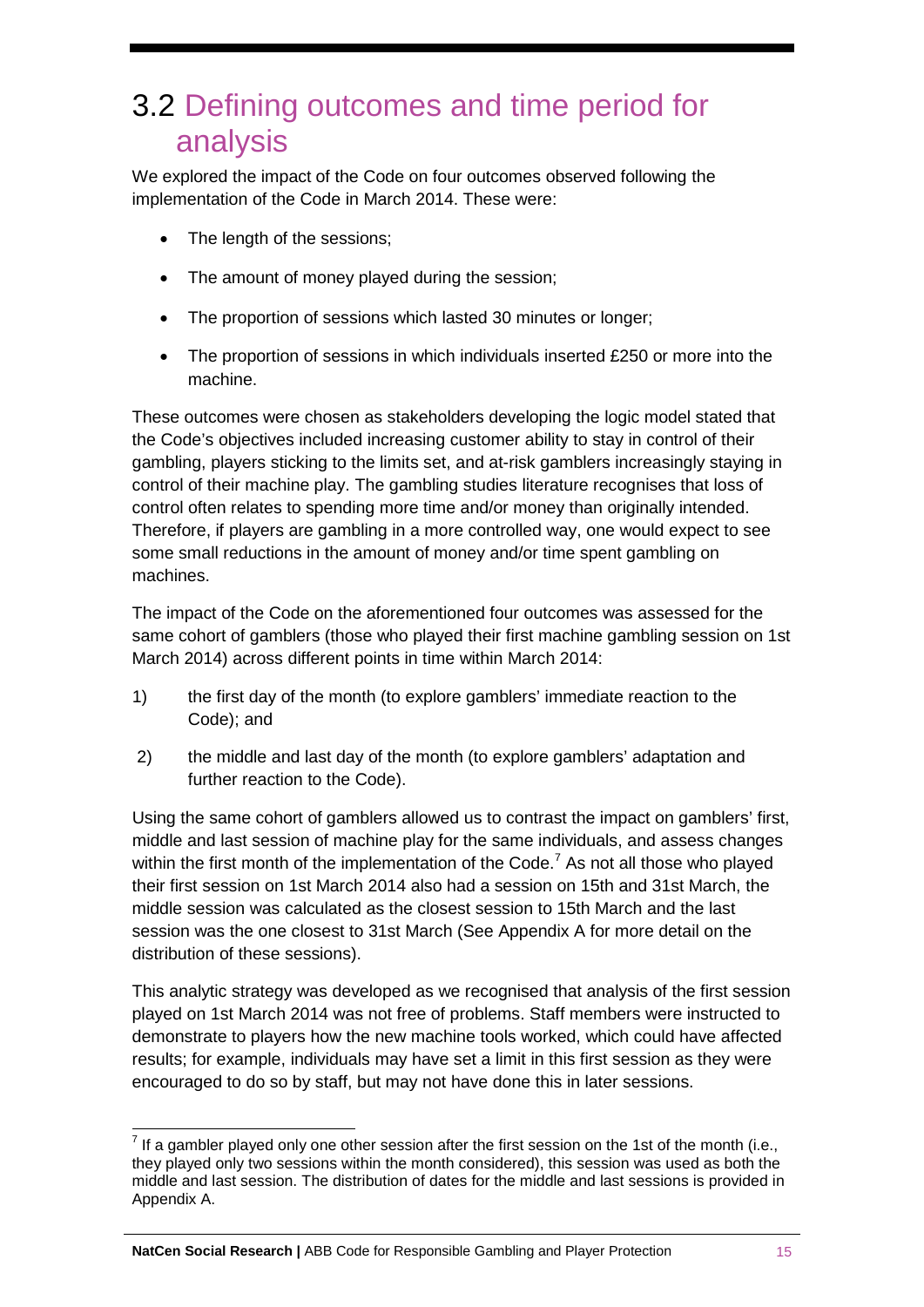## <span id="page-17-0"></span>3.3 Definition of impact

Following the evaluation literature<sup>[8](#page-17-2)</sup> we estimated the impact of the Code (hereafter called the 'treatment') on the four specified outcomes for those who played machines in bookmakers located in areas where the Code was introduced.<sup>[9](#page-17-3)</sup> The impact is defined as the difference between the average outcome (post-treatment) for gamblers who played in treated bookmakers and the average outcome that the same gamblers *would have* experienced had the Code not been introduced. As the latter outcome (known in the evaluation literature as the 'counterfactual') is unknown, the average (posttreatment) outcome observed for gamblers who played in untreated bookmakers (i.e., those located in the West Midlands) is used instead as an estimate of the counterfactual. The impact of the machine changes can then be calculated as:

 $\begin{minipage}{0.9\linewidth} \textbf{Import} = Y_{Post-treatment}^{Treated} - Y_{Post-treatment}^{Untreated} \end{minipage} \tag{1}$ 

where  $Y$  indicates the outcome under investigation.

### <span id="page-17-1"></span>3.4 The difference-in-differences (DID) approach to impact estimation

Calculating the impact of the Code as a simple post-treatment difference in average outcomes between gamblers in treated and untreated bookmakers (using equation (1) in Section 3.3) could, however, result in misleading conclusions. This is because there may be some pre-existing differences between areas that we need to take into account. We can clarify this with a simple example. First assume that, prior to the introduction of the Code, gamblers in treated bookmakers gambled for longer than those in untreated bookmakers (say six minutes in treated bookmakers vs two minutes in untreated bookmakers). If the introduction of the Code resulted in shorter sessions in treated areas (falling from six minutes to four minutes) whilst session length stayed the same in untreated bookmakers (at two minutes), simply comparing the differences post treatment of the Code using equation (1) would give the wrong estimate of impact. Using equation (1) to calculate the difference in session length, post intervention, between treated and untreated areas would in fact give a positive difference between them of two minutes, erroneously showing the impact of the Code to be a two-minute increase in session length (calculated as four minutes in treated areas post intervention minus two minutes for untreated areas post intervention).

Therefore, we need to take into account that, prior to treatment, session length differed between treated and untreated areas. This can be done using the DID approach to impact estimation and means we can estimate the true impact of the Code. Applying the DID approach in this example means we would observe a two-minute reduction in

<span id="page-17-2"></span><sup>8</sup> See Blundell, R., Costa Dias, M. (2000) Evaluation methods for non-experimental data. *Fiscal Studies* (2000) 21, (4): 427–468.<br><sup>9</sup> Technically, this impact is known as the Average Treatment effect on the Treated (ATT). In our  $\overline{a}$ 

<span id="page-17-3"></span>case, it represents the effect that the treatment (machine changes brought about by the Code) had, on average, on treated individuals (gamblers in all UK regions except the West Midlands). This means that the impact explored here reflects the effect of the Code in all UK regions except the West Midlands, and therefore the results of this evaluation cannot be extended to the UK as a whole.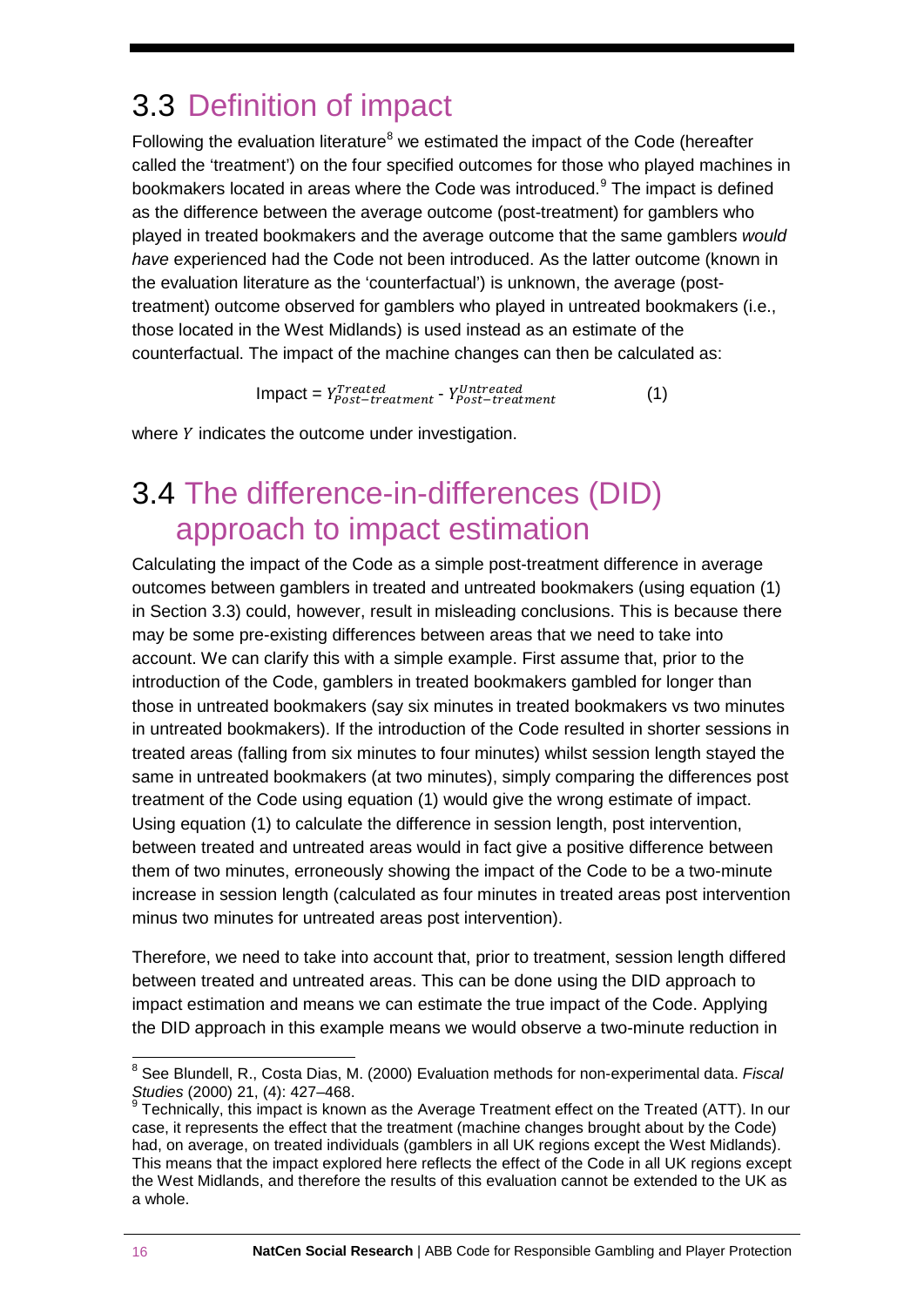session length over time for treated bookmakers while no change was observed for untreated bookmakers.

This example shows the importance of taking pre-existing differences between treated and untreated bookmakers into account when assessing impact. Because of this, in this evaluation, the DID method was used to avoid miscalculating the impact of the Code.<sup>[10](#page-18-0)</sup> In short, the DID approach estimates the impact of the Code in the period following the introduction of these changes, discounting initial differences in outcomes between gamblers in treated and untreated bookmakers. The formula used is as follows:

 $\text{Impact (DID)} = (Y_{Post-treated}^{Treated} - Y_{Post-treated}^{Untreated}) - (Y_{Pre-treated}^{Treated} - Y_{Pre-treated}^{Untreated}) \text{ (2)}$ 

To use the DID equation, we first need to define four cohorts of machine gamblers in order to estimate the impact of the Code upon each outcome. These cohorts were:

- **– Cohort A (Gamblers in treated bookmakers, observed pre-treatment)**: This cohort was identified as all registered loyalty card users who played at least one session in treated bookmakers on 1st February 2014;<sup>[11](#page-18-1)</sup>
- **– Cohort B (Gamblers in treated bookmakers, observed post-treatment)**: All registered loyalty card users who played at least one session in treated bookmakers on 1st March 2014;
- **– Cohort C (Gamblers in untreated bookmakers, observed pretreatment)**: All registered loyalty card users who played at least one session in untreated bookmakers on 1st February 2014;
- **– Cohort D (Gamblers in untreated bookmakers, observed posttreatment)**: All registered loyalty card users who played at least one session in untreated bookmakers on 1st March 2014.

The use of four cohorts in the impact analysis (illustrated in Figure 3.1) means that the DID methodology employed a repeated cross section analytical approach.<sup>[12](#page-18-2)</sup> Where multiple sessions were observed for the same player on the 1st of the month (within

<span id="page-18-0"></span><sup>&</sup>lt;sup>10</sup> The DID approach used here controls for unobserved individual fixed effects (individual characteristics affecting the outcomes which are constant over time) and unobserved common macro shocks (determinants of outcomes which affect those in treated and untreated areas in the same way at a specific point in time), as these effects are removed by double differencing the outcomes. However, the DID methodology is not able to control for effects varying simultaneously over time and across individuals.  $\overline{a}$ 

<span id="page-18-1"></span> $11$  The choice of individuals who gambled on 1st February 2014 as the pre-treatment cohort was made because of our choice of 1st March 2014 as the post-treatment cohort. Both days were Saturdays and were days when those on monthly pay schedules would have been paid, reducing risk of introducing bias because of differences in the day of the week between the preand post-treatment cohorts.

<span id="page-18-2"></span> $12$  Using a repeated cross section approach implies that gamblers in the treated (or untreated) cohort observed pre-treatment are not necessarily the same gamblers included in the treated (or untreated) cohort observed post-treatment. This is because not all gamblers who played their first session on 1st March 2014 also played a session on 1st February 2014, meaning that a panel data approach to estimation was not feasible. The applicability of the repeated cross section approach relies on the assumption that the composition of a specific group (i.e., the characteristics of gamblers in treated or untreated areas) remains constant over time (i.e., before and after the Code was introduced).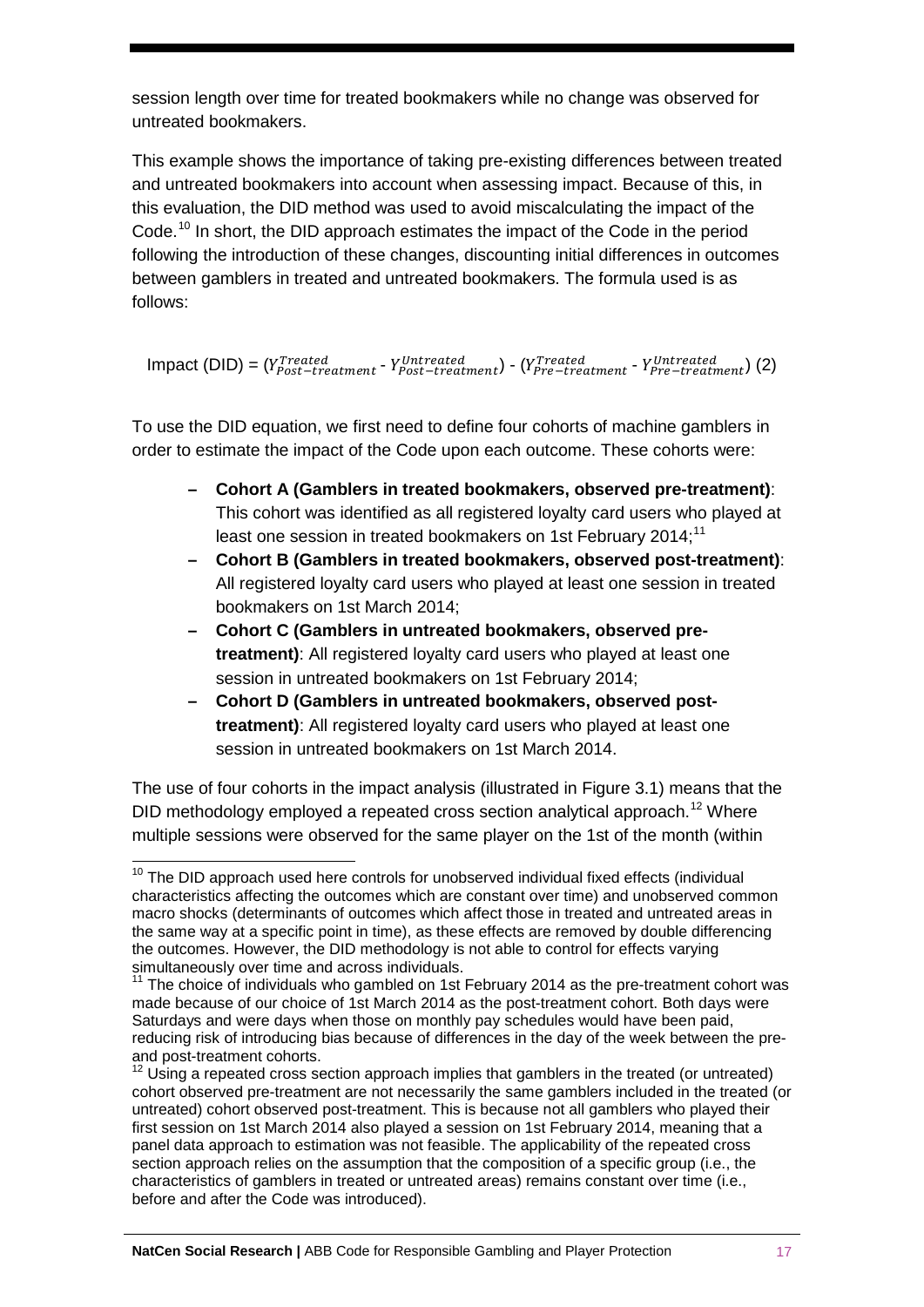each cohort, some people played more than one session), only the first session was considered.

#### **Figure 3.1 DID impact analysis set-up**

| $01$ -Feb-14                           | 01-Mar-14                                                                          | 01-Apr-14                                                   |
|----------------------------------------|------------------------------------------------------------------------------------|-------------------------------------------------------------|
| A: Treated cohort<br>(Pre-treatment)   | B: Treated cohort<br>(Post-treatment)                                              |                                                             |
| C: Untreated cohort<br>(Pre-treatment) | D: Untreated cohort<br>(Post-treatment)                                            |                                                             |
|                                        | <b>Treatment point</b>                                                             |                                                             |
|                                        | Changes to ABB code of conduct introduced<br>in all areas except the West Midlands | Changes to ABB code of conduct<br>extended to West Midlands |

The February cohorts (A and C) were chosen as the pre-treatment cohorts as this made it possible to include, for those who gambled in February, analysis of historical variables summarising their behaviour over the previous four months (from 1st October 20[13](#page-19-0) to 31st January 2014).<sup>13</sup>

The sample size available for analysis (19,494 individuals) was determined by the number of gamblers observed within each of the four cohorts, as shown in Table 3.1. All outcome and control data were available (i.e., non-missing) for these 19,494 individuals.

| Table 3.1                                    | Sample sizes (number of gamblers<br>using loyalty cards), by treatment<br>group |                                    |  |  |  |
|----------------------------------------------|---------------------------------------------------------------------------------|------------------------------------|--|--|--|
|                                              | Pre-treatment<br>(1st Feb 2014)                                                 | Post-treatment<br>(1st March 2014) |  |  |  |
| Treated<br>bookmakers                        | 9,028<br>(Cohort A)                                                             | 9,202<br>(Cohort B)                |  |  |  |
| Untreated<br>626<br>(Cohort C)<br>bookmakers |                                                                                 | 638<br>(Cohort D)                  |  |  |  |

The number of gamblers included in the untreated cohorts (C and D) is almost 15 times higher than the number of gamblers included in the treated cohorts (A and B). This reflects the smaller untreated population (loyalty card machine gamblers who played in bookmakers located in the West Midlands) compared with the treated population (those who gambled on machines in bookmakers located in the rest of the country).

<span id="page-19-0"></span> $13$  Data available for September 2013 were deliberately not used as they may have been needed to run pre-programme tests to assess the parallel trend assumption underlying the DID methodology. This being the case, historical variables for two additional cohorts (January 2014) would need to be constructed using data from 1st September 2013 to 31st December 2013.  $\overline{a}$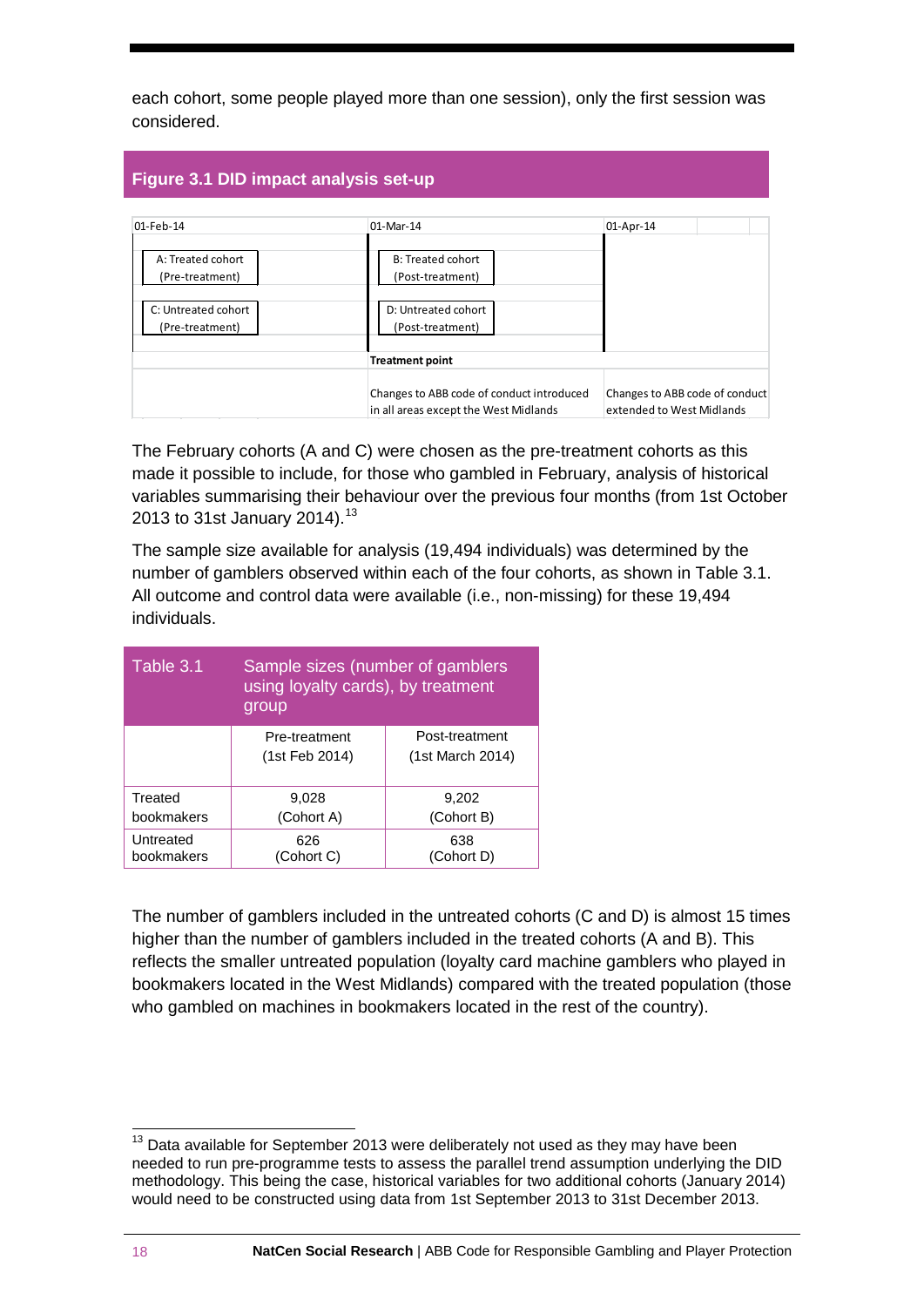Once the four cohorts were identified, and the average values within each cohort for each outcome calculated, the impact of the Code was calculated (using equation (2)) as follows: [14](#page-20-0)

Impact (DID) =  $(Y_B - Y_A) - (Y_D - Y_C)$  (3)

Finally, the DID methodology was implemented within a regression framework.<sup>[15](#page-20-1)</sup> This made it possible to estimate the impact of the Code by simultaneously controlling for other initial (i.e., pre-treatment) differences between gamblers in treated and untreated bookmakers. These individual-specific characteristics were controlled for in the analysis to ensure that the estimated impacts reflected the effect of the Code *per se* rather than other pre-treatment differences between gamblers in treated and untreated bookmakers. The DID regression analysis used the following control variables:<sup>[16](#page-20-2)</sup>

- The average length of the sessions played by the gambler in the previous four months (in minutes); [17](#page-20-3)
- The average amount of money played by the gambler in sessions over the previous four months (in £s);
- The total time spent by the gambler playing sessions in the previous four months (in minutes);
- The average profit made by the gambler in sessions played over the previous four months (in £s);
- The average percentage of sessions, among those played over the previous four months, which lasted over 30 minutes;

<span id="page-20-0"></span> $14$  The DID methodology relies on two main assumptions. The first one is the 'parallel trend' assumption, and posits that in the absence of treatment the outcomes in the treated and untreated areas follow the same trend. This assumption justifies using the average outcome observed for untreated areas as a proxy for the counterfactual (as explained, the latter is the hypothetical outcome which would be observed in treated areas had the treatment not been implemented). The second assumption is the 'constant composition' assumption, and implies that the characteristics of gamblers in treated and untreated areas do not vary after the introduction of (and as a consequence of) the treatment. Whereas the 'constant composition' assumption is hard to test, due to the existence of unobserved gamblers' characteristics affecting the outcomes, the plausibility of the 'parallel trend' assumption can be explored conducting pre-programme tests. See Heckman, J.J., Hotz, V.J. (1989) Choosing among Alternative Nonexperimental Methods for Estimating the Impact of Social Programs: The Case of Manpower Training. *Journal of the American Statistical Association*. 84(408): 862-74.  $\overline{a}$ 

<span id="page-20-1"></span> $15$  Initially, we anticipated using a propensity score matching approach to estimating impacts. However, after reviewing this, a regression analysis was considered more appropriate because we observe a very large treated group compared with the untreated group. Prior research suggests that propensity score matching is the most appropriate approach to estimate impacts when the control sample is large and the treated sample is relatively small (which is not our case). Using propensity score matching would have meant that a match (untreated gambler) was not available for most of treated gamblers. This would have reduced the sample to a small subset of treated gamblers, casting doubts about the estimation of the impact to the population of interest (all gamblers in treated areas).<br><sup>16</sup> Each outcome regression used different control variables, i.e., not all the variables listed were

<span id="page-20-2"></span>used when estimating the impact on a specific outcome. Some variables were included in logarithms as this enhanced satisfaction of the assumptions underlying the OLS regression (linearity of the relationship between dependent and independent variables, homoscedasticity of the errors and normality of the error distribution).

<span id="page-20-3"></span> $17$  For a gambler playing their first session on 1st March 2014, this means calculating the average length of the sessions played between November 2013 and February 2014.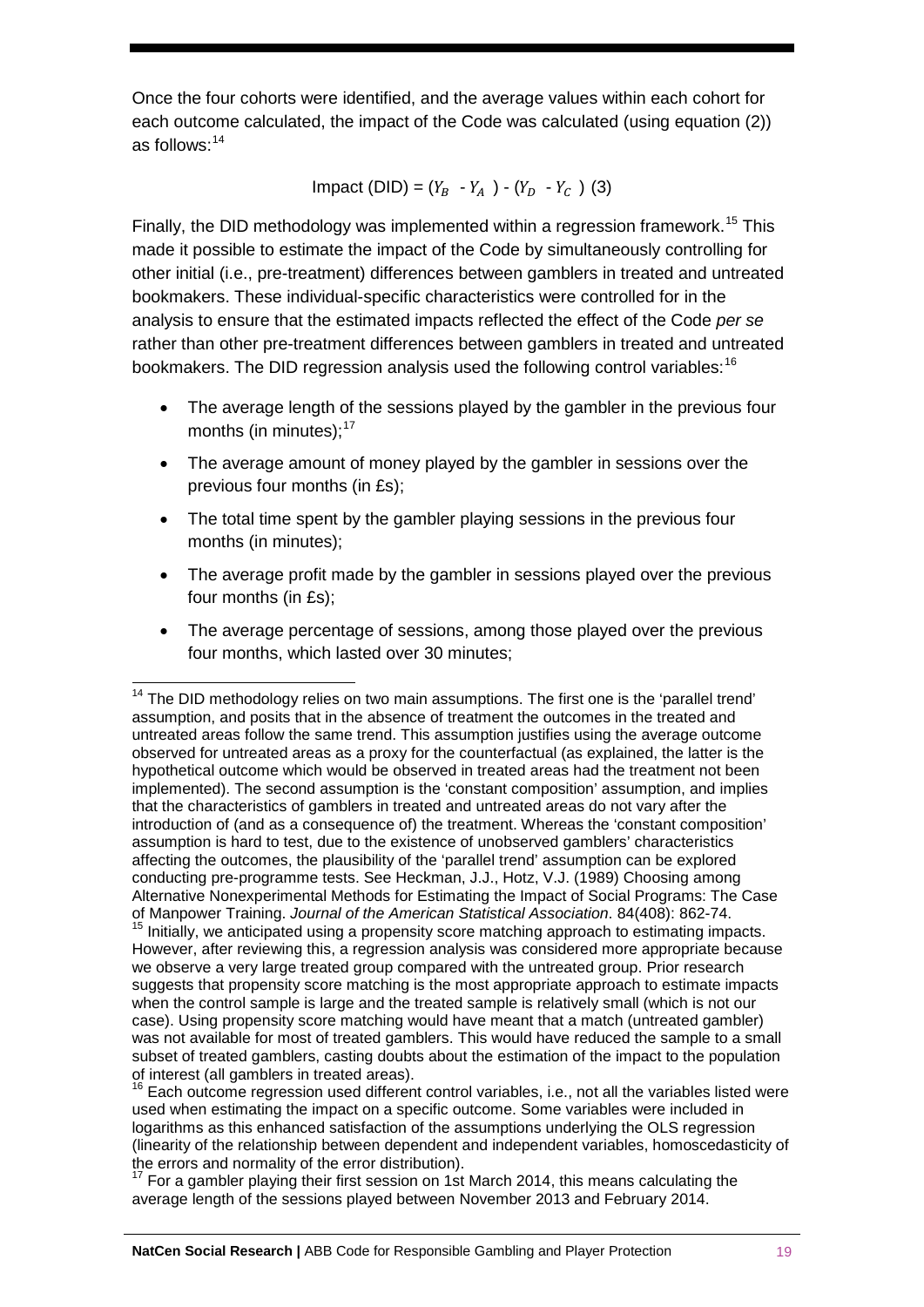- The average percentage of sessions, among those played over the previous four months, where more than £250 was gambled;
- The average weekly income of people living in the area where the bookmaker's venue was located (in £s).<sup>[18](#page-21-0)</sup>

The rationale for controlling the aforementioned variables is not clear-cut. Therefore, their inclusion in analysis constitutes an *attempt* to explore some possible determinants of the gambling-related outcomes considered by this evaluation. For example, it is plausible to assume that an individual is more likely to play short sessions today if they have played short sessions in the past. Similarly, it is possible that an individual is more likely to insert small amounts of money if they have a history of playing small sums. The total time spent in the past four months is used as a proxy for an individual's engagement in gambling, which is known to be related to increased likelihood of gambling-related harm. Finally, it is reasonable to believe that individuals who played in bookmakers located in areas of higher average income are more likely to play longer sessions or insert more money into machines compared with those who played in bookmakers located in low income areas (the implicit assumption made here, in order to use average weekly average income as a control, is that gamblers play in bookmakers located in the area where they live).

<span id="page-21-0"></span><sup>&</sup>lt;sup>18</sup> This was obtained from National Statistics data and merged onto data using the postcode details of the venue. See:  $\overline{a}$ 

[http://www.neighbourhood.statistics.gov.uk/dissemination/Info.do?m=0&s=1418656992505&enc](http://www.neighbourhood.statistics.gov.uk/dissemination/Info.do?m=0&s=1418656992505&enc=1&page=analysisandguidance/analysisarticles/income-small-area-model-based-estimates-200708.htm&nsjs=true&nsck=false&nssvg=false&nswid=1920) [=1&page=analysisandguidance/analysisarticles/income-small-area-model-based-estimates-](http://www.neighbourhood.statistics.gov.uk/dissemination/Info.do?m=0&s=1418656992505&enc=1&page=analysisandguidance/analysisarticles/income-small-area-model-based-estimates-200708.htm&nsjs=true&nsck=false&nssvg=false&nswid=1920)[200708.htm&nsjs=true&nsck=false&nssvg=false&nswid=1920](http://www.neighbourhood.statistics.gov.uk/dissemination/Info.do?m=0&s=1418656992505&enc=1&page=analysisandguidance/analysisarticles/income-small-area-model-based-estimates-200708.htm&nsjs=true&nsck=false&nssvg=false&nswid=1920)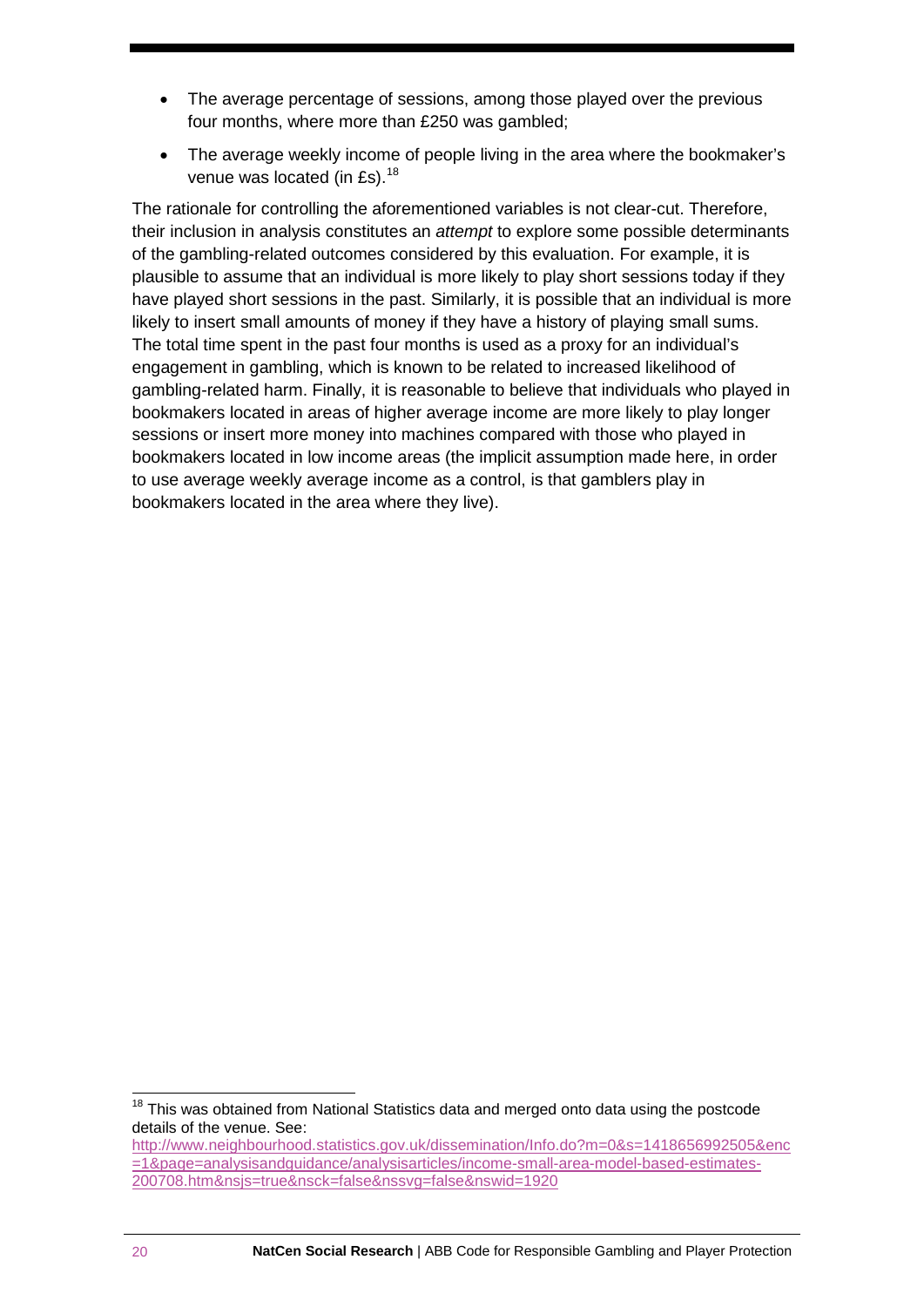# <span id="page-22-0"></span>**4 Results**

### <span id="page-22-1"></span>4.1 Descriptive analysis

### <span id="page-22-2"></span>4.1.1 Differences in outcomes by cohort

In Table 4.1, descriptive analysis comparing median values for each of the four outcomes of interest is presented for each cohort. Understanding these differences is important for the DID analytical approach.

| Table 4.1<br>Descriptive statistics on outcome variables (first sessions), by<br>treatment group |                                 |                                    |  |  |  |
|--------------------------------------------------------------------------------------------------|---------------------------------|------------------------------------|--|--|--|
|                                                                                                  | Pre-treatment<br>(1st Feb 2014) | Post-treatment<br>(1st March 2014) |  |  |  |
| <b>Treated bookmakers</b>                                                                        | (Cohort A)                      | (Cohort B)                         |  |  |  |
| Median session length (in minutes)                                                               | 8.0                             | 8.1                                |  |  |  |
| Median money inserted per session (£s)                                                           | 20                              | 20                                 |  |  |  |
| Proportion of sessions lasting over 30 minutes                                                   | 12.8%                           | 13.1%                              |  |  |  |
| Proportion of sessions where more than £250 cash<br>was inserted into the machine                | 3.9%                            | 3.5%                               |  |  |  |
|                                                                                                  |                                 |                                    |  |  |  |
| Untreated bookmakers                                                                             | (Cohort C)                      | (Cohort D)                         |  |  |  |
| Median session length (in minutes)                                                               | 8.2                             | 8.1                                |  |  |  |
| Median money inserted per session (£s)                                                           | 20                              | 20                                 |  |  |  |
| Proportion of sessions lasting over 30 minutes                                                   | 13.3%                           | 14.3%                              |  |  |  |
| Proportion of sessions where more than £250 cash<br>was inserted into the machine                | 3.4%                            | 4.9%                               |  |  |  |

As Table 4.1 shows, the central tendency for session length in treated bookmakers after the Code was implemented was 8.1 minutes (see cohort B). [19](#page-22-3) This was also the median session length observed for untreated bookmakers in the post-treatment period (cohort D). In the period before the Code was implemented, the median session length was slightly lower in treated bookmakers (8.0 minutes; cohort A) than untreated bookmakers (8.2 minutes; cohort C). Looking at how these figures changed over time (i.e., comparing pre- and post-treatment medians), we can see that the median session length increased (by 0.1 minutes) in treated bookmakers but decreased (by 0.1 minutes) in untreated bookmakers.

<span id="page-22-3"></span><sup>&</sup>lt;sup>19</sup> Medians are presented in this section rather than averages. In the distribution of sample or population data, the median is the value separating the higher half from the lower half of the data. It is a more appropriate measure of central tendency (meant to represent a typical value for the sample or population) than the mean when the distribution is skewed (i.e. not a bellshape, normal distribution).  $\overline{a}$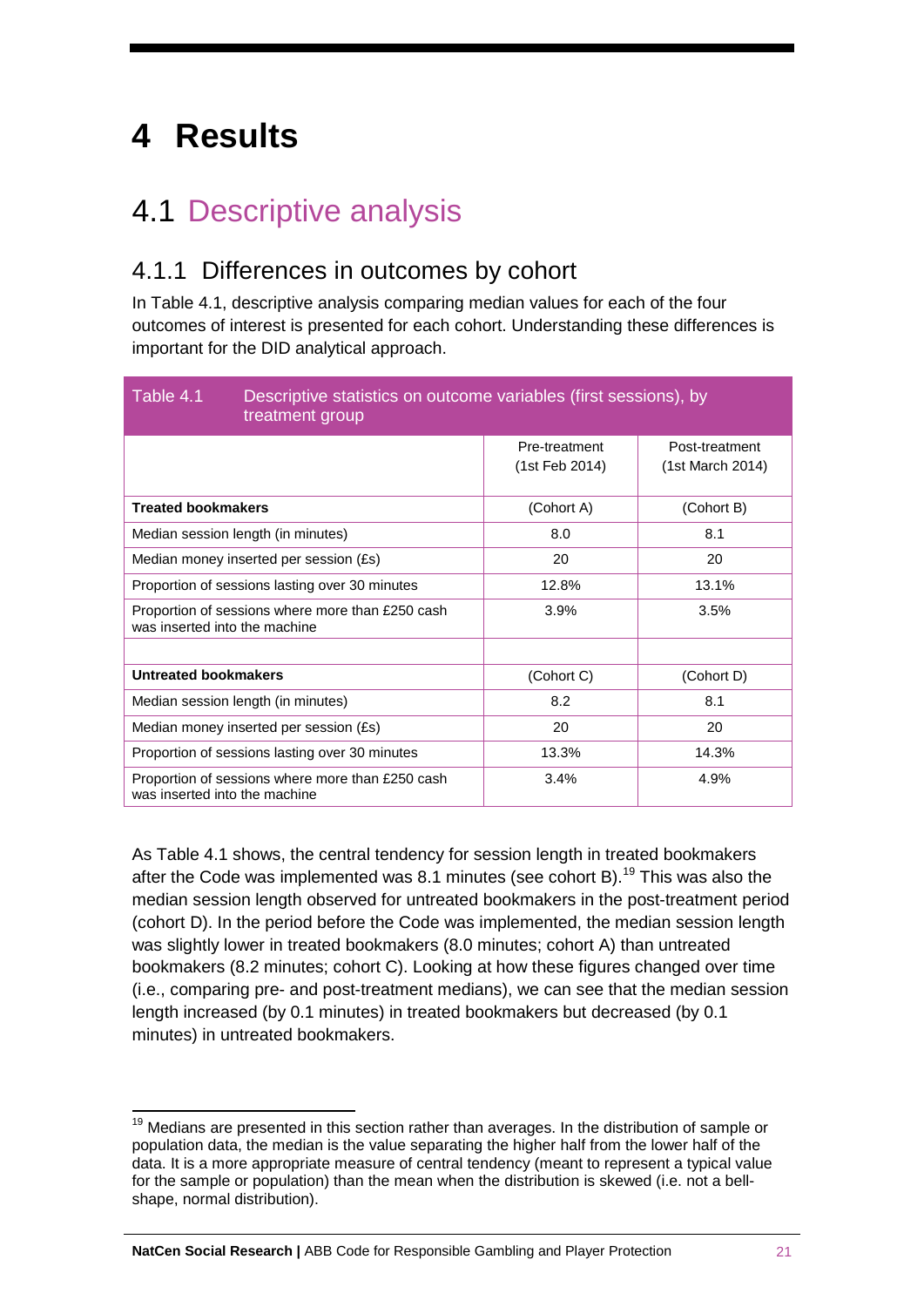The median amount of money played per session was £20 in both treated and untreated areas. This was irrespective of whether this outcome variable was observed before or after the implementation of the Code. Essentially, the median amount of money gambled per session did not vary either over time (before and after treatment) or between areas (treated and untreated bookmakers).

Table 4.1 also shows the proportion of sessions which lasted over 30 minutes. This was higher in untreated areas than treated areas. This difference was observed both pre- and post-treatment, as shown in Figure 4.1. As can be seen from Figure 4.1, the increase in the proportion of sessions over 30 minutes between the pre- and posttreatment period was most marked in untreated bookmakers (a 1ppt increase) compared with treated bookmakers (a 0.3ppt increase).



Finally, Table 4.1 shows that in the pre-treatment period the proportion of sessions where £250 or more was inserted into the machine was higher in treated areas than untreated areas (3.9% and 3.4%, respectively). However, the situation was reversed in the post-treatment period: 4.9% of machine players in untreated bookmakers gambled £250 or more in their first monthly session of gambling, compared with 3.5% in treated bookmakers. Between the pre- and post-treatment period, the proportion of sessions where £250 or more was inserted into machines reduced by 0.4ppts in treated bookmakers but increased by 1.5ppts in untreated bookmakers.

Using equation (3) we can calculate the DID impacts based on the descriptive statistics reported above. The results of these calculations suggest that in treated bookmakers the introduction of the Code resulted in an increase in session length (by 0.2 minutes), produced no impact on the amount of money played, and reduced both the proportion of gamblers playing over 30 minutes (by 0.7ppts) and the proportion of gamblers playing more than £250 (by 1.9ppts). However, it is important to remember that while these impacts account for baseline (pre-treatment) differences in outcomes between treated and untreated areas, they do not take into account other characteristics that could have potentially influenced these outcomes. These differences are considered in the section that follows.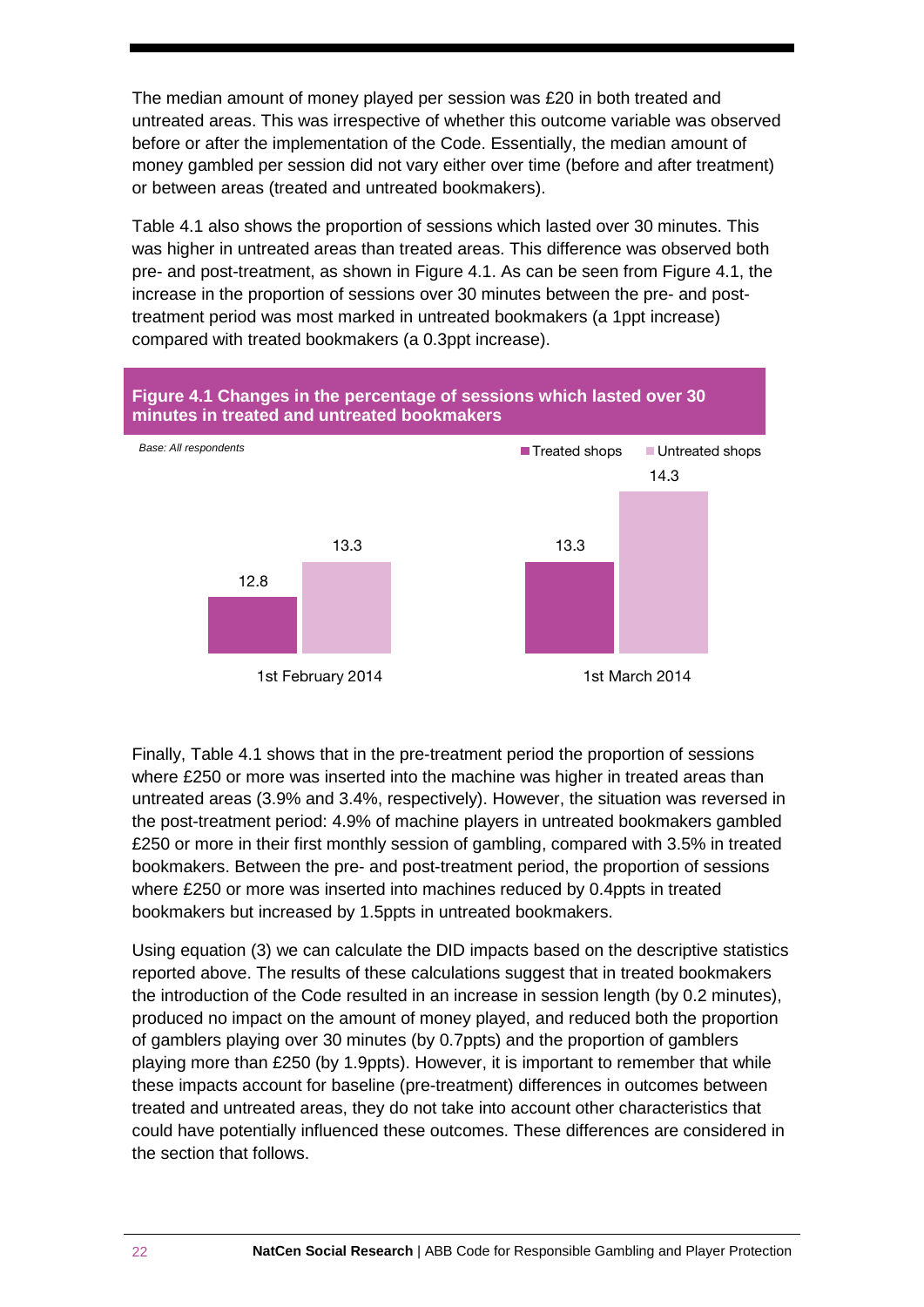### <span id="page-24-0"></span>4.1.2 Differing characteristics between cohorts

Table 4.2 shows the extent to which gamblers in treated and untreated areas varied by a range of characteristics. The characteristics presented are those identified as control variables to be used in the regression analysis (see Section 4.2). This analysis uses the historical gambling behaviour observed in the prior four months for individuals belonging to each cohort.

Looking first at the post-treatment cohorts (B and D), we can see that the (median of the) average session length of those in treated bookmakers was similar to the (median of the) average session length of those in untreated bookmakers (the medians were 11.3 and 11.1 minutes, respectively). Historically, gamblers in treated bookmakers (cohort B) gambled a similar amount of money to those in untreated bookmakers (cohort D; medians were £35.6 and £35.5, respectively). Similarly, the median (of the average) percentage of sessions which lasted for 30 minutes or longer was the same for gamblers in treated (cohort B) and untreated (cohort D) bookmakers (5.5%) as was the median (of the average) percentage of sessions where gamblers played with £250 or more (0.0%). However, the history of gamblers in treated bookmakers was characterised by a shorter total amount of time spent on machines than that of gamblers in untreated bookmakers (approximately 480 and 520 minutes, respectively). Net expenditure for a typical session played in the previous four months was also slightly lower for gamblers in treated bookmakers than those in untreated bookmakers (we observe a median loss of £7.5 for the former and of £7.2 for the latter). Finally, treated bookmakers were located in areas with higher weekly average income than untreated bookmakers (approximately £390 for cohort B and £340 for cohort D).

Comparing the two cohorts observed in the pre-treatment period (cohorts A and C), there are some similarities to the patterns noted above. On the typical session played over the previous four months, gamblers in treated bookmakers suffered higher losses than gamblers in untreated bookmakers. They also spent less time overall gambling on machines than their untreated counterparts. The percentage of sessions where gamblers played more than £250 was the same for treated and untreated bookmakers (again 0.0%), and the proportion of gamblers with sessions lasting 30 minutes or longer was similar (5.8% and 6.0% respectively). Treated bookmakers were located in areas with higher weekly average income than untreated bookmakers. However, there were also some differences in patterns. Gamblers in treated bookmakers (cohort A) had slightly shorter individual gambling sessions than gamblers in untreated bookmakers (cohort C; 11.4 minutes vs 11.7 minutes, respectively) and they bet slightly higher amounts of money per session (£35.7 vs £34.2).

As reported above, either before or after the Code was introduced, it appears as though there were some differences between gamblers in treated and untreated areas. However, when explicitly tested, these differences were not statistically significant, with the exception of differences relating to weekly average income.<sup>[20](#page-24-1)</sup> Overall, this suggests that gamblers who played in bookmakers located in the West Midlands and those who gambled in the rest of the country showed similar historical patterns of gambling. In this respect, the composition of treated and untreated bookmakers was very similar, which provides some reassurance that the West Midlands is a suitable comparison area for

 $\overline{a}$ 

<span id="page-24-1"></span> $^{20}$  Differences between medians of treated and untreated areas at a specific point in time (either before or after the introduction of the Code) were tested using the Wilcoxon rank-sum test.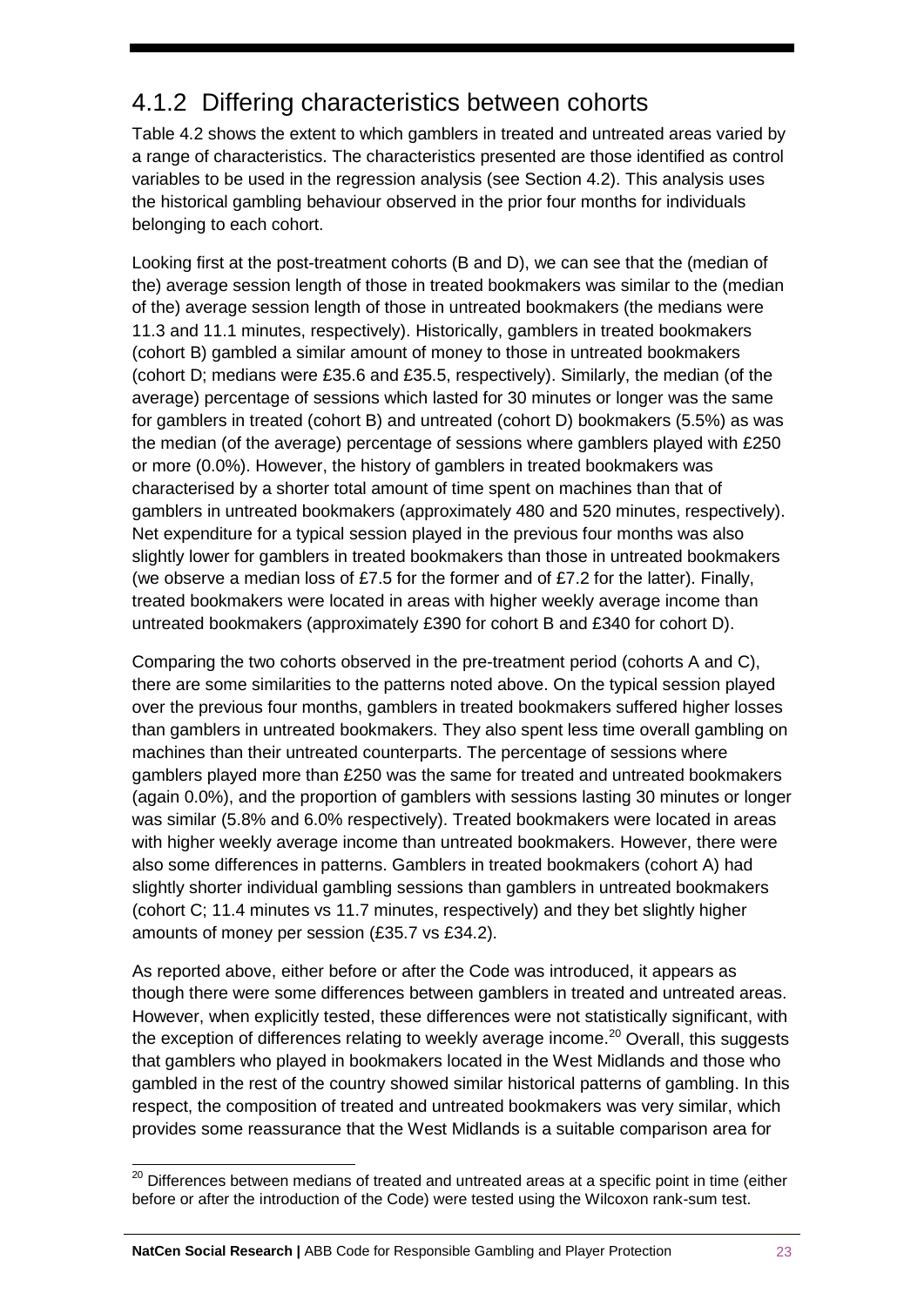the purpose of this impact evaluation (still bearing in mind that some unobserved/unobservable characteristics of gamblers may have not been controlled for in the analysis due to limits on data availability). However, what did seem to differ between treated and untreated bookmakers was that the former included geographical areas characterised by a population with a higher weekly average income than the latter. All control variables (including those which were not found to be statistically different between treated and treated areas) were included in the regression analysis in order to improve the efficiency of the impact estimates (i.e., reduce their standard errors).

| Table 4.2<br>Descriptive statistics on control variables, by treatment group               |                                 |                                    |  |  |  |  |
|--------------------------------------------------------------------------------------------|---------------------------------|------------------------------------|--|--|--|--|
|                                                                                            | Pre-treatment<br>(1st Feb 2014) | Post-treatment<br>(1st March 2014) |  |  |  |  |
| <b>Treated bookmakers</b>                                                                  | (Cohort A)                      | (Cohort B)                         |  |  |  |  |
| Median of the average session length over sessions<br>in the four past months (in minutes) | 11.4                            | 11.3                               |  |  |  |  |
| Median of the average money played over sessions in<br>the past four months (in £s)        | 35.7                            | 35.6                               |  |  |  |  |
| Median of the total time spent playing sessions in the<br>past four months (in minutes)    | 517.7                           | 477.2                              |  |  |  |  |
| Median of the average profit gained over sessions in<br>the past four months (in £s)       | -7.7                            | $-7.5$                             |  |  |  |  |
| Median of the average weekly disposable income in<br>shop area (in £s)                     | 390.5                           | 390.8                              |  |  |  |  |
| Median of the average percentage of sessions over<br>30 minutes in the past four months    | 5.8%                            | 5.5%                               |  |  |  |  |
| Median of the average percentage of sessions over<br>£250 in the past four months          | 0.0%                            | 0.0%                               |  |  |  |  |
|                                                                                            |                                 |                                    |  |  |  |  |
| <b>Untreated bookmakers</b>                                                                | (Cohort C)                      | (Cohort D)                         |  |  |  |  |
| Median of the average session length over sessions<br>in the past four months (in minutes) | 11.7                            | 11.1                               |  |  |  |  |
| Median of the average money played over sessions in<br>the past four months (in £s)        | 34.2                            | 33.5                               |  |  |  |  |
| Median of the total time spent playing sessions in the<br>past four months (in minutes)    | 556.9                           | 522.9                              |  |  |  |  |
| Median of the average profit gained over sessions in<br>the past four months (in £s)       | $-6.8$                          | $-7.2$                             |  |  |  |  |
| Median of the average weekly disposable income in<br>shop area (in £s)                     | 345.1                           | 342.5                              |  |  |  |  |
| Median of the average percentage of sessions over<br>30 minutes in the past four months    | 6.0%                            | 5.5%                               |  |  |  |  |
| Median of the average percentage of sessions over<br>£250 in the past four months          | 0.0%                            | 0.0%                               |  |  |  |  |

### <span id="page-25-0"></span>4.2 Results from the impact regression analysis

In this section, results from the regression analysis conducted to estimate the impact of the Code are presented. This analysis used the DID methodology discussed in Section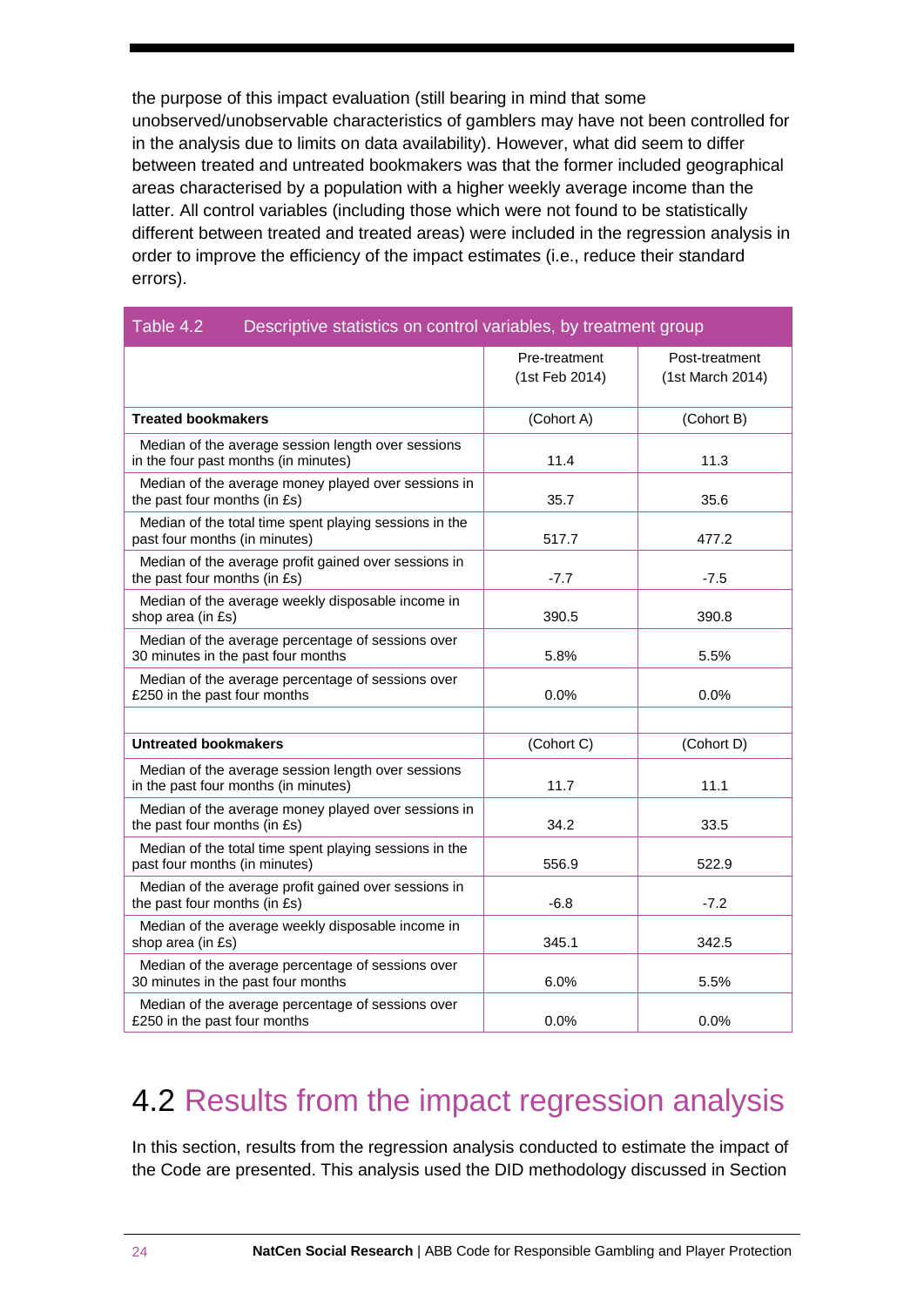3.4, and includes the control variables listed in Section 4.1.2, which takes into account differences between the treated and untreated areas/gamblers.

We first present the impact of the Code on the first gambling sessions played on 1st March 2014. This looks at the immediate impact of the Code. This is followed by the analysis of impact on mid-month sessions and final sessions within the month for those who had gambled on 1st March 2014, to examine possible adaptations to the Code throughout March 2014.

Table 4.3 shows the estimated impact of the Code on the four outcomes relating to gamblers' first sessions (that is, the first session of machine play among those who gambled on 1st March 2014). The outcomes considered were: the length of the session; the amount of money played; the proportion of sessions which lasted for 30 minutes or longer; and the proportion of sessions where gamblers played with £250 or more.

The impact estimates reported in Table 4.3 suggest that, as a result of introducing the Code, the length of a session increased by 0.1 per cent, the amount of money gambled increased by 2.6 per cent, the proportion of gamblers playing sessions longer than 30 minutes decreased by 1.2ppts, and the proportion of gamblers inserting £250 or more into machines decreased by 2.0ppts. $^{21}$  $^{21}$  $^{21}$  However, none of the impact estimates reported in the table were found to be statistically significant (statistical significance at the 5% level was considered). This means that, regardless of the size and direction of the estimates presented in Table 4.3, the analysis does not provide statistical evidence that the Code had an impact on the outcomes explored when looking at the first session of machine gambling.

| Table 4.3                                                 | Impact of the Code on the four outcomes explored: First machine<br>gambling session on 1st March 2014 |                                                                                              |                                                                                                            |  |  |  |
|-----------------------------------------------------------|-------------------------------------------------------------------------------------------------------|----------------------------------------------------------------------------------------------|------------------------------------------------------------------------------------------------------------|--|--|--|
| Average session length<br>(percentage)                    | Average amount of money<br>inserted during the session<br>(percentage)                                | Proportion of<br>gamblers with<br>sessions lasting<br>over 30 minutes<br>(percentage points) | Proportion of<br>gamblers who<br>inserted more than<br>£250 during their<br>session<br>(percentage points) |  |  |  |
| 0.1                                                       | 2.6                                                                                                   | $-1.2$                                                                                       | $-2.0$                                                                                                     |  |  |  |
| Sample size: 19,494 machine gamblers using a loyalty card |                                                                                                       |                                                                                              |                                                                                                            |  |  |  |

<span id="page-26-0"></span> $21$  The impact estimate reported in the first column of Table 4.3 is to be interpreted in the following way: on average, the length of the sessions played by gamblers in treated shops was 0.1 per cent higher than it would have been had the Code not been introduced in these shops. The hypothetical outcome which would have been experienced by treated shops in the absence of the code cannot be observed in reality and therefore the average length of sessions played in untreated shops on 1st March (i.e. post-treatment) is used in its stead in the estimation of the impact. Put simply, the impact of the code on session length is the difference between the average session length observed in treated and untreated shops after the implementation of the code. Similarly, the impact reported in the second column means that average amount of money played by gamblers in treated shops was 2.6 per cent higher compared to what it would have been in the absence of treatment; the proportion of gamblers playing sessions longer than 30 minutes is 1.2 percentage points lower (and the proportion of gamblers playing over £250 is 2.0 percentage points lower) than it would have been had the changes to the Code not been introduced.  $\overline{a}$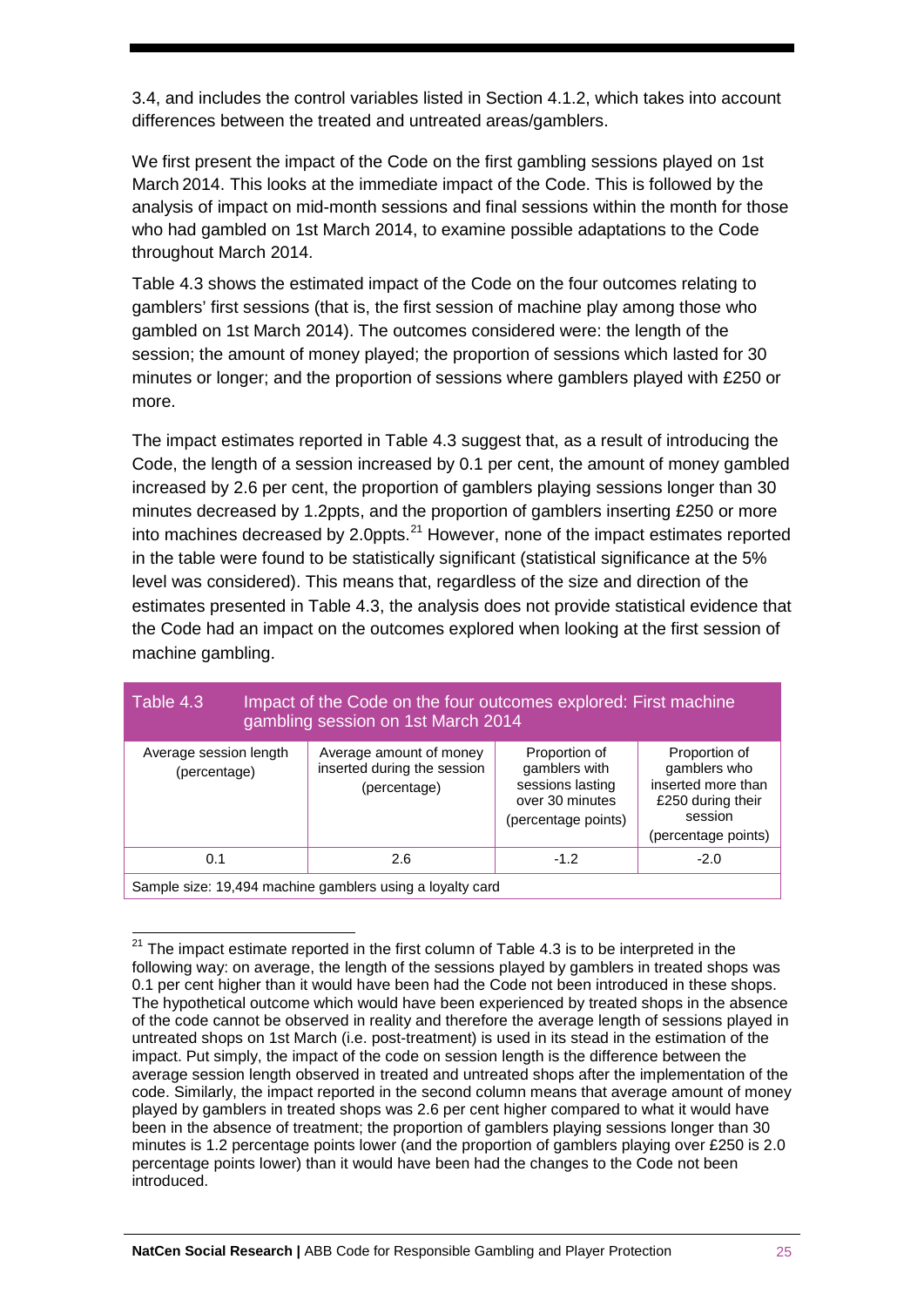In order to assess whether change in behaviour required longer exposure to the Code (i.e., whether more than one session was required for gamblers to adapt to the Code), we explored the impact of machine changes on the same outcomes for gamblers' middle and last session of play in March. Impact estimates are showed in Table 4.4. Once again none of the estimates were found to be statistically significant, which means that the impact analysis did not find evidence suggesting a positive (or negative) impact of the Code later in time. The implication of this is that available data do not empirically support the hypothesis that gamblers reacted to the Code later in time, gradually modifying their behaviour. (Fuller details on these analyses, including pvalues, are given in Appendix A.)

| Table 4.4<br>Impact of the Code on the four outcomes explored: First machine gambling<br>session on 1st March 2014 |                                           |                                                                           |                                                                                              |                                                                                                            |  |  |  |
|--------------------------------------------------------------------------------------------------------------------|-------------------------------------------|---------------------------------------------------------------------------|----------------------------------------------------------------------------------------------|------------------------------------------------------------------------------------------------------------|--|--|--|
|                                                                                                                    | Average session<br>length<br>(percentage) | Average amount of<br>money inserted<br>during the session<br>(percentage) | Proportion of<br>gamblers with<br>sessions lasting<br>over 30 minutes<br>(percentage points) | Proportion of<br>gamblers who<br>inserted more than<br>£250 during their<br>session<br>(percentage points) |  |  |  |
| Mid-month session                                                                                                  | $-0.6$                                    | 2.2                                                                       | $-0.0$                                                                                       | $-0.7$                                                                                                     |  |  |  |
| Last session of the<br>month                                                                                       | 5.4                                       | 11.1                                                                      | 1.0                                                                                          | 0.0                                                                                                        |  |  |  |
| Sample size: 18,224 machine gamblers using a loyalty card                                                          |                                           |                                                                           |                                                                                              |                                                                                                            |  |  |  |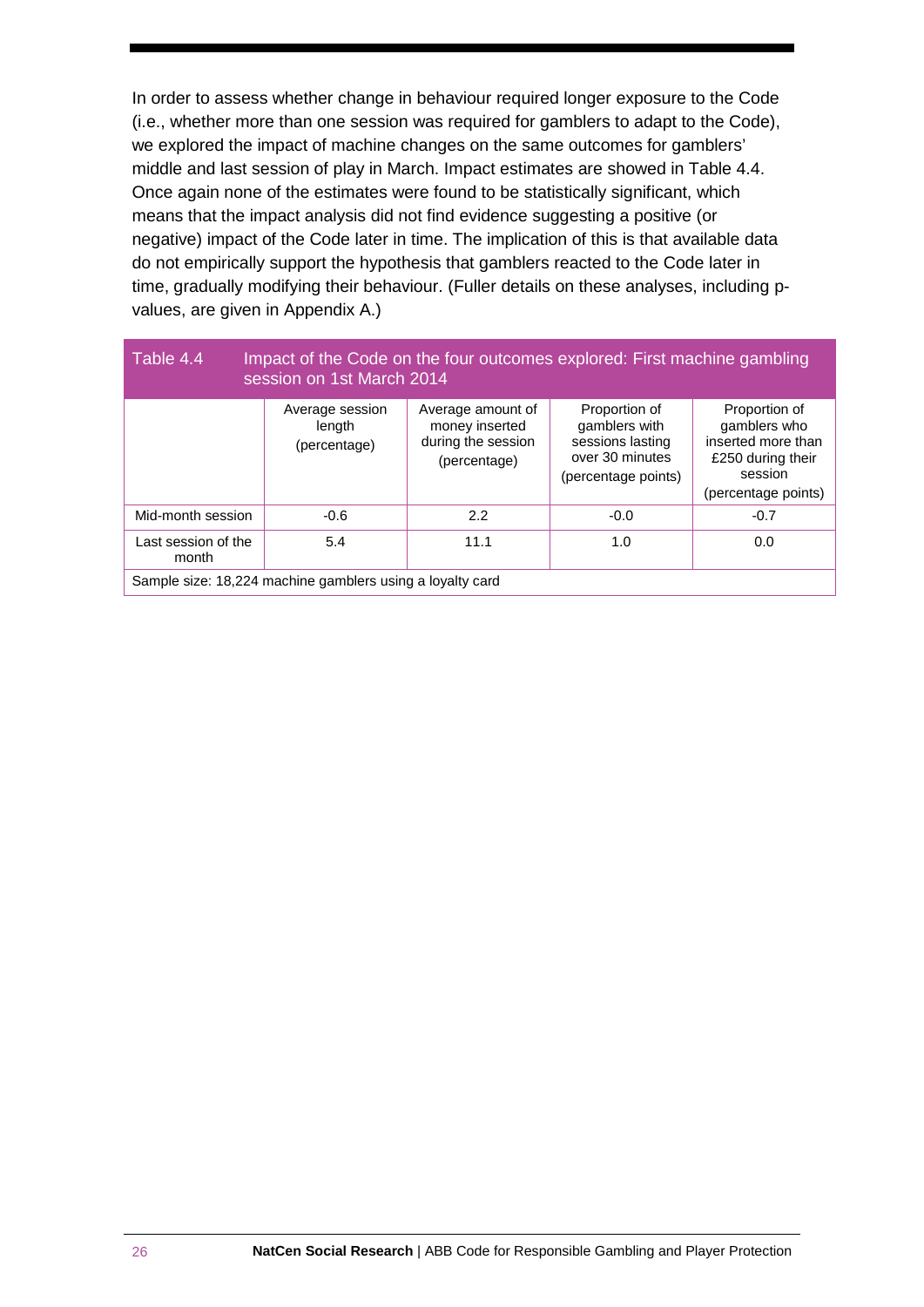# <span id="page-28-0"></span>**5 Discussion**

### <span id="page-28-1"></span>5.1 Summary of results

The Code includes a number of different elements. In the logic model, this was summarised under three areas: staff actions, machine tools and enhancing existing practice. Whilst this report looks at the early impact of the Code, more attention is given to the new responsible gambling tools embedded within the machines (namely, the setting of voluntary money and time limits and the display of mandatory time and money alerts). This is because resource constraints meant that only transactional data from machines were available for analysis, meaning this evaluation was therefore limited to examining impact upon machine gamblers. Furthermore, because we needed to account for differences in previous gambling history, we focused on registered loyalty card users who played machines. Therefore, the results presented here pertain only to this subset of gamblers.

The analysis showed no statistical evidence of any impact of the machine changes, (voluntary limits and mandatory alerts), or indeed the broader Code, on session length, money played, the proportion of machine players gambling for 30 minutes or longer and the proportion inserting £250 or more into machines during their session. The differences in these outcomes between treated and untreated bookmakers were not statistically significant.

In terms of outcome measures, the length of time and amount of money spent on machines were used as proxy indicators for harm and of loss of control; the assumption being that those who lose control of their machine gambling may spend more money or gamble for longer than they intended. Therefore, a potentially positive outcome would have been to witness reductions in these behaviours. This links to the logic underpinning this intervention, where desired outcomes were for players to gamble in a more controlled way, particularly as a result of the machine-based measures. This has not been observed, and therefore we would suggest that the ABB re-evaluate the underlying logic of how they think the machine-based measures change behaviour. That said, it should be noted that these are blunt measures of harm and of control. For example, evidence has shown that machine players can experience harm gambling at what might be viewed as comparatively low levels of expenditure.<sup>[22](#page-28-2)</sup> In terms of measuring harm, understanding the context of the individual and what harm means to them is of paramount importance. It is not possible to capture this through analysis of industry data alone. This is a noted limitation of this evaluation.

Failing to find statistical evidence of an impact is not particularly surprising: industry data showed that less than 10% of sessions included some kind of interaction with the machine-based messages. Furthermore, very few sessions included any kind of voluntary limit-setting; the main interaction was when players received a mandatory message because they had gambled for 30 minutes or longer. This means very few machine gambling sessions (and therefore few players) had any exposure to the new

<span id="page-28-2"></span><sup>&</sup>lt;sup>22</sup> See Wardle et al. (2014). *Report 2: Identifying problem gambling: findings from a survey of loyalty card customers*. London: Responsible Gambling Trust.  $\overline{a}$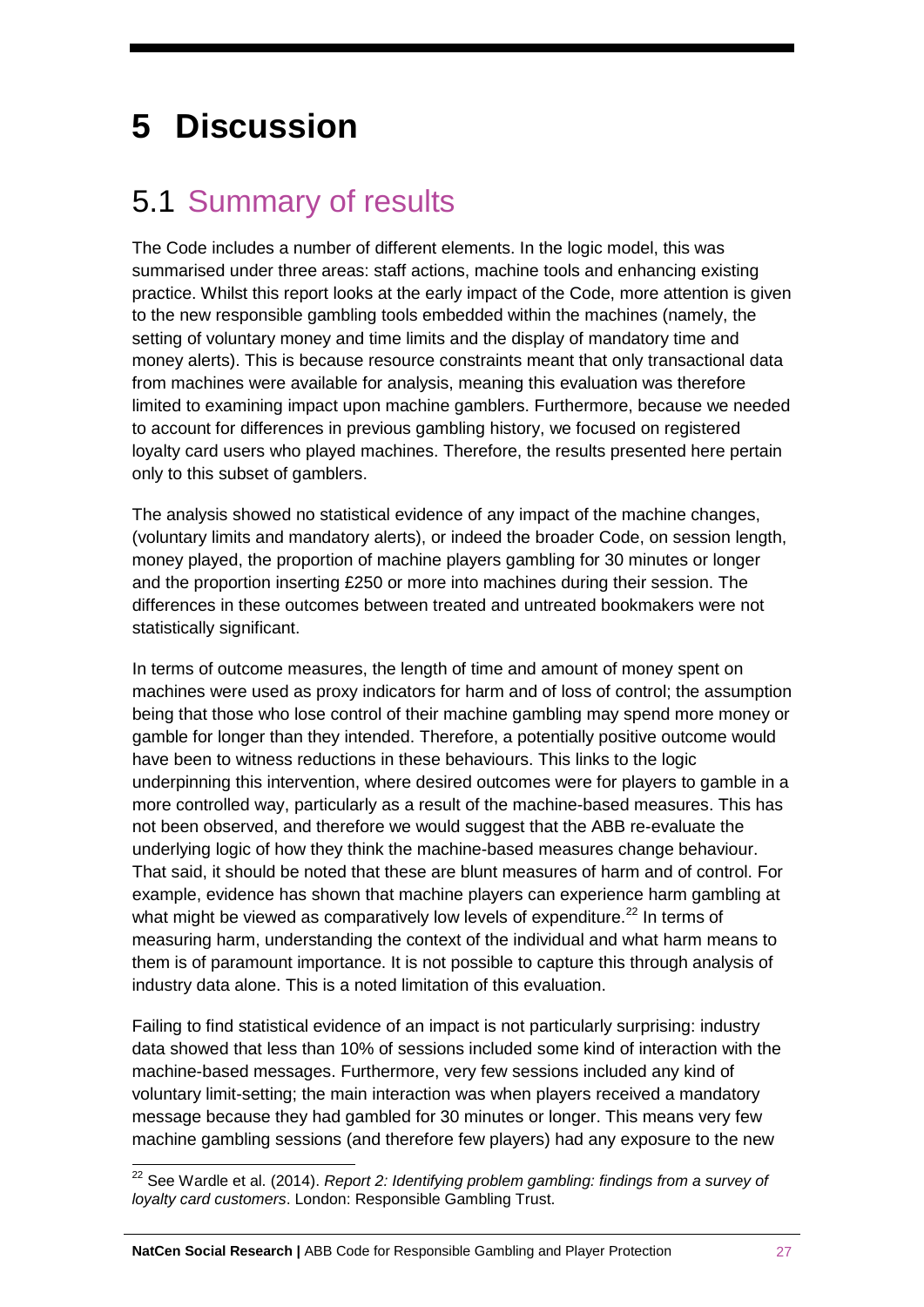machine tools; it is difficult for these tools to have impact if players are not exposed to them.

Furthermore, it is clear that setting voluntary limits on machines is not a popular choice among machine players; less than 0.5% of machine play sessions included a voluntarily set time or money limit, and use of these tools declined throughout 2014. Part of the logic underpinning the Code was that player awareness of the voluntary limits should increase, and that players should increasingly use them to set and stick to limits. However, it is clear that players are not using this function, although it is unclear whether this is because they do not know about them or because they do not wish to use them (or a combination of the two). In the logic model process, stakeholders responsible for designing and implementing the Code were asked to consider various risks to achieving their objectives; players simply not using the voluntary limit setting tools was not an acknowledged risk. This is one area where it is clear that the theory of behaviour change underpinning the logic model is not working as planned and requires further refinement. This again suggests that the logic underpinning the Code needs to be reassessed. Often responsible gambling interventions are predicated on the assumption that the gambler is 'rational' and needs simply to be given the tools to help manage their behaviour.<sup>[23](#page-29-0)</sup> This evaluation highlights that, when given the option to manage their machine play through voluntary limit setting tools, most gamblers chose not to do so. This may not be a critical failing of the Code, but rather of the understanding of gambling behaviour that underpins the Code and thus how the Code was intended to change behaviour.

Finally, the lack of observed impact may also, in part, be related to the methodology used to assess this. Because of the need to control for previous gambling behaviour, we could only base this early impact evaluation on data from registered loyalty card users – a subset of all machine gamblers. Therefore, when we say that no evidence of impact was found, this should be qualified to state that no impact was found among loyalty card customers. This too is not surprising. Research published in December 2014 suggested that the mandatory messaging thresholds of £250 and 30 minutes were set too high, and did not intervene with as many problem gamblers as might have been expected.<sup>[24](#page-29-1)</sup> That research showed that only 1.3% of loyalty card customers spending £250 or more per session were problem gamblers, meaning that most problem gamblers spend less than this. If the intention of the Code is to intercede with problem gamblers, and the mandatory messages are the primary way to do this, then the thresholds at which these messages are displayed needs to be lowered so that more gamblers, and more gamblers with problems, are exposed to them. However, there is a real need to consider what the 'right' level is at which these messages are activated. A noted risk outlined in the logic model was that if messages are displayed too frequently gamblers may ignore them, potentially rendering the messages ineffective (of course, gamblers may ignore the content of the message when triggered at any level, and this also needs to be explored).

<span id="page-29-1"></span><span id="page-29-0"></span><sup>&</sup>lt;sup>23</sup> Blaszczynski, A., Ladouceur, R., Shaffer, H.J. (2004) A Science Based Framework for Responsible Gambling: the Reno Model. *Journal of Gambling Studies*, 20 (3): 301-317.  $24$  This study looked at problem gambling rather than gambling-related harm which we acknowledge is not the same thing. See Excell et al. (2014) *Report 3: Predicting problem gambling: analysis of industry data*. London: Responsible Gambling Trust.  $\overline{a}$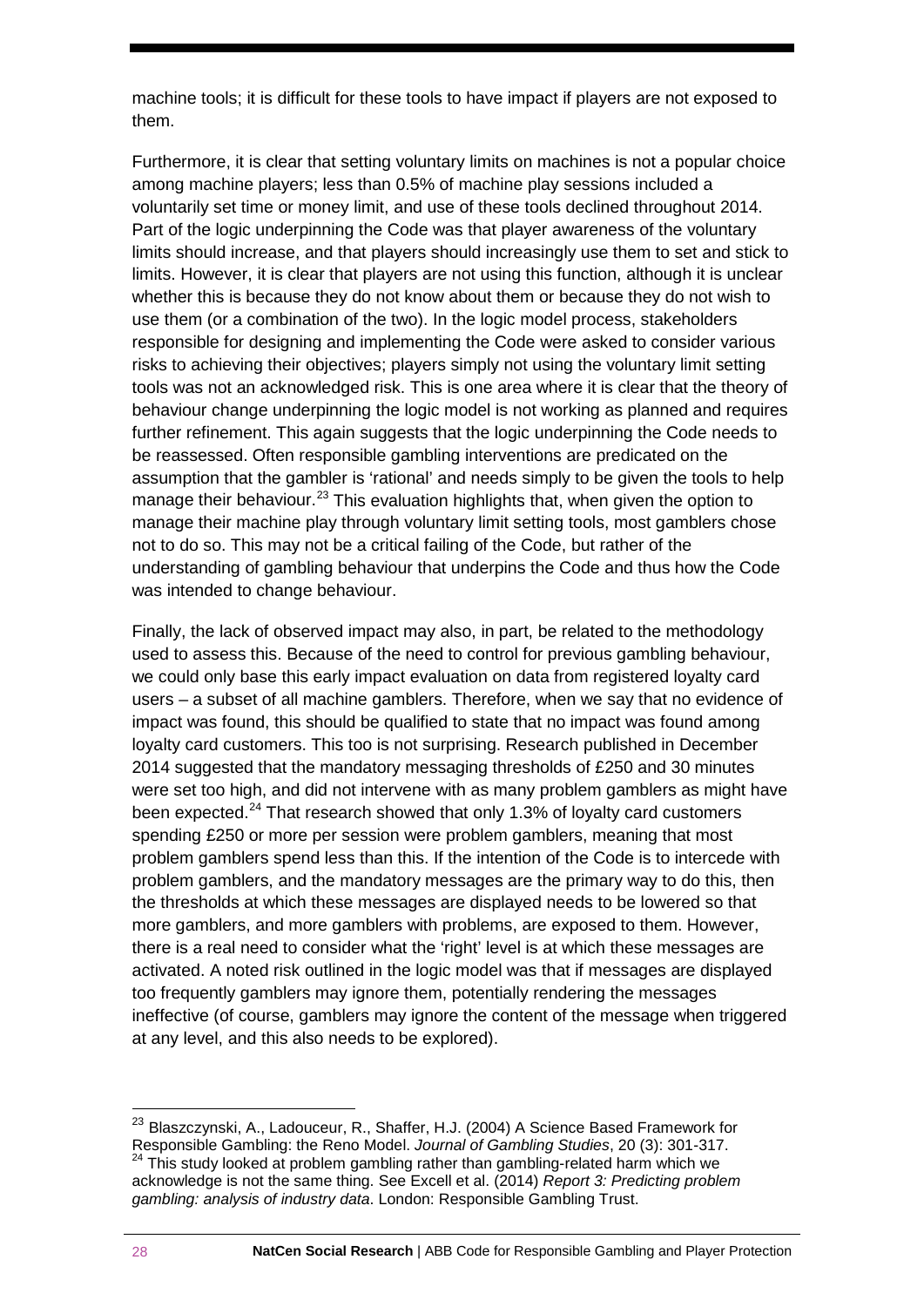### <span id="page-30-0"></span>5.2 Future research directions

This initial study focused on developing a logic model for the Code, and exploring the very earliest impacts on player behaviour. There are potential limitations to the findings presented here. For example:

- The extent to which the West Midlands represents a suitable comparison group is not entirely clear. Our analysis suggested that some differences may exist in the composition of these geographic areas (we found differences in the income composition of treated and untreated areas). Nevertheless, player characteristics appeared to be broadly similar in the treated and untreated areas, providing some reassurance about the choice of the West Midlands as a comparison area.
- We only analysed impact observed in March 2014. It may take some time for players to notice the changes and alter their behaviour as a result. We conducted analysis to explore the impact of the Code on the middle and last sessions played in March 2014 by those who played their first session on 1st March. This was done in order to provide a broad assessment of the existence of an impact over the month subsequent to the Code's introduction, and to test this hypothesis. Results did not show any further behaviour changes as March progressed, though longer terms adaptations may have occurred.
- The DID estimation strategy has a number of features in its favour, but its validity also rests on some assumptions, notably the common trend and constant composition of treated and untreated bookmakers over time. It is worth considering running pre-programme tests to assess the degree to which the common trend, and to some extent the constant composition, assumptions hold.

Future research should attempt to address these limitations. In addition, it would be worth, for example, extracting further data to undertake an analysis of changes in behaviour pre and post the Code's introduction more generally, using an interrupted time series approach. Such a strategy seeks to use trends in pre-implementation behaviour among players to predict what would have happened had the Code not been put in place, comparing these predictions to the post-Code behaviours observed in the data. This approach could potentially allow us to look at longer-term impacts beyond those experienced in March 2014, though is not without limitations.

Given the partial and provisional nature of the evidence presented here it would clearly be premature to conclude that the Code is either effective or ineffective. One strategy that is worthy of consideration in addressing the issue of effectiveness is to develop a data collection strategy that could enable a number of the key elements of the logic model to be tested. The logic model sets out a number of pathways to change that were hypothesised by stakeholders to lead to the longer-term impacts that the Code sought to achieve. A mixed methods programme of research drawing on secondary analysis of industry data, together with primary qualitative fieldwork, could be used to explore the degree to which there is evidence of these pathways operating as supposed. This enables a range of different aspects of the Code to be explored, alongside the effect of changes to machine software. If further evidence suggests that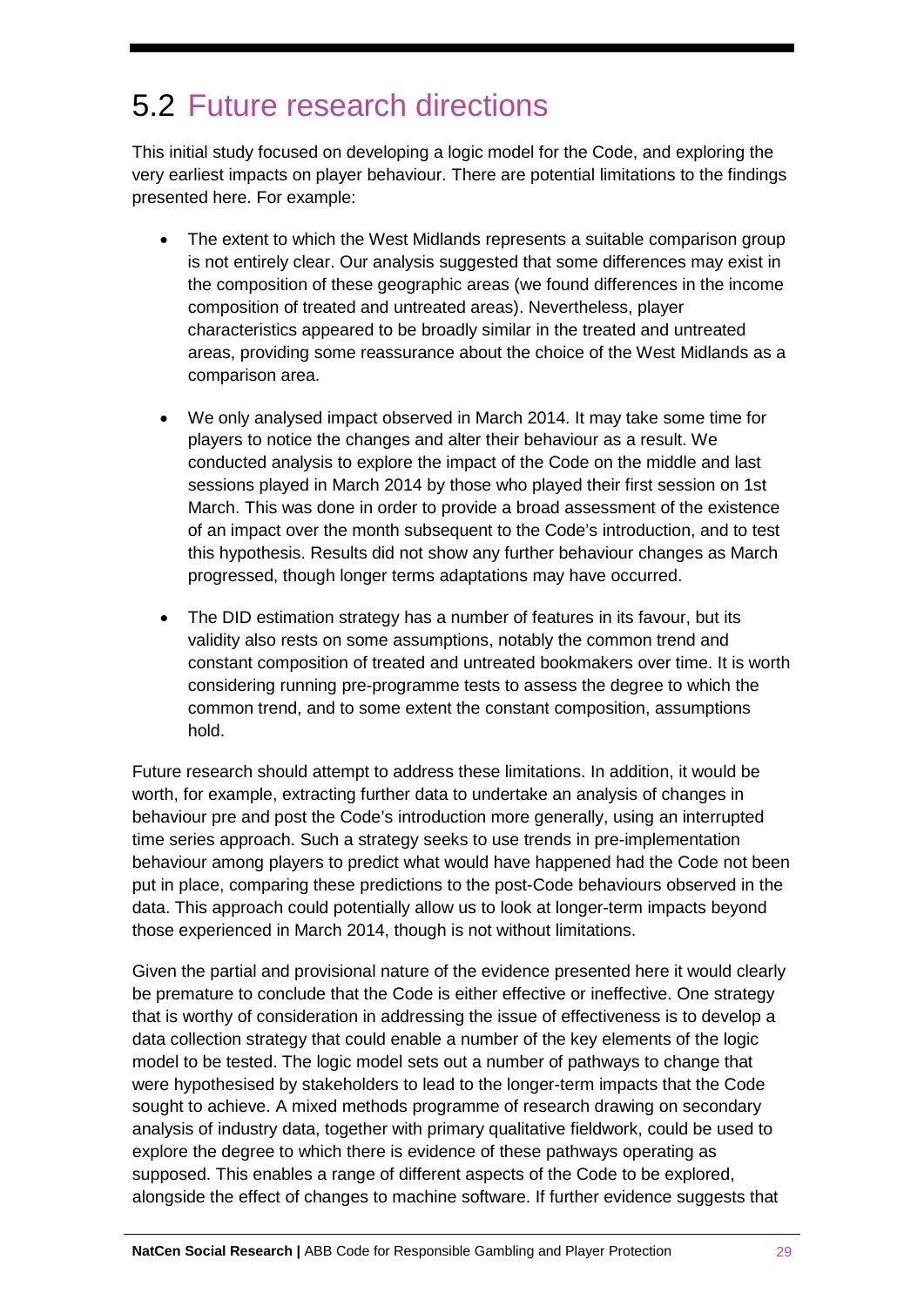the Code did not lead to the effects that were intended, such an approach would help explain why, and suggest how the Code might be reformed.

## <span id="page-31-0"></span>5.3 Recommendations

A number of recommendations can be made from this report. These are:

- A fuller data and research strategy should be developed to evaluate all aspects of the Code. This includes looking more deeply at aspects relating to both staff actions and enhancement of existing practice and further unpicking the anticipated processes of change around the machine tools.
- Findings emerging from this study should be explored. For example, why do players not set voluntary limits (crucial if this is to be retained as a core component of machine-based tools)? What reaction (if any) do players have when they see the mandatory message about time/money spent gambling? How does this affect what gamblers view as 'normal' patterns of behaviour?
- The logic model should be reviewed and refined based on the findings within this study. For example, the theory of change around providing tools to allow customers to control their own gambling is flawed when customers do not engage with these tools. In the logic model workshops, stakeholders stated that they wanted to learn from this evaluation and refine their thinking. We would encourage the ABB to reflect critically on these findings and reassess how they think the Code works.
- If mandatory messages are to be retained, the thresholds at which they are displayed to customers should be lowered. However, research should be conducted to assess what the most appropriate level is at which mandatory messages are displayed. This should be coupled with research into players' views and reactions to the messages – if people do not notice them or process the information provided, the messages are unlikely to have an impact at any level.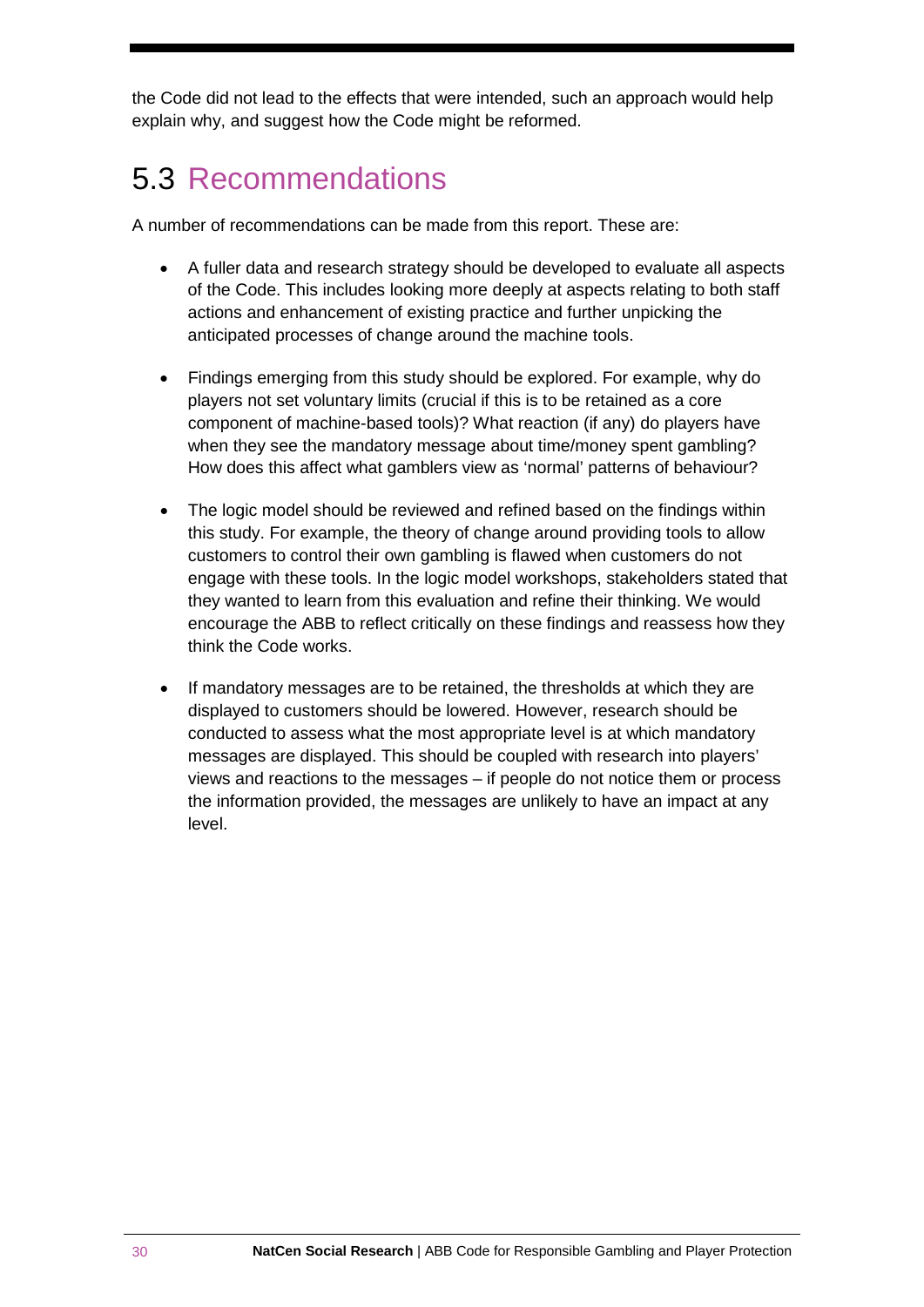# <span id="page-32-0"></span>**Appendix A: Further information on impact analysis**

This appendix provides further statistical information relating to the impact analysis presented in Chapter 4.

| Table A1<br>session                                            | Regression analysis: Impact of the Code on the length of the first |           |          |        |          |                      |  |
|----------------------------------------------------------------|--------------------------------------------------------------------|-----------|----------|--------|----------|----------------------|--|
| Dependent variable: Length of<br>the first session (log)       | Coeff.                                                             | Std. Err. | t        | P >  t |          | [95% Conf. Interval] |  |
| Treated (dummy)                                                | $-0.028$                                                           | 0.044     | $-0.640$ | 0.523  | $-0.114$ | 0.058                |  |
| Post (dummy)                                                   | 0.007                                                              | 0.059     | 0.130    | 0.900  | $-0.108$ | 0.123                |  |
| Treated*Post (dummy)                                           | 0.001                                                              | 0.061     | 0.020    | 0.988  | $-0.119$ | 0.120                |  |
| Average session length in the<br>past four months (log)        | 0.838                                                              | 0.012     | 67.140   | 0.000  | 0.814    | 0.863                |  |
| Time spent playing sessions in<br>the past four months (log)   | $-0.016$                                                           | 0.006     | $-2.830$ | 0.005  | $-0.026$ | $-0.005$             |  |
| Average profit in the past four<br>months                      | 0.001                                                              | 0.000     | 2.870    | 0.004  | 0.000    | 0.001                |  |
| Average weekly disposable<br>income in 2-digit shop area (log) | 0.104                                                              | 0.038     | 2.770    | 0.006  | 0.031    | 0.178                |  |
| Constant                                                       | $-0.489$                                                           | 0.223     | $-2.190$ | 0.029  | $-0.927$ | $-0.051$             |  |
| Number of observations                                         | 19,494                                                             |           |          |        |          |                      |  |
| <b>Adjusted R-square</b>                                       | 0.259                                                              |           |          |        |          |                      |  |

#### Table A2 Regression analysis: Impact of the Code on the amount of money played in the first session

| Dependent variable: Money<br>played in the first session (log) | Coeff.   | Std. Err. |          | $P>$  t | [95% Conf. Interval] |          |
|----------------------------------------------------------------|----------|-----------|----------|---------|----------------------|----------|
| Treated (dummy)                                                | $-0.032$ | 0.048     | $-0.660$ | 0.512   | $-0.126$             | 0.063    |
| Post (dummy)                                                   | $-0.029$ | 0.065     | $-0.450$ | 0.655   | $-0.156$             | 0.098    |
| Treated*Post (dummy)                                           | 0.026    | 0.067     | 0.380    | 0.702   | $-0.106$             | 0.157    |
| Average money played in the past<br>four months (log)          | 0.808    | 0.010     | 82.200   | 0.000   | 0.789                | 0.827    |
| Time spent playing sessions in<br>the past four months (log)   | $-0.026$ | 0.005     | -4.860   | 0.000   | $-0.037$             | $-0.016$ |
| Average profit in the past four<br>months                      | 0.002    | 0.000     | 9.400    | 0.000   | 0.002                | 0.003    |
| Average weekly disposable<br>income in 2-digit shop area (log) | 0.101    | 0.041     | 2.440    | 0.015   | 0.020                | 0.182    |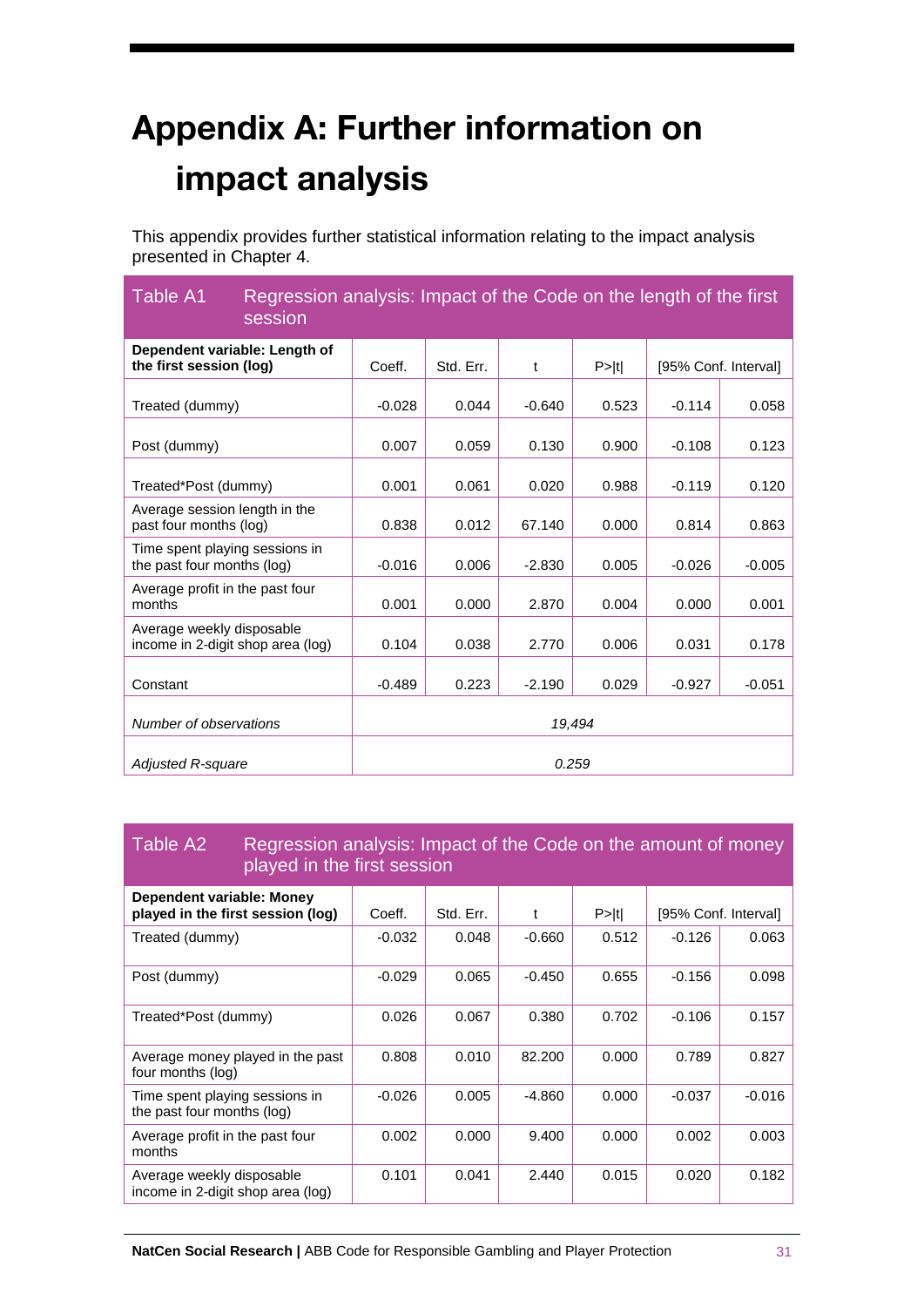#### Table A2 Regression analysis: Impact of the Code on the amount of money played in the first session

| Constant               | $-0.193$ | 0.246 | $-0.790$ | 0.432 | $-0.674$ | 0.288 |
|------------------------|----------|-------|----------|-------|----------|-------|
| Number of observations | 19,494   |       |          |       |          |       |
| Adjusted R-square      |          |       | 0.302    |       |          |       |

### Table A3 Regression analysis: Impact of the Code on the proportion of first sessions which lasted over 30 minutes

| <b>Dependent variable:</b><br>Length of the first session was<br>over 30 minutes (dummy) | Coeff.   | Std. Err. | $\mathbf{f}$ | P >  t |          | [95% Conf. Interval] |
|------------------------------------------------------------------------------------------|----------|-----------|--------------|--------|----------|----------------------|
| Treated (dummy)                                                                          | $-0.004$ | 0.013     | $-0.280$     | 0.781  | $-0.028$ | 0.021                |
| Post (dummy)                                                                             | 0.016    | 0.017     | 0.910        | 0.363  | $-0.018$ | 0.049                |
| Treated*Post (dummy)                                                                     | $-0.012$ | 0.018     | $-0.660$     | 0.507  | $-0.046$ | 0.023                |
| Average percentage of sessions<br>over 30 minutes in the past four<br>months             | 0.794    | 0.014     | 57.100       | 0.000  | 0.767    | 0.821                |
| Time spent playing sessions in<br>the past four months (log)                             | 0.007    | 0.001     | 4.850        | 0.000  | 0.004    | 0.010                |
| Average profit in the past four<br>months                                                | 0.000    | 0.000     | 1.050        | 0.292  | 0.000    | 0.000                |
| Average weekly disposable<br>income in 2-digit shop area (log)                           | 0.015    | 0.011     | 1.370        | 0.172  | $-0.006$ | 0.036                |
| Constant                                                                                 | $-0.099$ | 0.065     | $-1.530$     | 0.127  | $-0.227$ | 0.028                |
| Number of observations                                                                   | 19,494   |           |              |        |          |                      |
| Adjusted R-square                                                                        | 0.184    |           |              |        |          |                      |

| Table A4                                                                               | Regression analysis: Impact of the Code on the proportion of first<br>sessions where the amount of money played was more than<br>£250 |          |           |          |         |          |                      |
|----------------------------------------------------------------------------------------|---------------------------------------------------------------------------------------------------------------------------------------|----------|-----------|----------|---------|----------|----------------------|
| Dependent variable: Money<br>played in the first session was<br>more than £250 (dummy) |                                                                                                                                       | Coeff.   | Std. Frr. | t        | $P>$  t |          | [95% Conf. Interval] |
| Treated (dummy)                                                                        |                                                                                                                                       | 0.001    | 0.007     | 0.200    | 0.842   | $-0.013$ | 0.016                |
| Post (dummy)                                                                           |                                                                                                                                       | 0.015    | 0.010     | 1.550    | 0.122   | $-0.004$ | 0.035                |
| Treated*Post (dummy)                                                                   |                                                                                                                                       | $-0.020$ | 0.010     | $-1.910$ | 0.057   | $-0.040$ | 0.001                |
| Average percentage of sessions<br>over £250 in the past four months                    |                                                                                                                                       | 0.746    | 0.015     | 50.950   | 0.000   | 0.718    | 0.775                |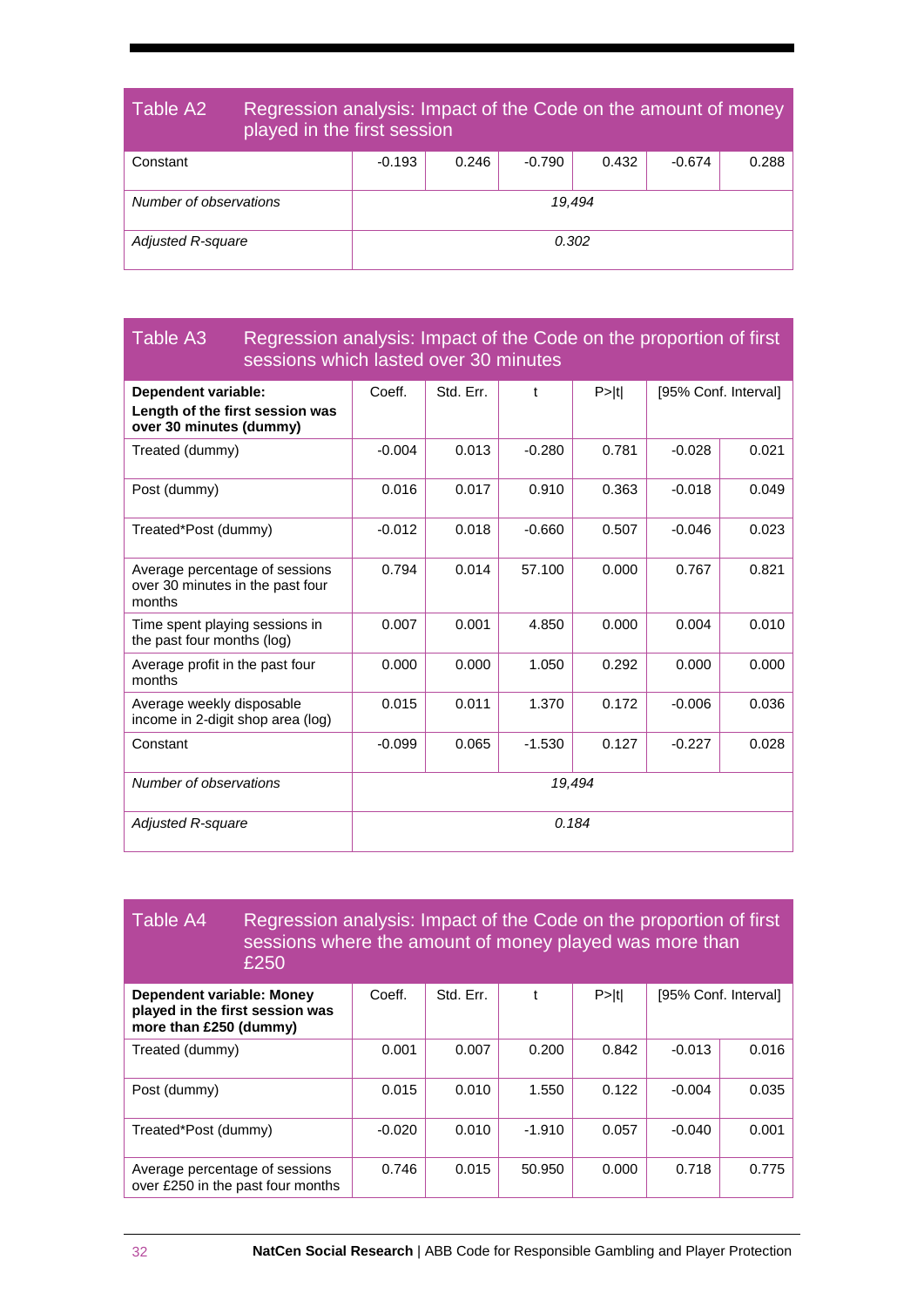#### Table A4 Regression analysis: Impact of the Code on the proportion of first sessions where the amount of money played was more than £250 Time spent playing sessions in Τ 0.002 | 0.001 | 2.490 | 0.013 | 0.000 | 0.003

| Thrie sperit playing sessions in<br>the past four months (log) | v.vvz    | <b>U.UU</b> I | 2.TJU    | <b>0.00</b> | v.vvv    | v.vvJ |
|----------------------------------------------------------------|----------|---------------|----------|-------------|----------|-------|
| Average profit in the past four<br>months                      | 0.000    | 0.000         | 10.790   | 0.000       | 0.000    | 0.000 |
| Average weekly disposable<br>income in 2-digit shop area (log) | 0.005    | 0.006         | 0.850    | 0.396       | $-0.007$ | 0.018 |
| Constant                                                       | $-0.030$ | 0.038         | $-0.790$ | 0.430       | $-0.104$ | 0.044 |
| Number of observations                                         | 19,494   |               |          |             |          |       |
| <b>Adjusted R-square</b>                                       | 0.129    |               |          |             |          |       |

#### Table A5 Regression analysis: Impact of the Code on the length of the middle session

| Dependent variable:<br>Length of the middle session<br>(log)   | Coeff.   | Std. Err. |          | P >  t | [95% Conf. Interval] |          |
|----------------------------------------------------------------|----------|-----------|----------|--------|----------------------|----------|
| Treated (dummy)                                                | $-0.026$ | 0.046     | $-0.560$ | 0.572  | $-0.116$             | 0.064    |
| Post (dummy)                                                   | $-0.015$ | 0.062     | $-0.240$ | 0.813  | $-0.135$             | 0.106    |
| Treated*Post (dummy)                                           | $-0.006$ | 0.064     | $-0.100$ | 0.921  | $-0.131$             | 0.118    |
| Average session length in the<br>past four months (log)        | 0.858    | 0.013     | 64.900   | 0.000  | 0.832                | 0.884    |
| Time spent playing sessions in<br>the past four months (log)   | $-0.024$ | 0.006     | $-3.920$ | 0.000  | $-0.036$             | $-0.012$ |
| Average profit in the past four<br>months                      | 0.000    | 0.000     | 2.160    | 0.030  | 0.000                | 0.001    |
| Average weekly disposable<br>income in 2-digit shop area (log) | 0.021    | 0.039     | 0.520    | 0.601  | $-0.057$             | 0.098    |
| Constant                                                       | 0.010    | 0.234     | 0.040    | 0.964  | $-0.448$             | 0.469    |
| Number of observations                                         | 18,224   |           |          |        |                      |          |
| <b>Adjusted R-square</b>                                       | 0.252    |           |          |        |                      |          |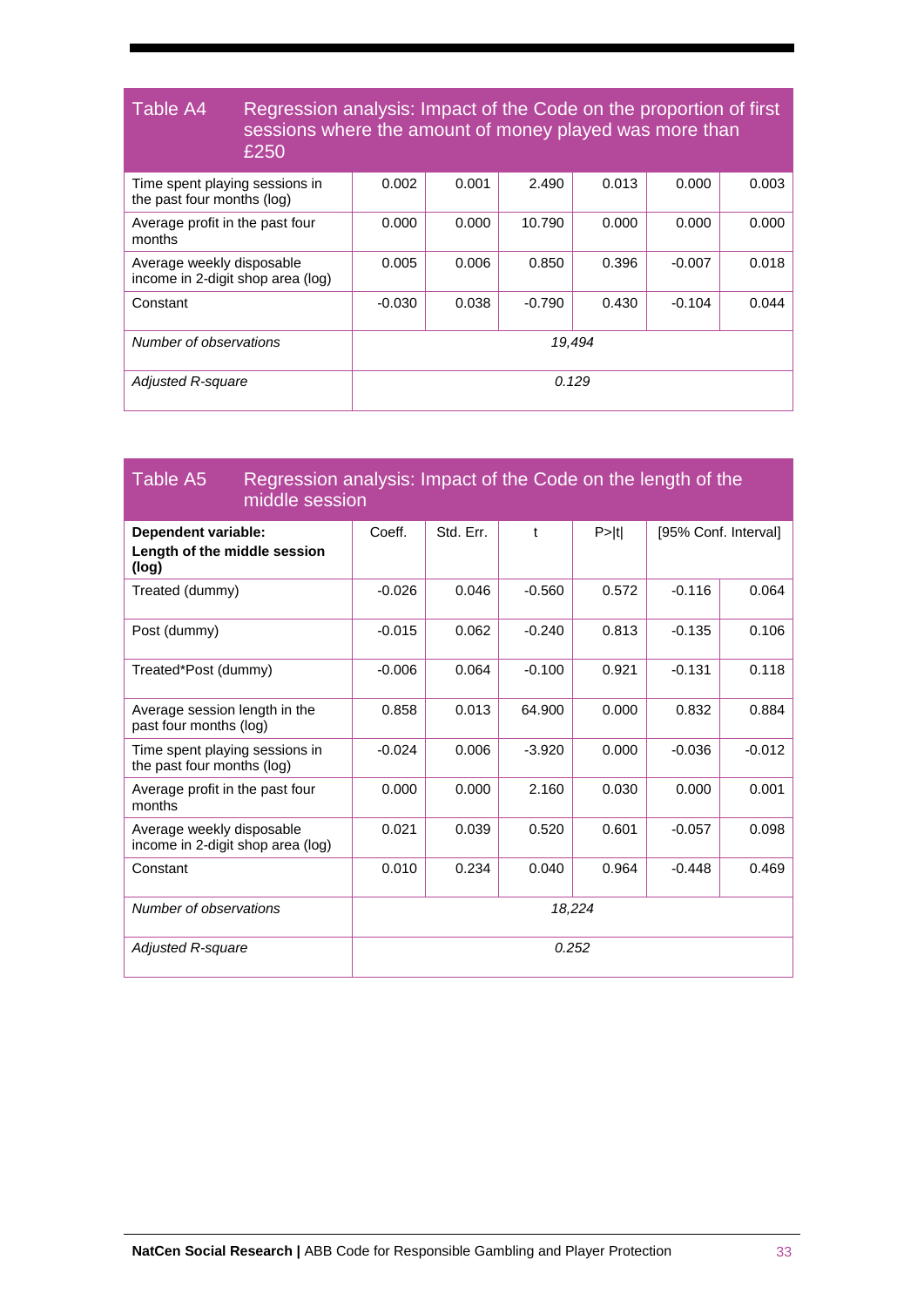| Table A6<br>Regression analysis: Impact of the Code on the amount of money<br>played in the middle session |          |           |             |        |          |                      |
|------------------------------------------------------------------------------------------------------------|----------|-----------|-------------|--------|----------|----------------------|
| Dependent variable:<br>Money played in the middle<br>session (log)                                         | Coeff.   | Std. Err. | $\mathbf t$ | P >  t |          | [95% Conf. Interval] |
| Treated (dummy)                                                                                            | $-0.049$ | 0.051     | $-0.960$    | 0.336  | $-0.150$ | 0.051                |
| Post (dummy)                                                                                               | $-0.022$ | 0.069     | $-0.320$    | 0.747  | $-0.157$ | 0.113                |
| Treated*Post (dummy)                                                                                       | 0.022    | 0.071     | 0.310       | 0.758  | $-0.117$ | 0.161                |
| Average money played in the past<br>four months (log)                                                      | 0.807    | 0.011     | 76.400      | 0.000  | 0.786    | 0.828                |
| Time spent playing sessions in<br>the past four months (log)                                               | $-0.028$ | 0.006     | $-4.540$    | 0.000  | $-0.040$ | $-0.016$             |
| Average profit in the past four<br>months                                                                  | 0.001    | 0.000     | 5.350       | 0.000  | 0.001    | 0.002                |
| Average weekly disposable<br>income in 2-digit shop area (log)                                             | $-0.004$ | 0.044     | $-0.100$    | 0.919  | $-0.091$ | 0.082                |
| Constant                                                                                                   | 0.427    | 0.261     | 1.630       | 0.103  | $-0.086$ | 0.939                |
| Number of observations                                                                                     | 18,224   |           |             |        |          |                      |
| <b>Adjusted R-square</b>                                                                                   | 0.286    |           |             |        |          |                      |

#### Table A7 Regression analysis: Impact of the Code on the proportion of middle sessions which lasted over 30 minutes

| Dependent variable:<br>Length of the middle session<br>was over 30 minutes (dummy) | Coeff.   | Std. Err. | t        | P >  t |          | [95% Conf. Interval] |
|------------------------------------------------------------------------------------|----------|-----------|----------|--------|----------|----------------------|
| Treated (dummy)                                                                    | $-0.014$ | 0.013     | $-1.030$ | 0.302  | $-0.039$ | 0.012                |
| Post (dummy)                                                                       | $-0.004$ | 0.018     | $-0.200$ | 0.840  | $-0.038$ | 0.031                |
| Treated*Post (dummy)                                                               | 0.000    | 0.018     | $-0.020$ | 0.985  | $-0.036$ | 0.035                |
| Average percentage of sessions<br>over 30 minutes in the past four<br>months       | 0.834    | 0.014     | 57.620   | 0.000  | 0.805    | 0.862                |
| Time spent playing sessions in<br>the past four months (log)                       | 0.006    | 0.002     | 3.830    | 0.000  | 0.003    | 0.009                |
| Average profit in the past four<br>months                                          | 0.000    | 0.000     | 0.940    | 0.346  | 0.000    | 0.000                |
| Average weekly disposable<br>income in 2-digit shop area (log)                     | 0.007    | 0.011     | 0.610    | 0.543  | $-0.015$ | 0.029                |
| Constant                                                                           | $-0.038$ | 0.067     | $-0.560$ | 0.573  | $-0.170$ | 0.094                |
| Number of observations                                                             | 18.224   |           |          |        |          |                      |
| Adjusted R-square                                                                  | 0.195    |           |          |        |          |                      |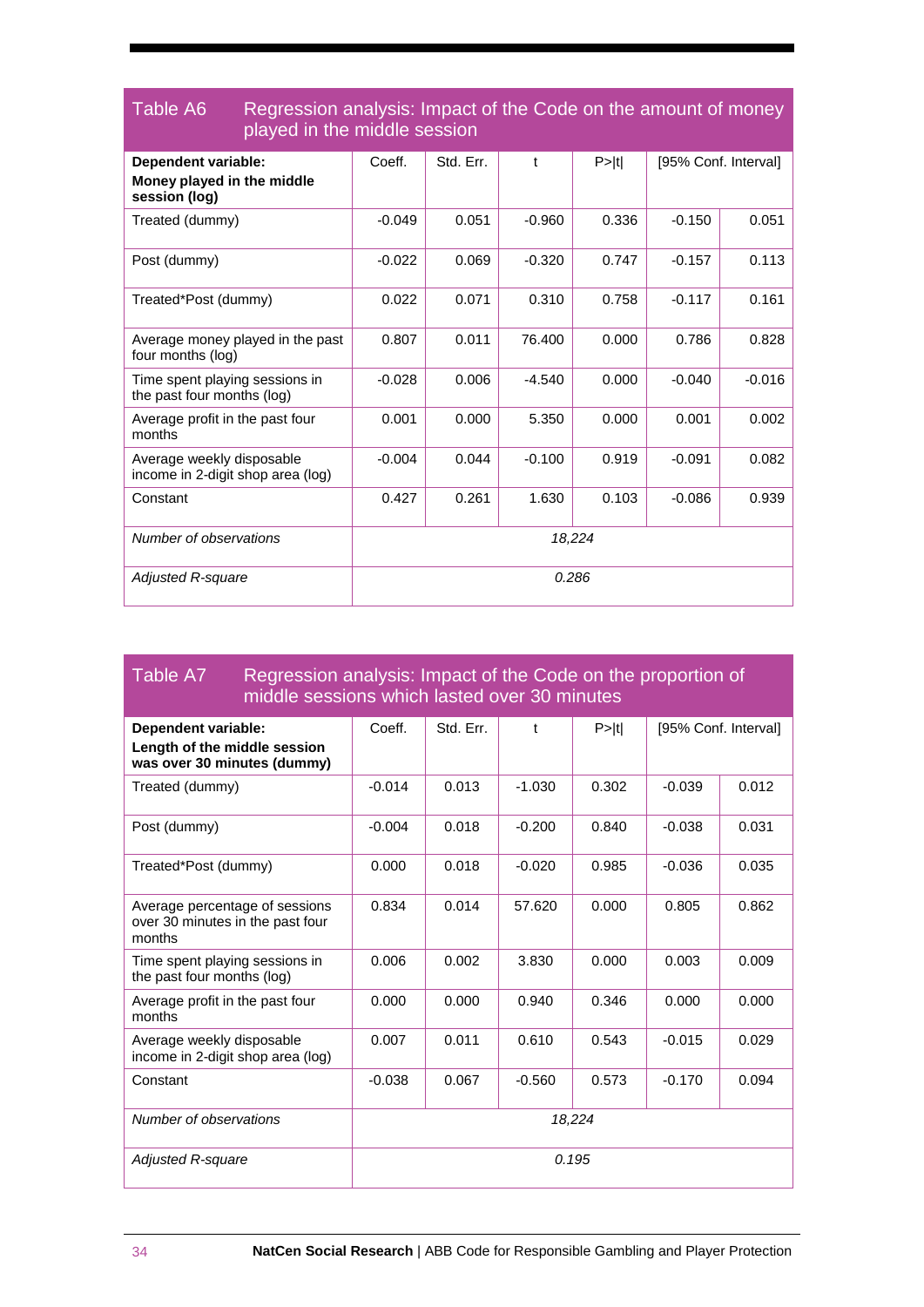#### Table A8 Regression analysis: Impact of the Code on the proportion of middle sessions where the amount of money played was more than £250

| Dependent variable:<br>Money played in the middle<br>session was more than £250<br>(dummy) | Coeff.   | Std. Err. | $\mathbf{f}$ | P >  t | [95% Conf. Interval] |       |
|--------------------------------------------------------------------------------------------|----------|-----------|--------------|--------|----------------------|-------|
| Treated (dummy)                                                                            | $-0.002$ | 0.008     | $-0.300$     | 0.761  | $-0.017$             | 0.012 |
| Post (dummy)                                                                               | 0.004    | 0.010     | 0.360        | 0.721  | $-0.016$             | 0.023 |
| Treated*Post (dummy)                                                                       | $-0.006$ | 0.010     | $-0.610$     | 0.541  | $-0.027$             | 0.014 |
| Average percentage of sessions<br>over £250 in the past four months                        | 0.776    | 0.015     | 51.980       | 0.000  | 0.747                | 0.805 |
| Time spent playing sessions in<br>the past four months (log)                               | 0.002    | 0.001     | 2.120        | 0.034  | 0.000                | 0.003 |
| Average profit in the past four<br>months                                                  | 0.000    | 0.000     | 7.470        | 0.000  | 0.000                | 0.000 |
| Average weekly disposable<br>income in 2-digit shop area (log)                             | 0.009    | 0.006     | 1.350        | 0.176  | $-0.004$             | 0.021 |
| Constant                                                                                   | $-0.049$ | 0.038     | $-1.290$     | 0.199  | $-0.125$             | 0.026 |
| Number of observations                                                                     | 18,224   |           |              |        |                      |       |
| <b>Adjusted R-square</b>                                                                   |          |           | 0.146        |        |                      |       |

#### Table A9 Regression analysis: Impact of the Code on the length of the last session

| <u>JEJJIUH I</u>                                               |          |           |              |        |          |                      |
|----------------------------------------------------------------|----------|-----------|--------------|--------|----------|----------------------|
| Dependent variable:<br>Length of the last session (log)        | Coeff.   | Std. Err. | $\mathbf{f}$ | P >  t |          | [95% Conf. Interval] |
| Treated (dummy)                                                | $-0.100$ | 0.047     | $-2.120$     | 0.034  | $-0.192$ | $-0.007$             |
| Post (dummy)                                                   | $-0.074$ | 0.063     | $-1.160$     | 0.245  | $-0.197$ | 0.050                |
| Treated*Post (dummy)                                           | 0.054    | 0.065     | 0.820        | 0.412  | $-0.074$ | 0.182                |
| Average session length in the<br>past four months (log)        | 0.826    | 0.014     | 60.870       | 0.000  | 0.800    | 0.853                |
| Time spent playing sessions in<br>the past four months (log)   | $-0.015$ | 0.006     | $-2.460$     | 0.014  | $-0.027$ | $-0.003$             |
| Average profit in the past four<br>months                      | 0.001    | 0.000     | 2.880        | 0.004  | 0.000    | 0.001                |
| Average weekly disposable<br>income in 2-digit shop area (log) | 0.056    | 0.040     | 1.390        | 0.164  | $-0.023$ | 0.136                |
| Constant                                                       | $-0.081$ | 0.240     | $-0.340$     | 0.736  | $-0.552$ | 0.390                |
| Number of observations                                         |          |           |              | 18,224 |          |                      |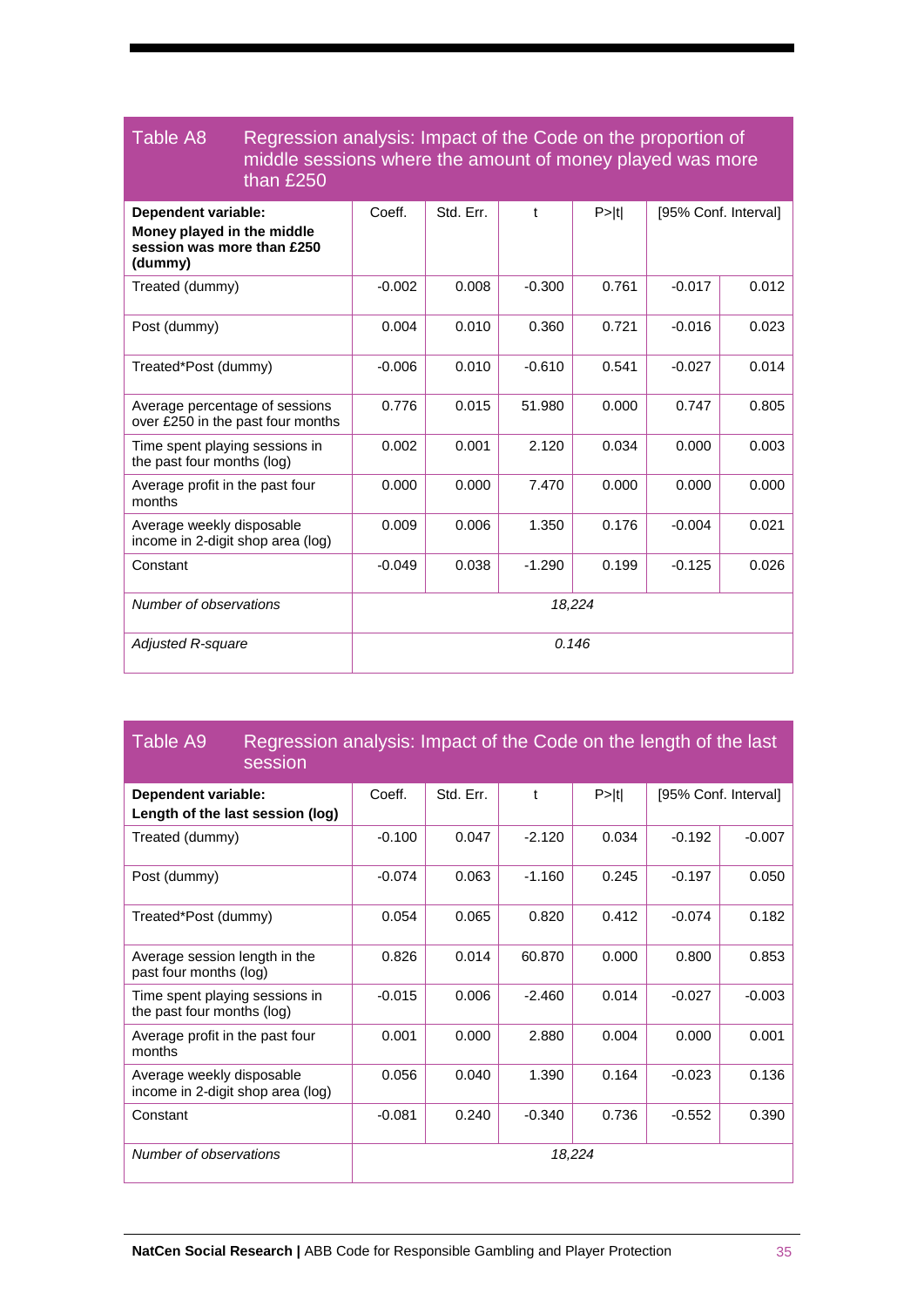### Table A9 Regression analysis: Impact of the Code on the length of the last session

*Adjusted R-square 0.232*

| Table A10<br>Regression analysis: Impact of the Code on the amount of money<br>played in the last session |          |           |          |        |                      |          |
|-----------------------------------------------------------------------------------------------------------|----------|-----------|----------|--------|----------------------|----------|
| Dependent variable:<br>Money played in the last<br>session (log)                                          | Coeff.   | Std. Err. | t        | P >  t | [95% Conf. Interval] |          |
| Treated (dummy)                                                                                           | $-0.114$ | 0.053     | $-2.160$ | 0.031  | $-0.218$             | $-0.011$ |
| Post (dummy)                                                                                              | $-0.122$ | 0.071     | $-1.720$ | 0.086  | $-0.262$             | 0.017    |
| Treated*Post (dummy)                                                                                      | 0.111    | 0.074     | 1.500    | 0.133  | $-0.034$             | 0.255    |
| Average money played in the past<br>four months (log)                                                     | 0.766    | 0.011     | 70.010   | 0.000  | 0.745                | 0.788    |
| Time spent playing sessions in<br>the past four months (log)                                              | $-0.016$ | 0.006     | $-2.520$ | 0.012  | $-0.028$             | $-0.004$ |
| Average profit in the past four<br>months                                                                 | 0.001    | 0.000     | 5.210    | 0.000  | 0.001                | 0.002    |
| Average weekly disposable<br>income in 2-digit shop area (log)                                            | 0.061    | 0.046     | 1.340    | 0.179  | $-0.028$             | 0.151    |
| Constant                                                                                                  | 0.217    | 0.271     | 0.800    | 0.422  | $-0.313$             | 0.748    |
| Number of observations                                                                                    | 18.224   |           |          |        |                      |          |
| <b>Adjusted R-square</b>                                                                                  | 0.255    |           |          |        |                      |          |

#### Table A11 Regression analysis: Impact of the Code on the proportion of last sessions which lasted over 30 minutes

| Dependent variable:<br>Length of the last session was<br>over 30 minutes (dummy) | Coeff.   | Std. Err. |          | $P>$  t | [95% Conf. Interval] |          |
|----------------------------------------------------------------------------------|----------|-----------|----------|---------|----------------------|----------|
| Treated (dummy)                                                                  | $-0.027$ | 0.014     | $-2.020$ | 0.044   | $-0.054$             | $-0.001$ |
| Post (dummy)                                                                     | $-0.011$ | 0.018     | $-0.590$ | 0.554   | $-0.046$             | 0.025    |
| Treated*Post (dummy)                                                             | 0.010    | 0.019     | 0.540    | 0.590   | $-0.027$             | 0.047    |
| Average percentage of sessions<br>over 30 minutes in the past four<br>months     | 0.796    | 0.015     | 53.150   | 0.000   | 0.766                | 0.825    |
| Time spent playing sessions in<br>the past four months (log)                     | 0.007    | 0.002     | 4.250    | 0.000   | 0.004                | 0.010    |
| Average profit in the past four<br>months                                        | 0.000    | 0.000     | 0.720    | 0.471   | 0.000                | 0.000    |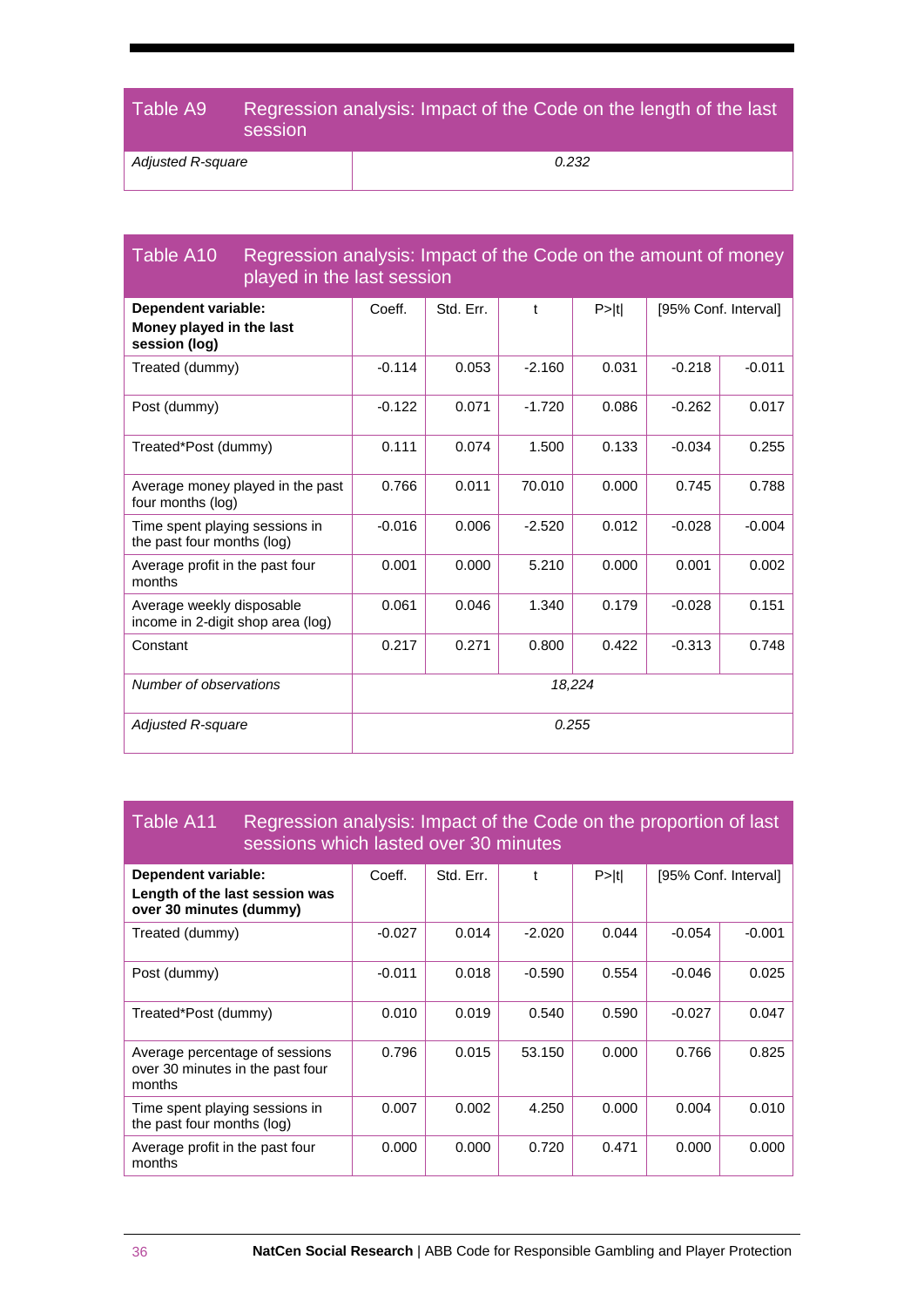#### Table A11 Regression analysis: Impact of the Code on the proportion of last sessions which lasted over 30 minutes Average weekly disposable income in 2-digit shop area (log)  $0.003$   $0.012$   $0.290$   $0.769$   $0.019$  0.026

| income in 2-digit shop area (log) |        |       |       |       |          |       |
|-----------------------------------|--------|-------|-------|-------|----------|-------|
| Constant                          | 0.000  | 0.069 | 0.000 | 0.998 | $-0.136$ | 0.136 |
|                                   |        |       |       |       |          |       |
| Number of observations            | 18.224 |       |       |       |          |       |
| Adjusted R-square                 | 0.173  |       |       |       |          |       |

#### Table A12 Regression analysis: Impact of the Code on the proportion of last sessions where the amount of money played was more than £250

| <b>Dependent variable:</b><br>Money played in the last<br>session was more than £250<br>(dummy) | Coeff.   | Std. Err. | t        | P >  t | [95% Conf. Interval] |       |
|-------------------------------------------------------------------------------------------------|----------|-----------|----------|--------|----------------------|-------|
| Treated (dummy)                                                                                 | $-0.009$ | 0.008     | $-1.160$ | 0.246  | $-0.025$             | 0.006 |
| Post (dummy)                                                                                    | $-0.001$ | 0.011     | $-0.140$ | 0.889  | $-0.022$             | 0.020 |
| Treated*Post (dummy)                                                                            | 0.000    | 0.011     | 0.030    | 0.973  | $-0.021$             | 0.022 |
| Average percentage of sessions<br>over £250 in the past four months                             | 0.758    | 0.016     | 47.780   | 0.000  | 0.727                | 0.789 |
| Time spent playing sessions in<br>the past four months (log)                                    | 0.003    | 0.001     | 3.410    | 0.001  | 0.001                | 0.005 |
| Average profit in the past four<br>months                                                       | 0.000    | 0.000     | 6.350    | 0.000  | 0.000                | 0.000 |
| Average weekly disposable<br>income in 2-digit shop area (log)                                  | 0.009    | 0.007     | 1.310    | 0.189  | $-0.004$             | 0.022 |
| Constant                                                                                        | $-0.048$ | 0.041     | $-1.180$ | 0.237  | $-0.128$             | 0.032 |
| Number of observations                                                                          | 18,224   |           |          |        |                      |       |
| Adjusted R-square                                                                               |          |           | 0.128    |        |                      |       |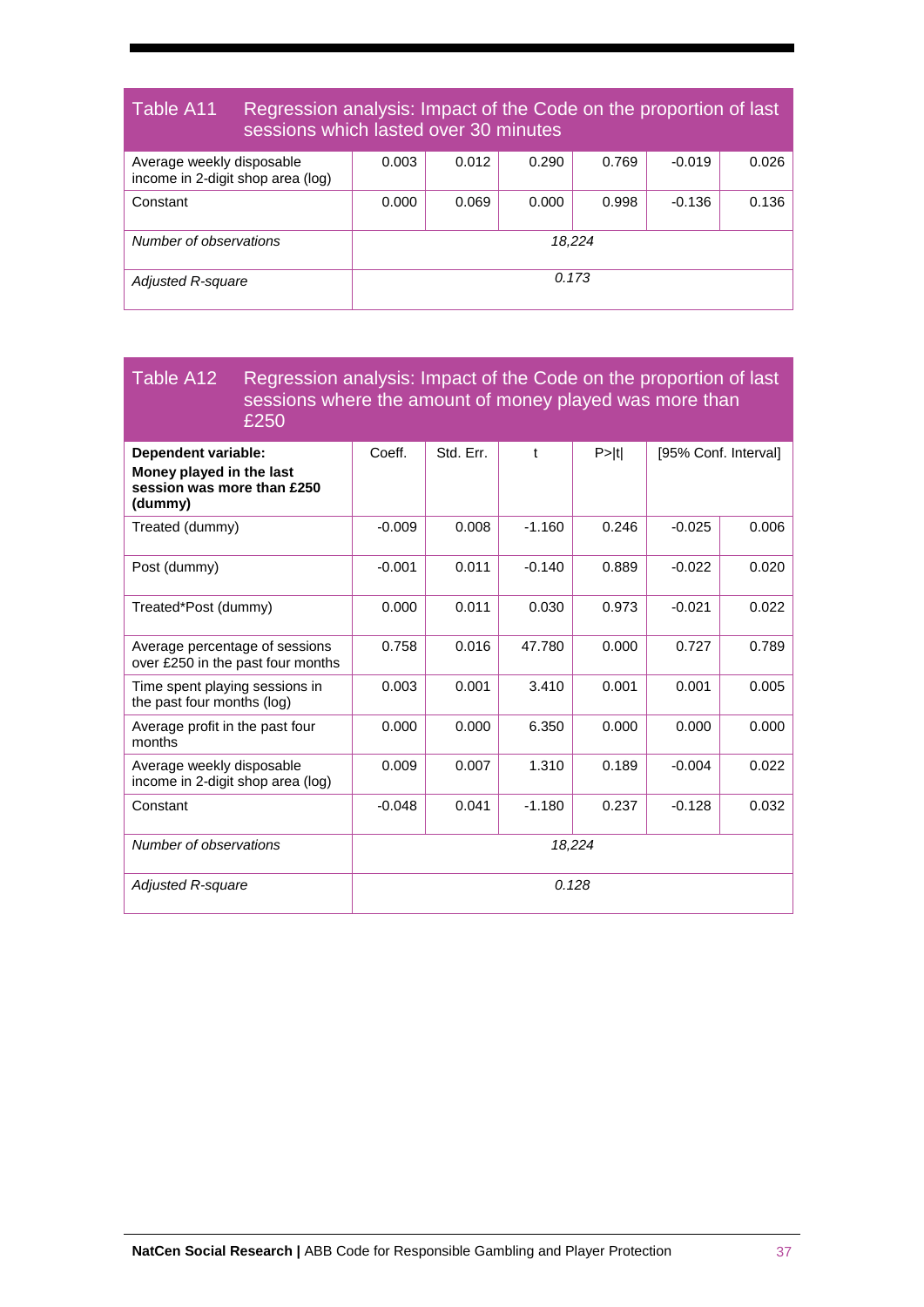

The charts that follow show the date distributions on which the mid-month and last gambling sessions were conducted, by cohort type.



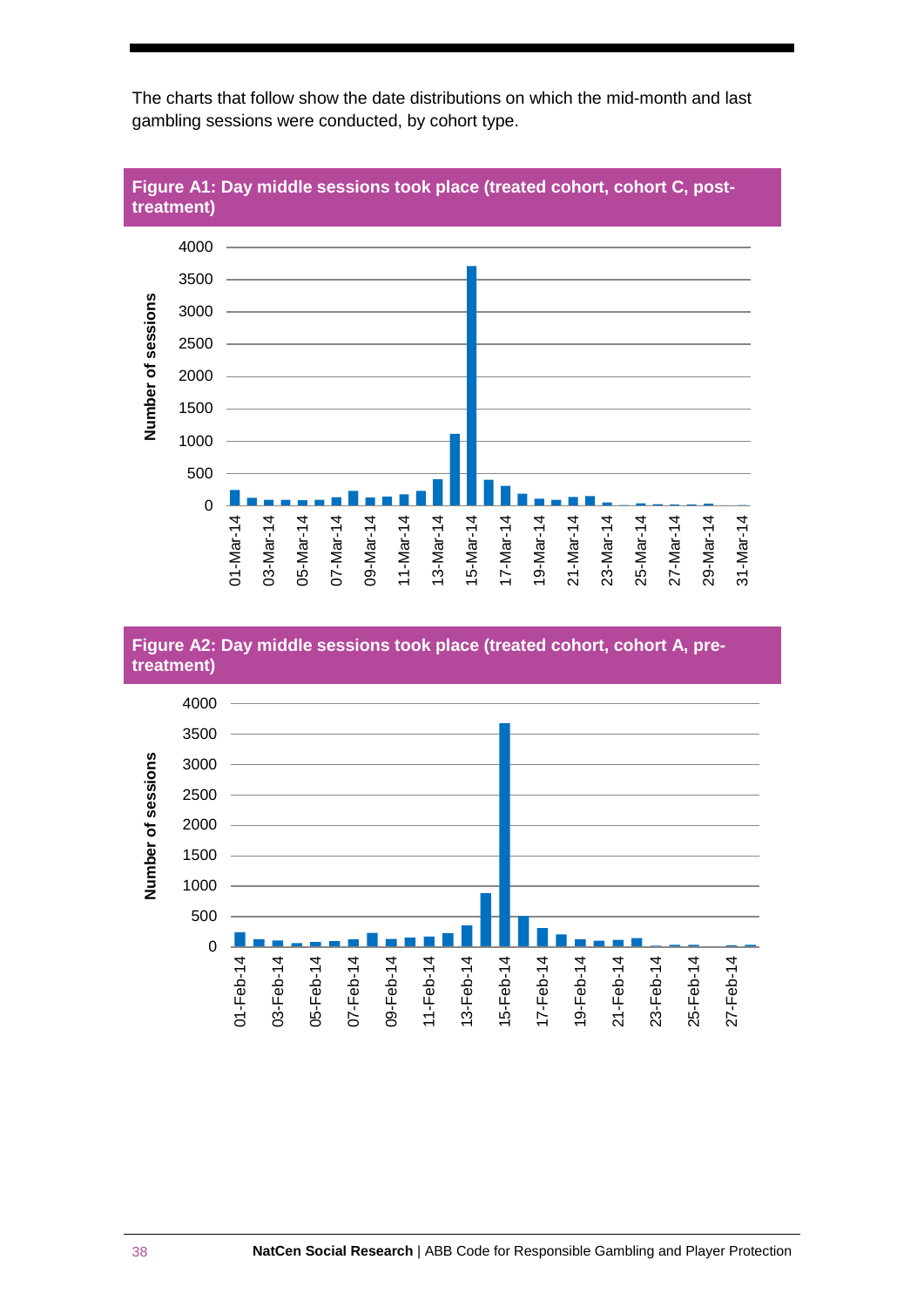#### **Figure A3: Day middle sessions took place (untreated cohort, cohort D, posttreatment)**



**Figure A4: Day middle sessions took place (untreated cohort, cohort C, pretreatment)**

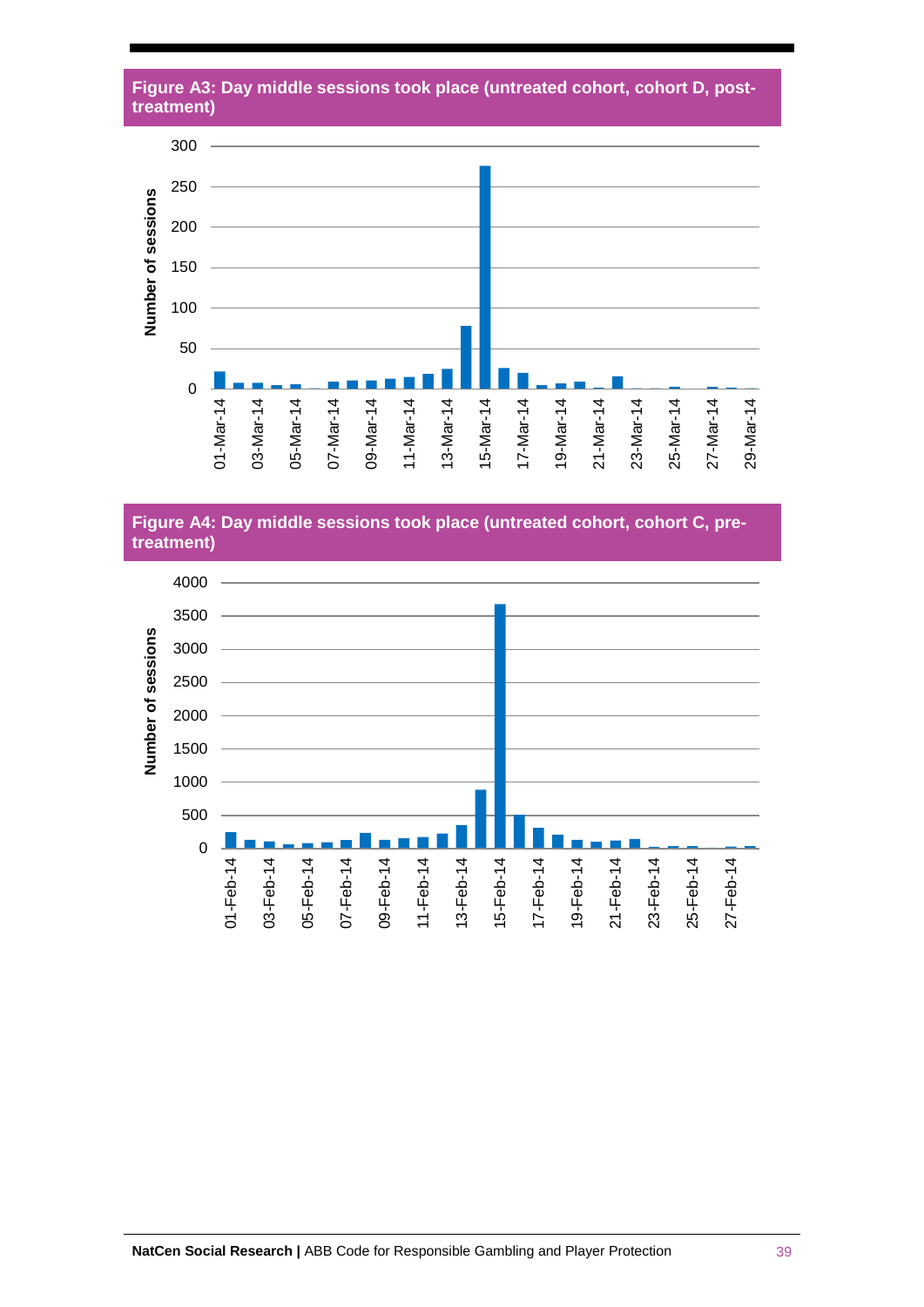

## **Figure A5: Day last sessions took place (treated cohort, Cohort B, post-**

#### **Figure A6: Day last sessions took place (treated cohort, Cohort A, pretreatment)**

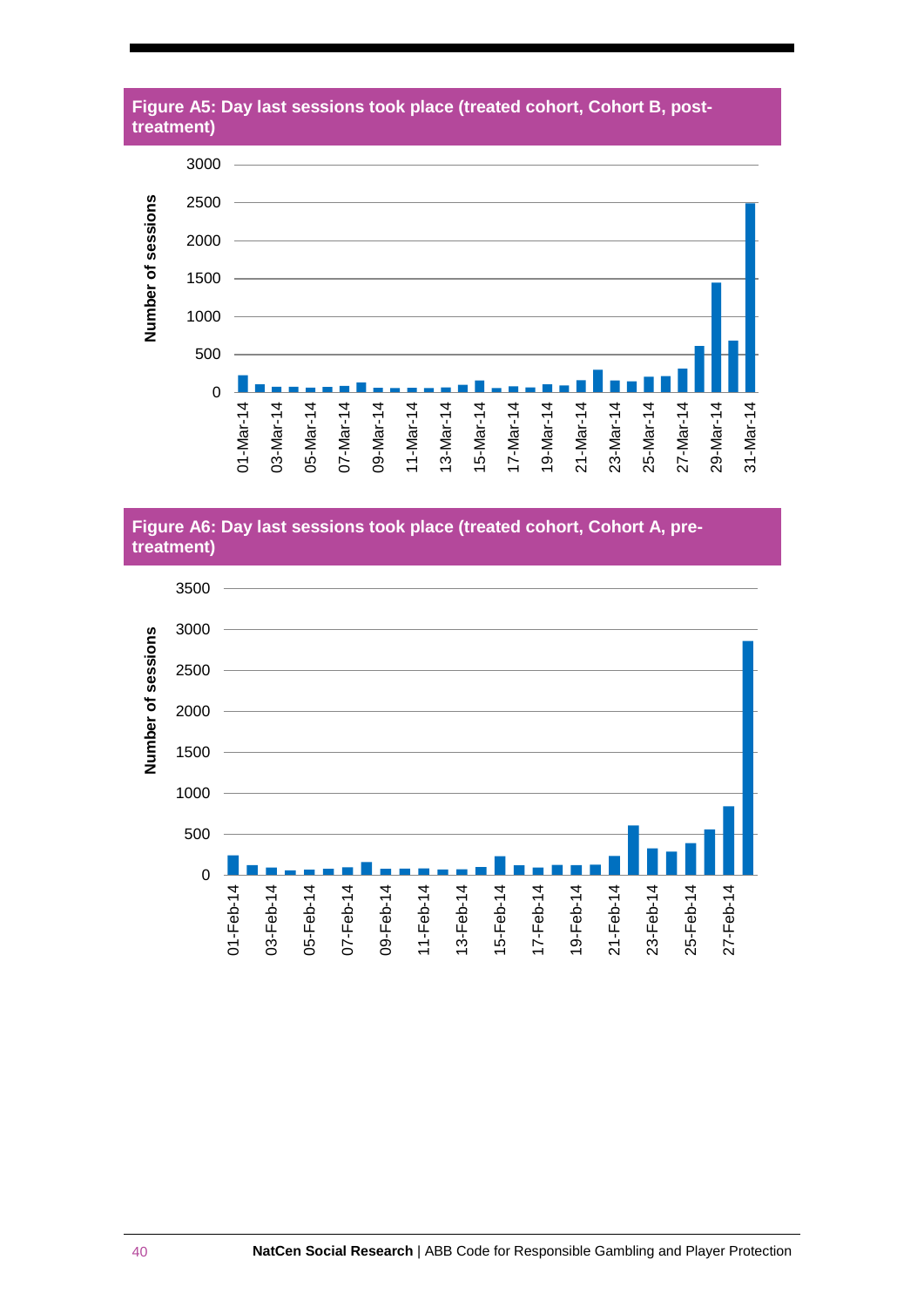



**Figure A8: Day last sessions took place (untreated cohort, Cohort C pretreatment)**

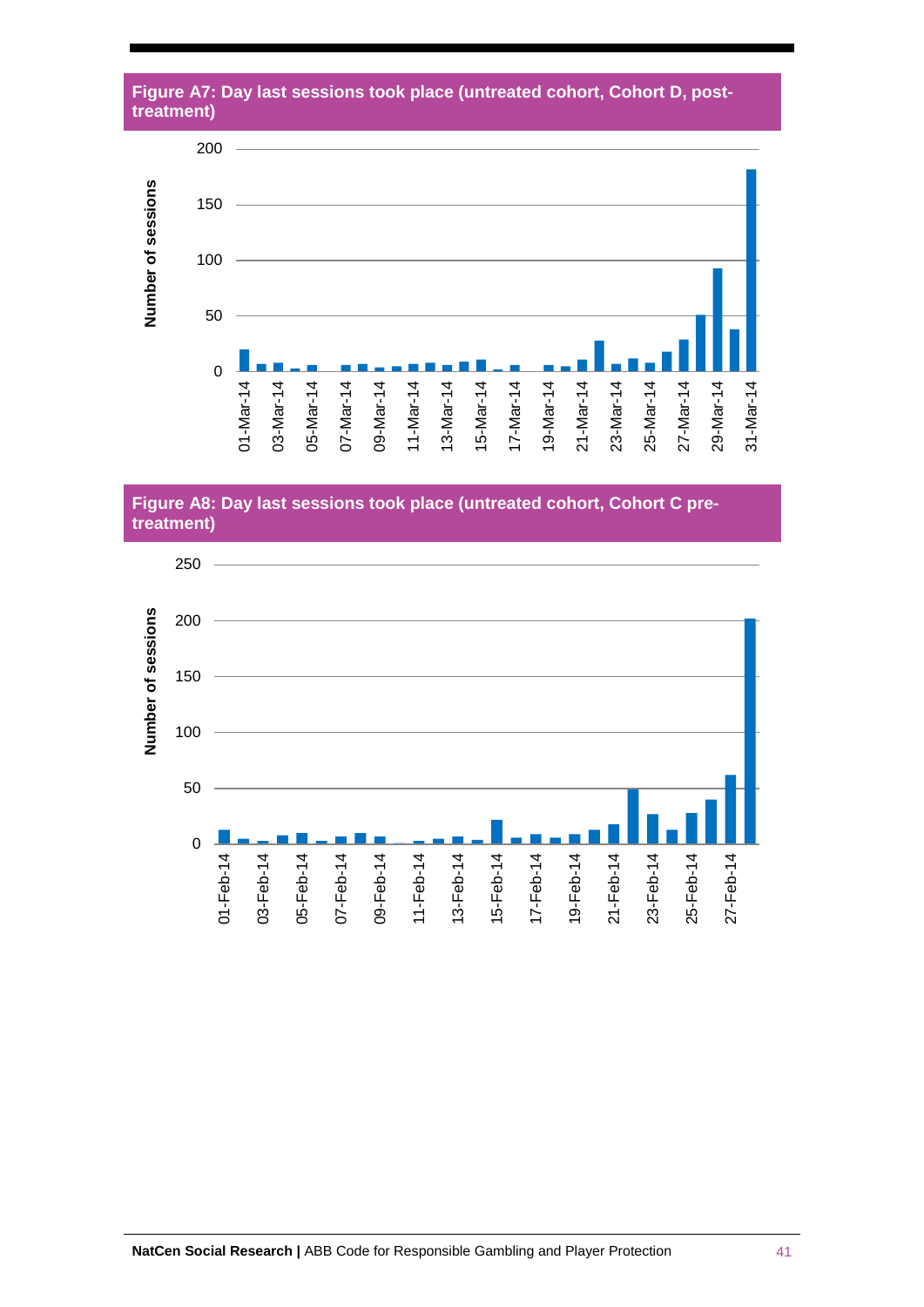# <span id="page-43-0"></span>**Appendix B: Overview of data on the Code: machine measures**

By April 2014, all bookmakers subscribing to the Code had implemented both voluntary limits and mandatory messages on machines: this took the form of alerts, or pop-up messages, when the player hit a time or monetary limit. This appendix provides an overview of how many times these 'alerts' were activated and what happened afterwards, as a baseline against which to understand the early impact information provided in Chapter 4. First, a brief explanation of the characteristics of the 'alert' system is given and baseline information explained in order to give a framework to all the figures included in this appendix (see Sections B1 and B2 for this overview). Section B3 gives an overview of all sessions where any type of interaction with the alert system was invoked. Section B4 focuses on those sessions where any limit was hit and describes these sessions. Section B5 focuses on the setting of voluntary limits and explores this further. Finally, Section B6 explores the behaviour of a player once an alert (either voluntary or mandatory) was raised.

### <span id="page-43-1"></span>B1 Introduction

By April 2014, the Code was implemented in all subscribing bookmakers. This included a responsible gambling initiative where an alert message was displayed on the machine screen when a limit in time or expenditure was hit. These alerts were displayed either based on the player setting voluntary limits or based on mandatory limits. The mandatory limits were set to display a message for:

- Sessions lasting 30 minutes; and/or
- Sessions where net cash loaded into the machine was £250 or greater.

After the mandatory limit had been hit, the limit was reset so that a player (if they chose to continue gambling) would receive a second alert after 60 minutes or £500 of net cash in. This report used data from machines provided from both Inspired Gaming (Inspired) and Scientific Games (SG) (the two suppliers of machines in bookmakers in Great Britain). The data from Inspired and SG were stored in different proprietary formats and had to be converted into a common, single dataset for analysis.

The raw data about the new alert system provided to Featurespace covered the time period from March 2014 to June 2014. In order to generate baseline information prior to the alert system being introduced, data were also provided from September 2013. These data were managed, checked and converted into common formats by Featurespace.

This appendix provides background information about use of the new alert system. To analyse this, the raw data had to be split into discrete sessions of play (so we could see how many sessions included setting voluntary limits, for example). This was done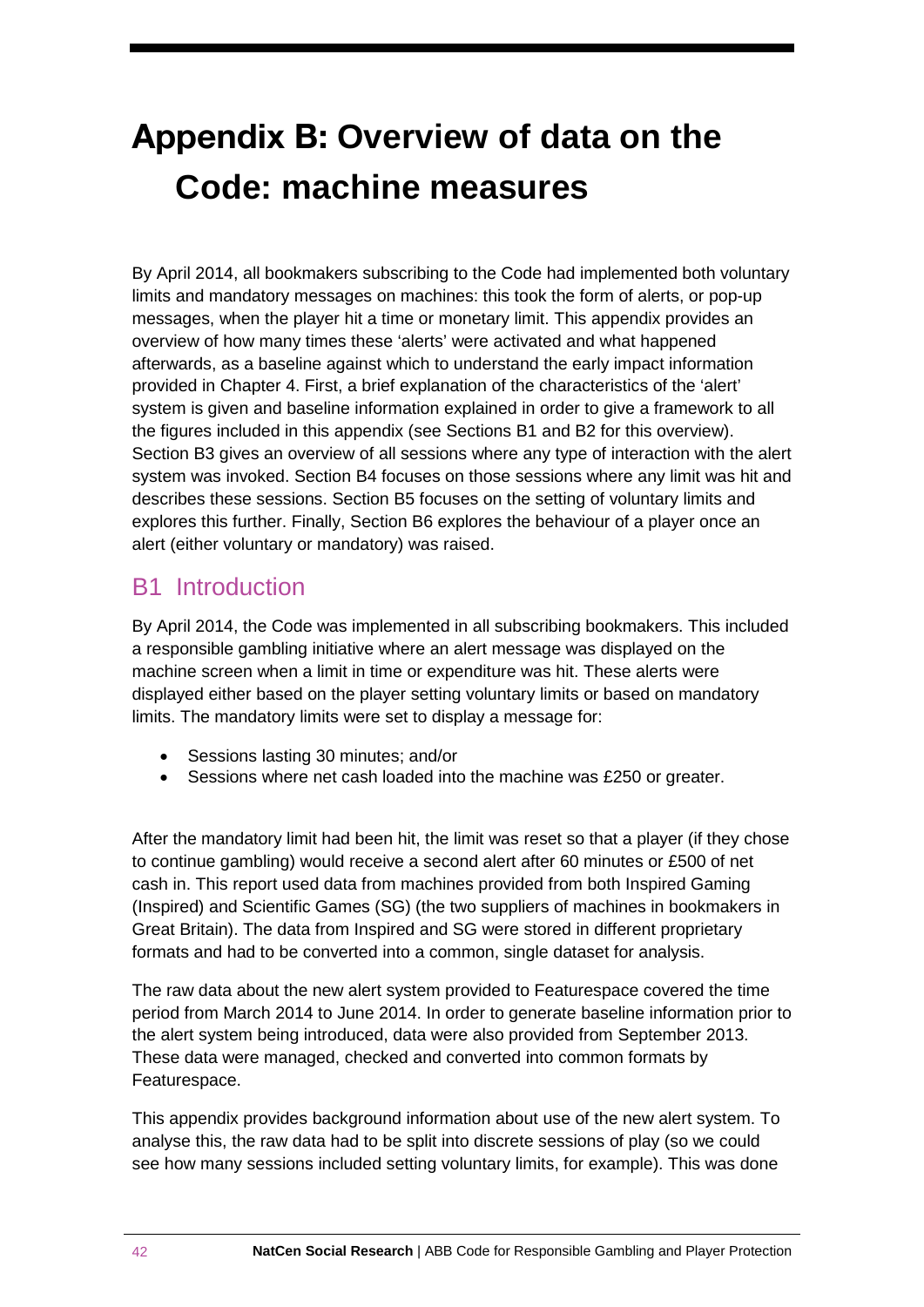following the session definitions set out by the ABB which were programmed into the machines for the mandatory alert system.

The information that follows gives an overview of the general characteristics of the alert system. It does not compare treated and untreated areas (an overview of this is provided in Chapter 2). Table B1 shows an overview of sessions between 1st March 2014 and 3rd May 2014 and interaction with the different alert messages

| <b>Total Number of sessions played</b>     | 38,504,300 |
|--------------------------------------------|------------|
| <b>Total Sessions with any limit event</b> | 2,973,557  |
| <b>Total Voluntary Time Limit Set</b>      | 33,723     |
| <b>Total Voluntary Spend Limit Set</b>     | 61,581     |
| <b>Total Voluntary Time Limit Hit</b>      | 3,102      |
| <b>Total Voluntary Spend Limit Hit</b>     | 11,543     |
| <b>Total Mandatory Time Limits Hit</b>     | 3.240.526  |
| <b>Total Mandatory Spend Limits Hit</b>    | 1,765,731  |

#### **Table B1: Key metrics between 1st March and 3rd May 2014**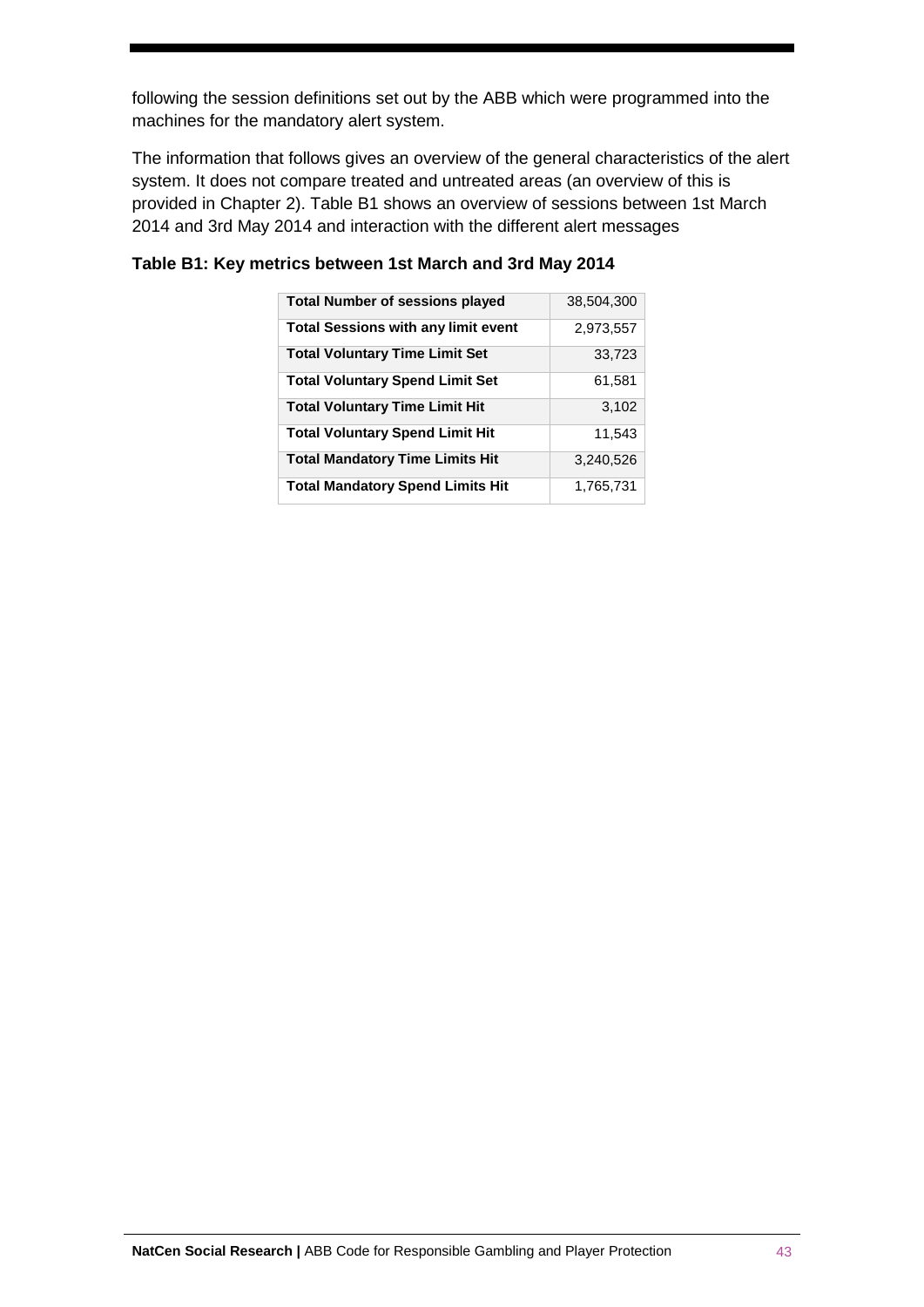### <span id="page-45-0"></span>B2 The alert system in context of all machine activity

As mentioned previously, machines were programmed with a set of mandatory messages that were displayed if individuals gambled for a certain time or with a certain amount of money. In addition, individuals could also set voluntary alerts on duration of play and amount spent, although, as Chapter 2 shows, only a minority of sessions included this.

In this appendix, information is presented regarding interactions with these alert systems. These include:

- Whether set voluntary limits;
- Whether exceeded any limit set (either voluntary or mandatory);
- Actions taken after the player hit any limit.

[Figure B1](#page-45-1) shows the number and percentage of sessions that include some kind of interaction with the alert system. Around 7% of sessions had any interaction with the alert system (see blue columns). In addition to this, the total number of sessions per day is displayed (green line). The peak in numbers at the beginning of April will likely be a result of the comparison area (the West Midlands) implementing the Code on that date.



Sessions with any alert system interaction compared with total

<span id="page-45-1"></span>**Figure B1: Baseline information** The blue column represents the proportion of sessions with an event related to the alert system. The green line shows the total number of sessions per day and the purple line shows the total number of sessions per day which interacted with the alert system.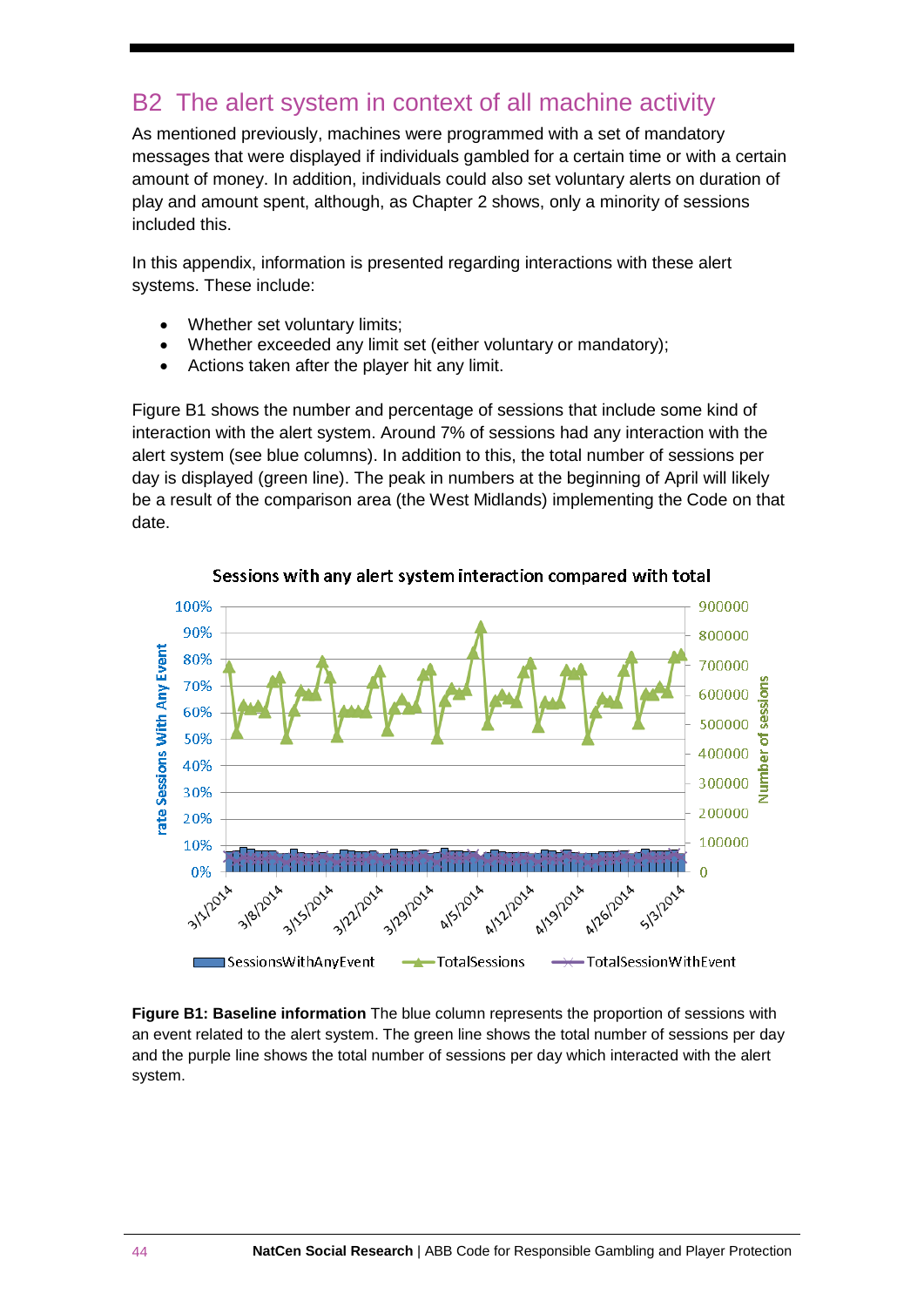### <span id="page-46-0"></span>B3 Sessions with any interaction with the alert system

In this section we only consider those sessions with any interaction with the alert system between 1st March 2014 and 3rd May 2014. As mentioned previously, we consider three basic types of interactions:

- Whether a session hit any limit (either mandatory or voluntary);
- Whether a voluntary limit (either time or monetary) was set;



• Action after an alert was raised.

#### **Figure B2: Distribution of sessions per type of interaction**

Figure B2 shows the breakdown of what type of alert messages or interactions were observed. As can be seen, the most common interaction was gambling for longer than 30 minutes and thus triggering a mandatory message warning of long duration of play. We must remember that in a session there can be many different events repeated (for example, several set and hit limits). The first column in the figure is the total number of sessions with any interaction and should be used as a baseline.

Figure B2 also shows that whilst setting a voluntary time or money limit was not popular, when they were used, only a minority of sessions actually exceeded the limits set.

Furthermore, Table B2 shows that of all alerts displayed to gamblers, the vast majority were because the player exceeded the time and/or money limit set by the mandatory messages (around 6,000 sessions hit the voluntary money limit set, out of 58,000 sessions where this was used). Understanding the processes around this requires further investigation; it may be that players set time and money limits longer than they actually intend to play.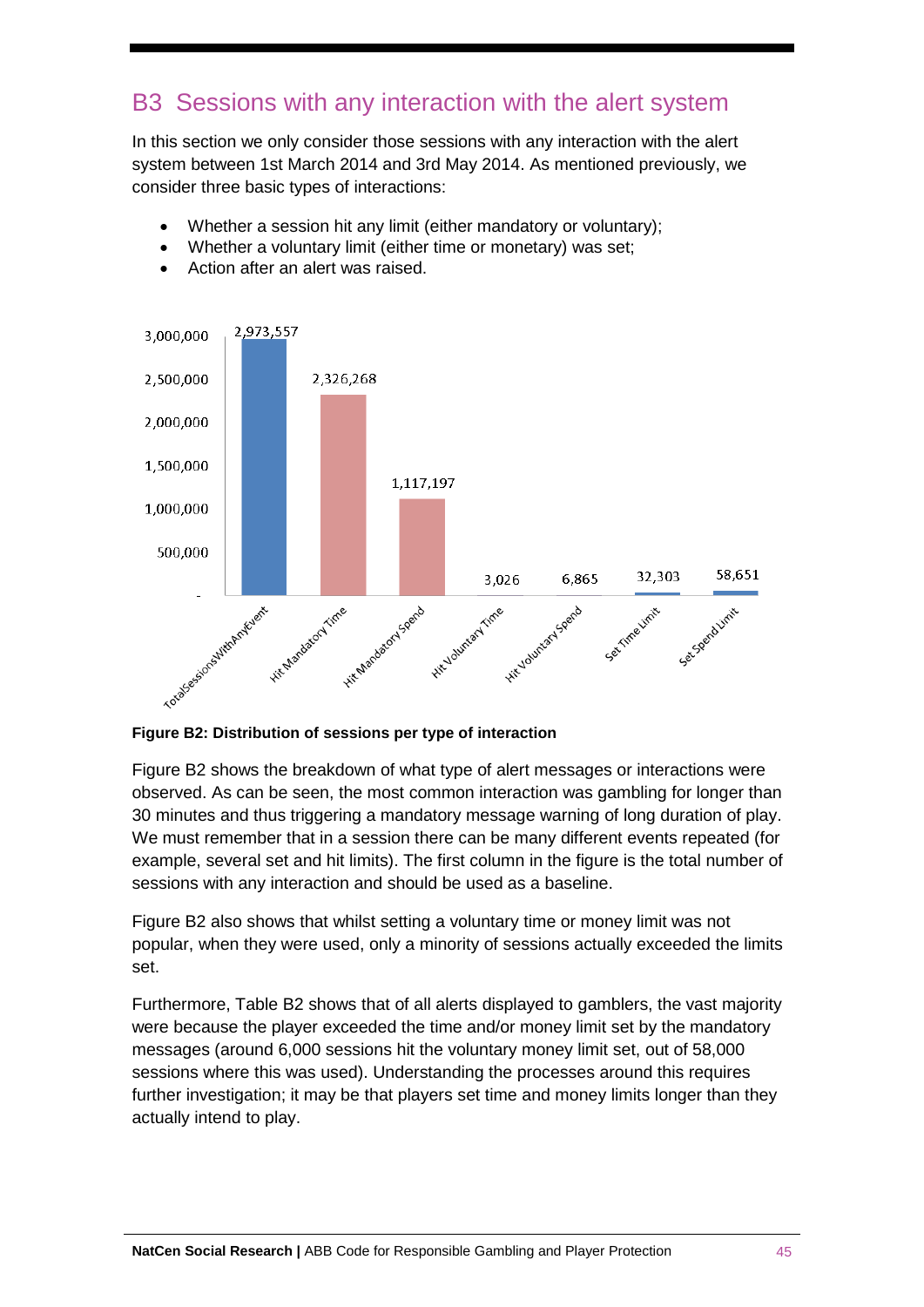#### **Table B2: Number of limit hits by type**

| Limit Type | Number of limit hits | Percentage of Total |
|------------|----------------------|---------------------|
| Mandatory  | 5,006,257            | 99.7%               |
| Voluntary  | 14.645               | 0.3%                |

When comparing the type of mandatory and voluntary alert messages most frequently displayed, there was also difference between the two types. Of the mandatory messages displayed, 65% related to a warning about the amount of time played. Of the messages displayed relating to voluntary limits, the converse was true: only 21% related to the amount of time played.

### <span id="page-47-0"></span>B4 Sessions that hit any limit

We will now consider those sessions where any limit was hit (either voluntary or mandatory). As previously noted, around 7% of sessions included the display of either a mandatory or voluntary message.

In a single session it is possible to have more than one message displayed: Figure B3 shows how many sessions had more than one message displayed. More than a third of players receive two or more messages in their session, whereas around two thirds only received a single message.



#### **Figure B3: Number of messages displayed per session**

Another interesting aspect is the type of hits in a session (mandatory-time, mandatoryspend, voluntary-time or voluntary-spend). Figure B4 shows the number of sessions by different hit types. Between March and May 2014, there were 2.4 million sessions (see column 1 in Figure B4) where only one type of limit was hit. However, there were 1.9 million sessions where only one hit occurred (see column 1 in Figure B3), meaning that there were around 500,000 sessions where more than one message was displayed but it was of the same type. This tells us that these players were warned with the same type of message more than once.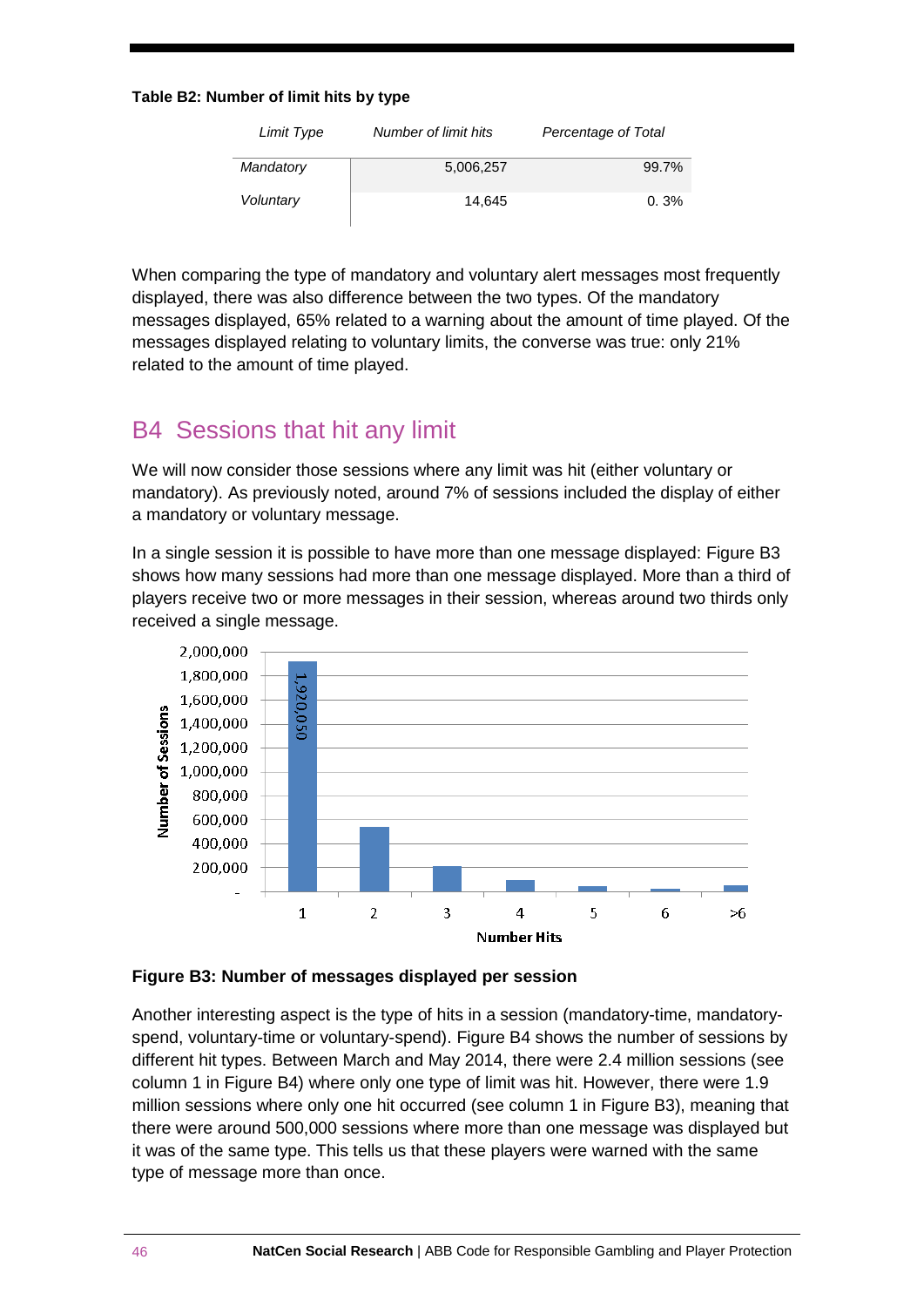

**Figure B4: Number of different messaging types in a session**

### <span id="page-48-0"></span>B5 Sessions where any voluntary limit set

Although reduced in number, the voluntary limits are interesting to analyse separately, because they require a direct input from the player. This section focuses on sessions where any voluntary limit was set. When dealing with the voluntary limits set we must take into account that players might be exploring the system, setting and clearing limits.

In Figure B5 we have displayed the number of voluntary limits set per session. Although the majority of sessions only have one limit set, there are over 21,000 sessions (21,102) where more than one limit was set (it must be remembered that these multiple limits can be of the same type).



Number of voluntary limit set in a single session

#### **Figure B5: Distribution of the number of voluntary limits set in a session**

Looking at sessions where a voluntary time limit was set, Figure B6 shows what time limits were chosen, with 10-20 minutes being the typical length. There is, however, a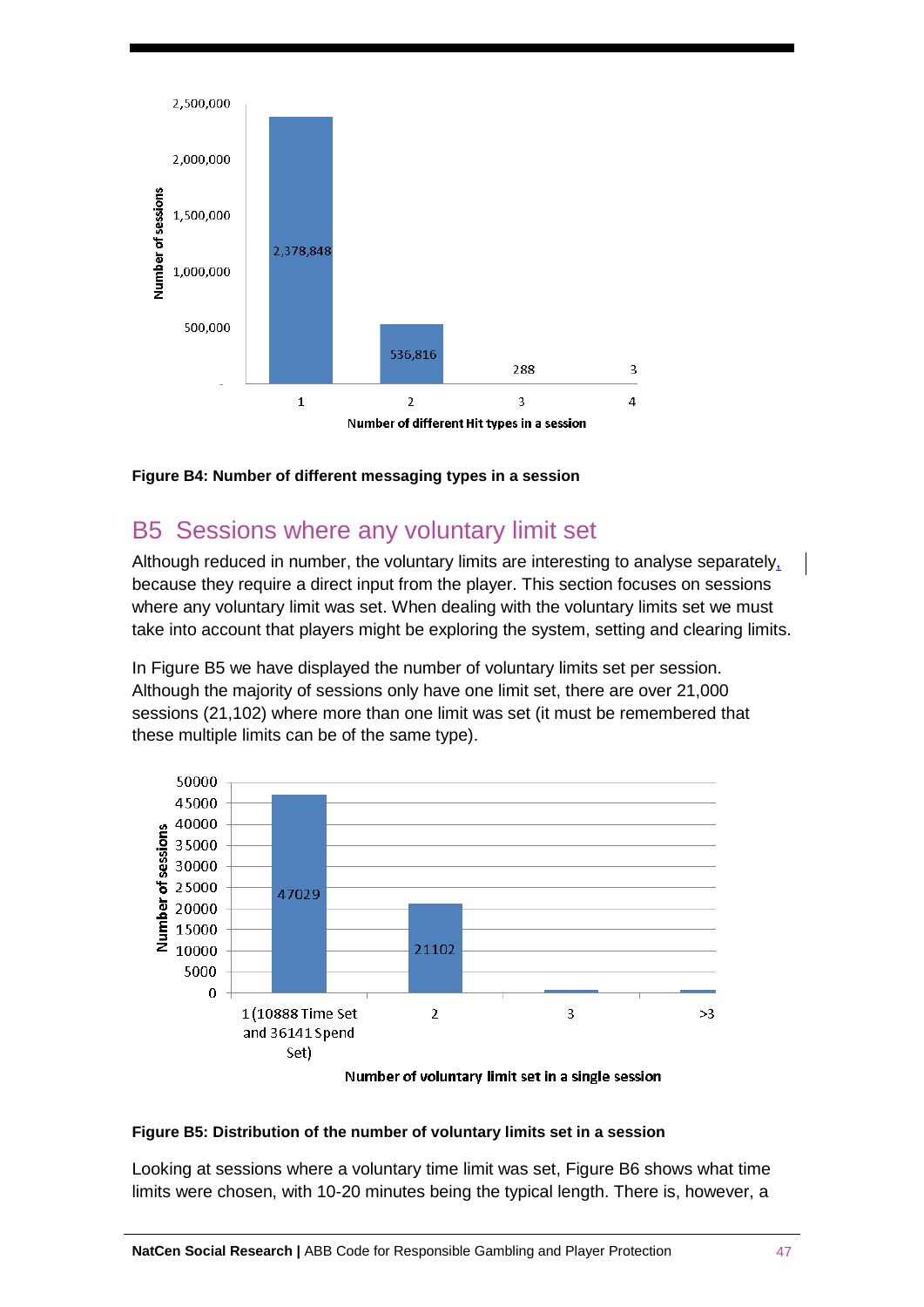peak at 180 minutes which appears to be the maximum value that can be set on the machines.



#### **Figure B6: Amount of time limit set**

Figure B7 shows the distribution of the monetary voluntary limits set (in pence) and Table B3 shows this data in percentiles. Where money limits were chosen, the median monetary limit was £50, though the value at the 90th percentile was £10,000 or more.



**Figure B7: amount of money limit set**

#### **Table B3: Percentiles of the expenditure value of the voluntary limits**

| Percentile | <b>Voluntary Monetary Limit</b> |  |
|------------|---------------------------------|--|
| 5          | £1.00                           |  |
| 10         | £3.00                           |  |
| 20         | £7.00                           |  |
| 30         | £10.00                          |  |
| 40         | £20.00                          |  |
| 50         | £50.00                          |  |
| 60         | £100.00                         |  |
| 70         | £200.00                         |  |
| 80         | £1,000.00                       |  |
| 90         | £10,000.00                      |  |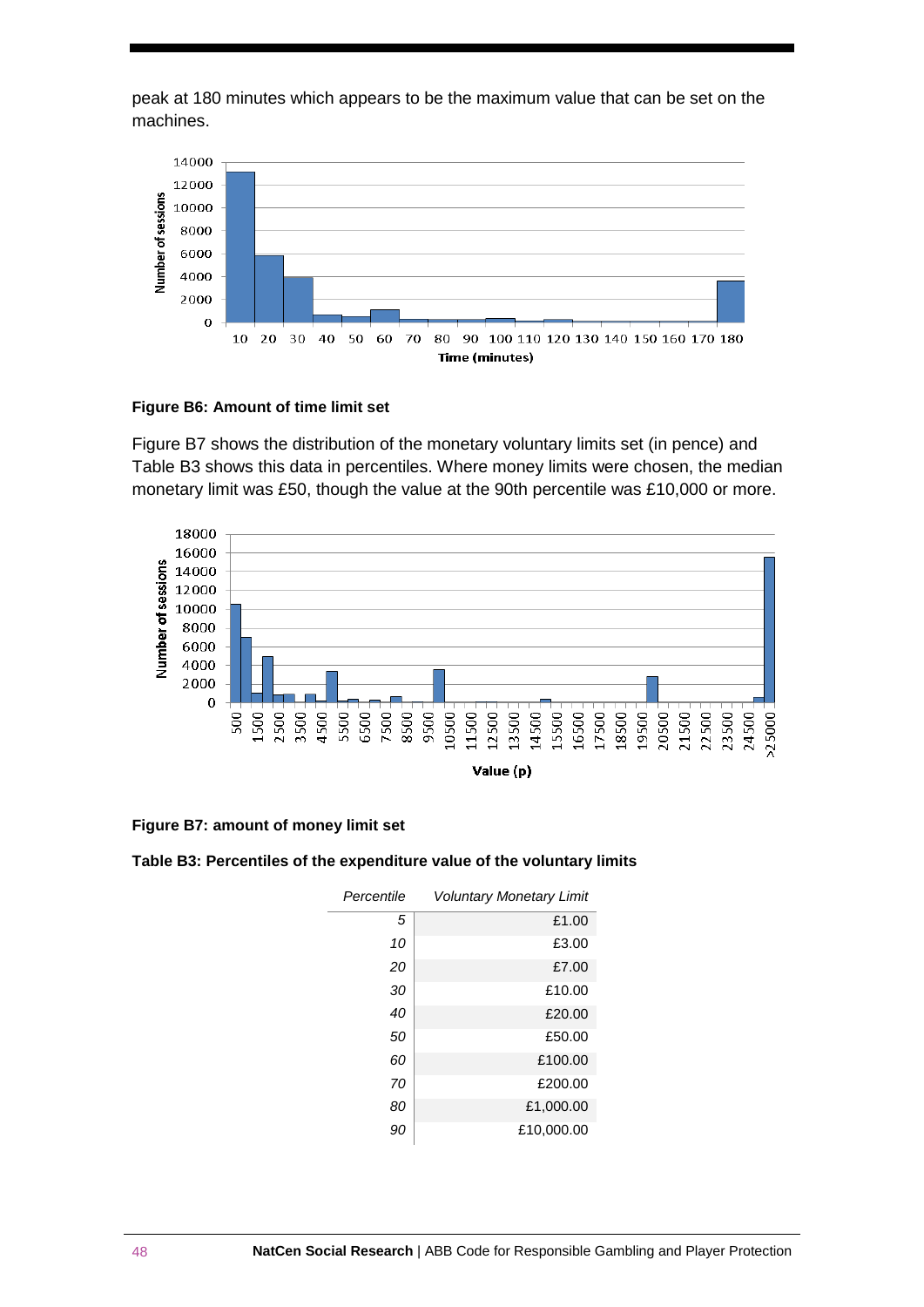### <span id="page-50-0"></span>B6 Actions after any alert displayed

Once an alert has been triggered, gamblers can take a number of subsequent actions. The table below summarises the different types of actions they could theoretically take. Based on the event types, we have classified the events into two categories: Action or No-Action. Action indicates that a player either stopped or took some money out of the machine; No-Action indicates the player ignored the alert and continued to gamble.

| <b>EVENT</b>                                 | <b>DESCRIPTION</b>                                                                                                                                     | <b>ACTION</b><br><b>TAKEN?</b> |
|----------------------------------------------|--------------------------------------------------------------------------------------------------------------------------------------------------------|--------------------------------|
| Alert closed by player<br>(continue playing) | The player closes the alert and keeps playing.                                                                                                         | No                             |
| Alert closed by player<br>(cash out)         | The player cashed money out of the machine. This does not<br>mean that the player ended the session.                                                   | Yes                            |
| Alert closed with session<br>end             | The player closes the alert and stops playing.                                                                                                         | Yes                            |
| Alert closed with timeout                    | The alert is closed because of a timeout. This event has<br>been excluded from the analysis as it is likely the player is no<br>longer at the machine. | N/A                            |

Figure B8 compares the volume of sessions where any message was displayed and the number of sessions where the action taken was simply to 'close the message alert and continue playing'. In the majority of sessions the player elected to continue playing.



#### **Figure B8: Number of sessions where the player chooses to close alert and continue playing**

Another point of interest is to compare the number of 'No-Action' events in sessions where an 'Action' event appears. This is to understand how many interactions a player needs before reacting. [Figure](#page-51-0) B9 is based on sessions where the player took action at some point after seeing a message (a reduced group of 9,813 sessions representing 0.33% of the sessions where there was any limit hit). Within this subgroup, the number of 'No-Action' events per session are shown. According to Figure B9, the majority of users (those sessions in the first column) who were affected by an alert only needed one message before taking action (zero number of 'No-Action' events). However, it should be remembered that only a minority of players took action when the limit was reached.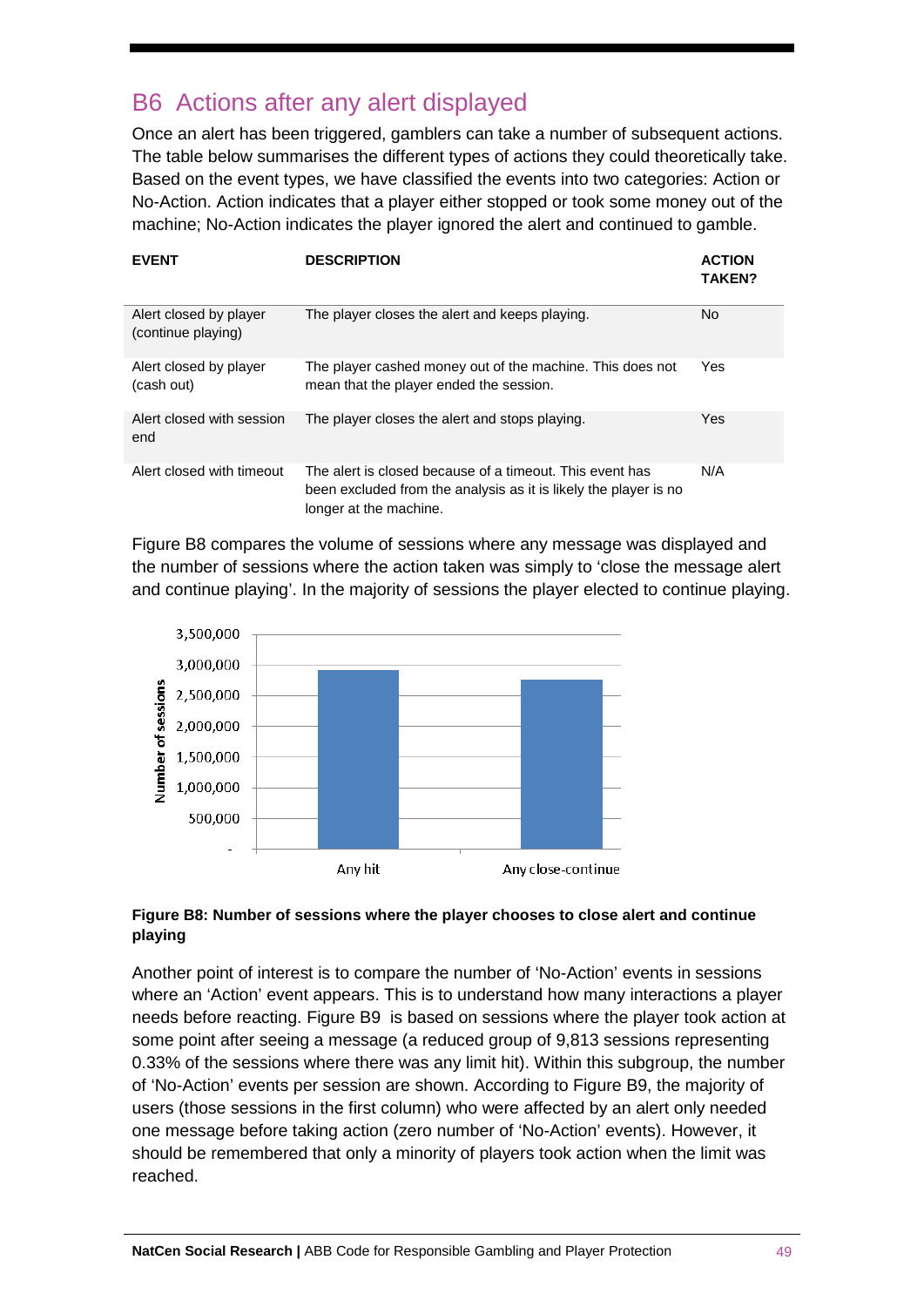

<span id="page-51-0"></span>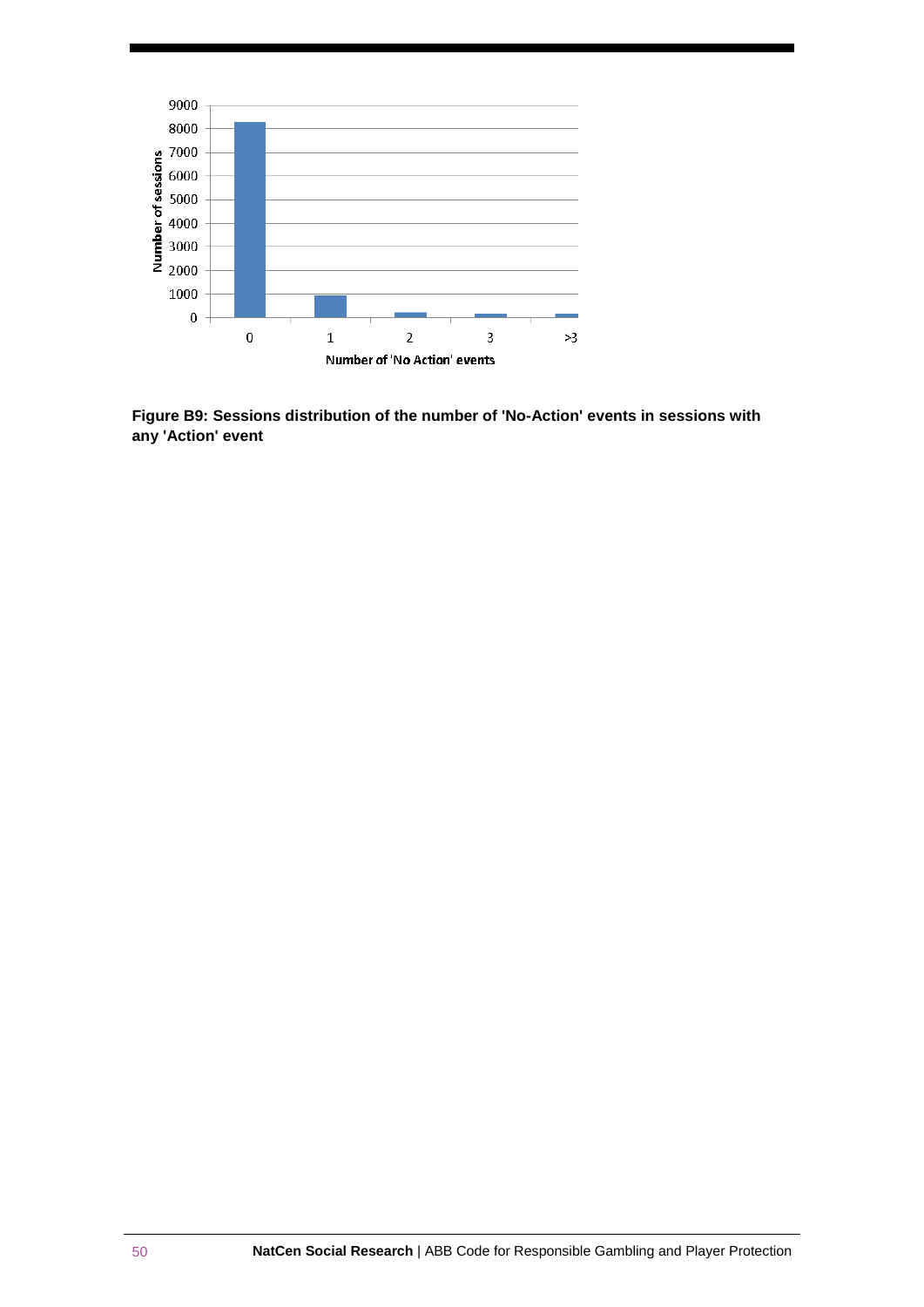# <span id="page-52-0"></span>**Appendix C: The Logic Model**